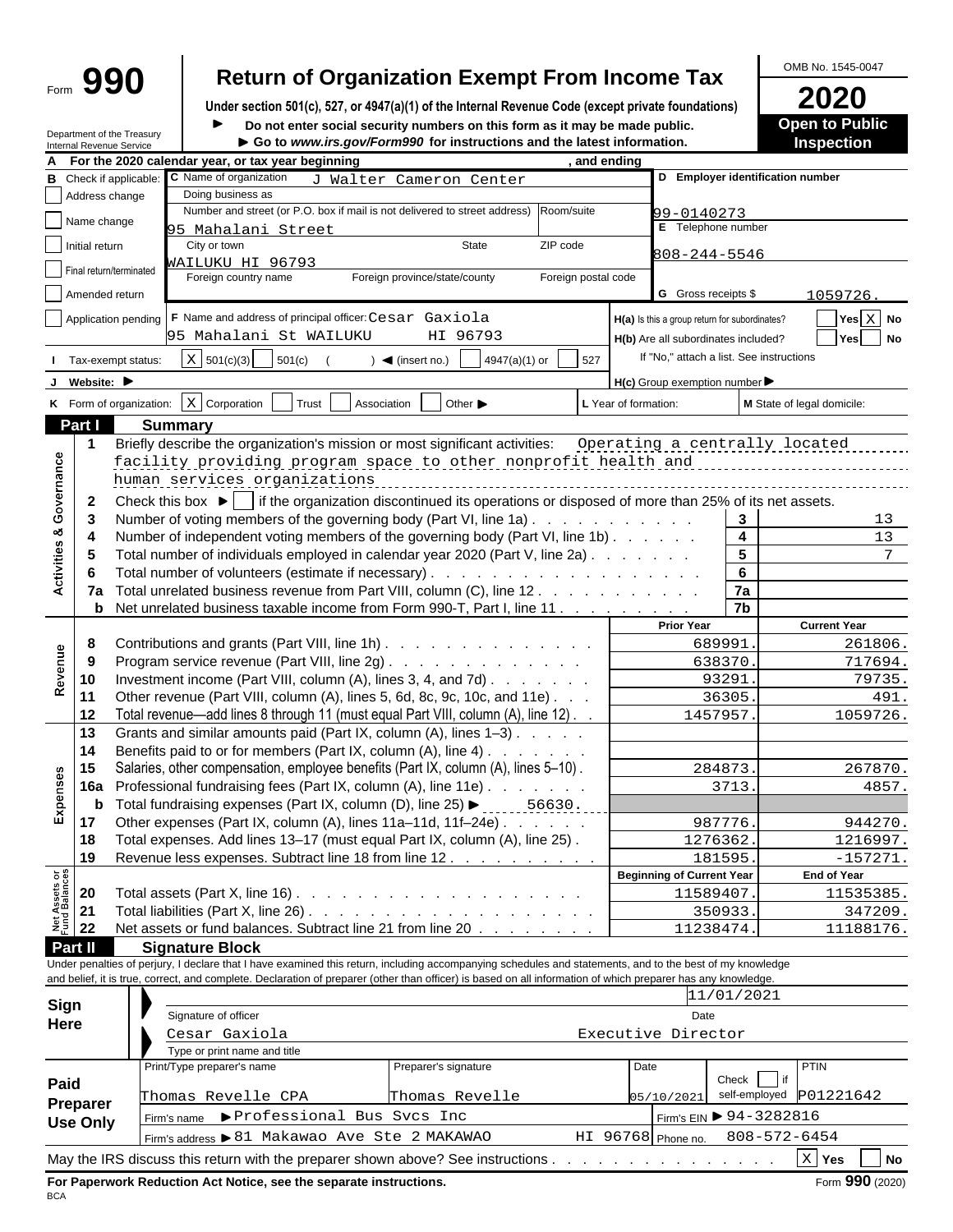|              | Form 990 (2020) | J Walter Cameron Center                                                                                                        | 99-0140273       | Page 2  |
|--------------|-----------------|--------------------------------------------------------------------------------------------------------------------------------|------------------|---------|
|              | <b>Part III</b> | <b>Statement of Program Service Accomplishments</b>                                                                            |                  |         |
|              |                 | Check if Schedule O contains a response or note to any line in this Part III                                                   |                  |         |
|              |                 | Briefly describe the organization's mission:                                                                                   |                  |         |
|              |                 | Serves to incubate support and accelerate social good in our measurement control of the support of the serves                  |                  |         |
|              |                 |                                                                                                                                |                  |         |
|              |                 |                                                                                                                                |                  |         |
|              |                 |                                                                                                                                |                  |         |
| $\mathbf{2}$ |                 | Did the organization undertake any significant program services during the year which were not listed on                       |                  |         |
|              |                 |                                                                                                                                |                  |         |
|              |                 | If "Yes," describe these new services on Schedule O.                                                                           |                  |         |
| 3            |                 | Did the organization cease conducting, or make significant changes in how it conducts, any program                             |                  |         |
|              |                 |                                                                                                                                |                  | X No    |
|              |                 | If "Yes," describe these changes on Schedule O.                                                                                |                  |         |
| 4            |                 | Describe the organization's program service accomplishments for each of its three largest program services, as measured by     |                  |         |
|              |                 | expenses. Section 501(c)(3) and 501(c)(4) organizations are required to report the amount of grants and allocations to others, |                  |         |
|              |                 | the total expenses, and revenue, if any, for each program service reported.                                                    |                  |         |
|              |                 |                                                                                                                                |                  |         |
|              | 4a (Code:       | ) (Revenue \$<br>) (Expenses \$<br>. <u>.</u> .                                                                                |                  | 717694. |
|              |                 | Resident agencies serve more than 200 clients daily at the Cameron                                                             |                  |         |
|              |                 | Center meeting facilities at Cameron Center are used by 250 community                                                          |                  |         |
|              |                 | organizations including ball teams ethnic clubs and the blood bank                                                             |                  |         |
|              |                 |                                                                                                                                |                  |         |
|              |                 |                                                                                                                                |                  |         |
|              |                 |                                                                                                                                |                  |         |
|              |                 |                                                                                                                                |                  |         |
|              |                 |                                                                                                                                |                  |         |
|              |                 |                                                                                                                                |                  |         |
|              |                 |                                                                                                                                |                  |         |
|              |                 |                                                                                                                                |                  |         |
| 4b           | (Code:          | ) (Revenue \$                                                                                                                  |                  |         |
|              |                 | ) (Expenses \$<br>----------------<br>.                                                                                        | ---------------- |         |
|              |                 |                                                                                                                                |                  |         |
|              |                 |                                                                                                                                |                  |         |
|              |                 |                                                                                                                                |                  |         |
|              |                 |                                                                                                                                |                  |         |
|              |                 |                                                                                                                                |                  |         |
|              |                 |                                                                                                                                |                  |         |
|              |                 |                                                                                                                                |                  |         |
|              |                 |                                                                                                                                |                  |         |
|              |                 |                                                                                                                                |                  |         |
|              |                 |                                                                                                                                |                  |         |
|              |                 |                                                                                                                                |                  |         |
|              | 4c (Code:       | ) (Expenses \$<br>) (Revenue \$                                                                                                |                  |         |
|              |                 | ----------------                                                                                                               |                  |         |
|              |                 |                                                                                                                                |                  |         |
|              |                 |                                                                                                                                |                  |         |
|              |                 |                                                                                                                                |                  |         |
|              |                 |                                                                                                                                |                  |         |
|              |                 |                                                                                                                                |                  |         |
|              |                 |                                                                                                                                |                  |         |
|              |                 |                                                                                                                                |                  |         |
|              |                 |                                                                                                                                |                  |         |
|              |                 |                                                                                                                                |                  |         |
|              |                 |                                                                                                                                |                  |         |
|              |                 |                                                                                                                                |                  |         |
|              |                 | 4d Other program services (Describe on Schedule O.)                                                                            |                  |         |
|              | (Expenses \$    | ) (Revenue \$<br>including grants of \$                                                                                        |                  |         |
|              |                 | 916783<br>Total program service expenses                                                                                       |                  |         |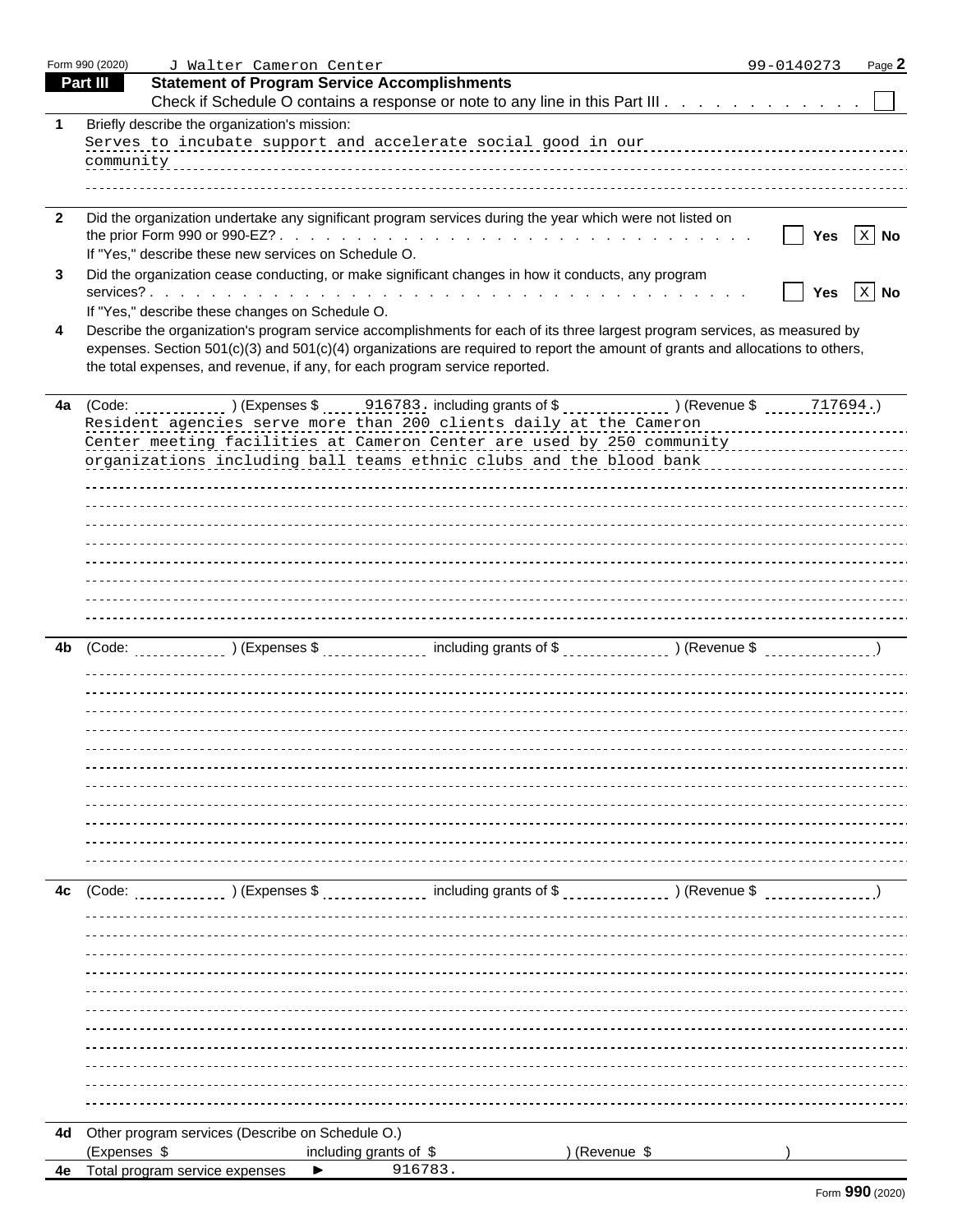Form 990 (2020) J Walter Cameron Center **1990 (2020)** J Walter Cameron Center 990-0140273

| Part IV | <b>Checklist of Required Schedules</b>                                                                                       |                                       |                           |  |
|---------|------------------------------------------------------------------------------------------------------------------------------|---------------------------------------|---------------------------|--|
|         |                                                                                                                              |                                       | Yes No                    |  |
|         | Is the organization described in section 501(c)(3) or $4947(a)(1)$ (other than a private foundation)? If "Yes,"              |                                       |                           |  |
|         |                                                                                                                              |                                       | $\mathbf{X}$              |  |
|         | 2 Is the organization required to complete Schedule B, Schedule of Contributors See instructions?                            | $2 \mid x$                            |                           |  |
|         | 3 Did the organization engage in direct or indirect political campaign activities on behalf of or in opposition to           |                                       |                           |  |
|         |                                                                                                                              | $\overline{\mathbf{3}}$               | $\boldsymbol{\mathrm{X}}$ |  |
|         | 4 Section 501(c)(3) organizations. Did the organization engage in lobbying activities, or have a section 501(h)              |                                       |                           |  |
|         |                                                                                                                              | $\overline{\mathbf{4}}$               | X                         |  |
|         | 5 Is the organization a section $501(c)(4)$ , $501(c)(5)$ , or $501(c)(6)$ organization that receives membership dues,       |                                       |                           |  |
|         | assessments, or similar amounts as defined in Revenue Procedure 98-19? If "Yes," complete Schedule C, Part III               | 5 <sub>5</sub>                        | X                         |  |
|         | 6 Did the organization maintain any donor advised funds or any similar funds or accounts for which donors                    |                                       |                           |  |
|         | have the right to provide advice on the distribution or investment of amounts in such funds or accounts? If                  |                                       |                           |  |
|         |                                                                                                                              | $6\overline{6}$                       | $\mathbf{x}$              |  |
|         |                                                                                                                              |                                       |                           |  |
|         | 7 Did the organization receive or hold a conservation easement, including easements to preserve open space,                  |                                       |                           |  |
|         | the environment, historic land areas, or historic structures? If "Yes," complete Schedule D, Part II                         | $\overline{7}$                        | $\boldsymbol{\mathrm{X}}$ |  |
|         | 8 Did the organization maintain collections of works of art, historical treasures, or other similar assets? If "Yes,"        |                                       |                           |  |
|         |                                                                                                                              | 8                                     | X                         |  |
|         | 9 Did the organization report an amount in Part X, line 21, for escrow or custodial account liability, serve as a            |                                       |                           |  |
|         | custodian for amounts not listed in Part X; or provide credit counseling, debt management, credit repair, or debt            |                                       |                           |  |
|         |                                                                                                                              | $\overline{9}$                        | X                         |  |
|         | 10 Did the organization, directly or through a related organization, hold assets in donor-restricted endowments              |                                       |                           |  |
|         |                                                                                                                              | 10                                    | $\mathbf x$               |  |
|         | 11 If the organization's answer to any of the following questions is "Yes," then complete Schedule D, Parts VI,              |                                       |                           |  |
|         | VII, VIII, IX, or X as applicable.                                                                                           |                                       |                           |  |
|         | a Did the organization report an amount for land, buildings, and equipment in Part X, line 10? If "Yes," complete            |                                       |                           |  |
|         |                                                                                                                              | $ 11a  \times$                        |                           |  |
|         | <b>b</b> Did the organization report an amount for investments—other securities in Part X, line 12, that is 5% or more       |                                       |                           |  |
|         |                                                                                                                              | 11b                                   |                           |  |
|         | of its total assets reported in Part X, line 16? If "Yes," complete Schedule D, Part VII.                                    |                                       | $\boldsymbol{\mathrm{X}}$ |  |
|         | c Did the organization report an amount for investments—program related in Part X, line 13, that is 5% or more               |                                       |                           |  |
|         | of its total assets reported in Part X, line 16? If "Yes," complete Schedule D, Part VIII.                                   | 11c                                   | $\mathbf{x}$              |  |
|         | d Did the organization report an amount for other assets in Part X, line 15, that is 5% or more of its total assets          |                                       |                           |  |
|         |                                                                                                                              | 11d                                   | X                         |  |
|         | e Did the organization report an amount for other liabilities in Part X, line 25? If "Yes," complete Schedule D, Part X. .   | 11e $\vert$ $\boldsymbol{\mathrm{x}}$ |                           |  |
|         | f Did the organization's separate or consolidated financial statements for the tax year include a footnote that addresses    |                                       |                           |  |
|         | the organization's liability for uncertain tax positions under FIN 48 (ASC 740)? If "Yes," complete Schedule D, Part X. .    | 11f                                   | $\boldsymbol{\mathrm{X}}$ |  |
|         | 12a Did the organization obtain separate, independent audited financial statements for the tax year? If "Yes," complete      |                                       |                           |  |
|         |                                                                                                                              | 12a $\boldsymbol{X}$                  |                           |  |
|         | <b>b</b> Was the organization included in consolidated, independent audited financial statements for the tax year? If "Yes," |                                       |                           |  |
|         |                                                                                                                              |                                       |                           |  |
|         | and if the organization answered "No" to line 12a, then completing Schedule D, Parts XI and XII is optional.                 | 12 <sub>b</sub>                       | X                         |  |
|         | 13 Is the organization a school described in section 170(b)(1)(A)(ii)? If "Yes," complete Schedule E                         | $\vert$ 13                            | $\mathbf X$               |  |
|         | 14a Did the organization maintain an office, employees, or agents outside of the United States?                              | 14a                                   | $\mathbf X$               |  |
|         | <b>b</b> Did the organization have aggregate revenues or expenses of more than \$10,000 from grantmaking,                    |                                       |                           |  |
|         | fundraising, business, investment, and program service activities outside the United States, or aggregate                    |                                       |                           |  |
|         | foreign investments valued at \$100,000 or more? If "Yes," complete Schedule F, Parts I and IV                               | 14 <sub>b</sub>                       | $\mathbf{X}$              |  |
|         | 15 Did the organization report on Part IX, column (A), line 3, more than \$5,000 of grants or other assistance to or         |                                       |                           |  |
|         |                                                                                                                              | 15                                    | Χ                         |  |
|         | 16 Did the organization report on Part IX, column (A), line 3, more than \$5,000 of aggregate grants or other                |                                       |                           |  |
|         | assistance to or for foreign individuals? If "Yes," complete Schedule F, Parts III and IV                                    | 16                                    | X                         |  |
|         | 17 Did the organization report a total of more than \$15,000 of expenses for professional fundraising services               |                                       |                           |  |
|         |                                                                                                                              |                                       |                           |  |
|         | on Part IX, column (A), lines 6 and 11e? If "Yes," complete Schedule G, Part I See instructions.                             | 17                                    | Χ                         |  |
|         | 18 Did the organization report more than \$15,000 total of fundraising event gross income and contributions on               |                                       |                           |  |
|         |                                                                                                                              | 18                                    | Χ                         |  |
|         | 19 Did the organization report more than \$15,000 of gross income from gaming activities on Part VIII, line 9a?              |                                       |                           |  |
|         |                                                                                                                              | 19                                    | Χ                         |  |
|         | 20a Did the organization operate one or more hospital facilities? If "Yes," complete Schedule H                              | <b>20a</b>                            | $\mathbf X$               |  |
|         | <b>b</b> If "Yes" to line 20a, did the organization attach a copy of its audited financial statements to this return?        | 20b                                   |                           |  |
|         | 21 Did the organization report more than \$5,000 of grants or other assistance to any domestic organization or               |                                       |                           |  |
|         | domestic government on Part IX, column (A), line 1? If "Yes," complete Schedule I, Parts I and II                            | 21                                    | X                         |  |

Form **990** (2020)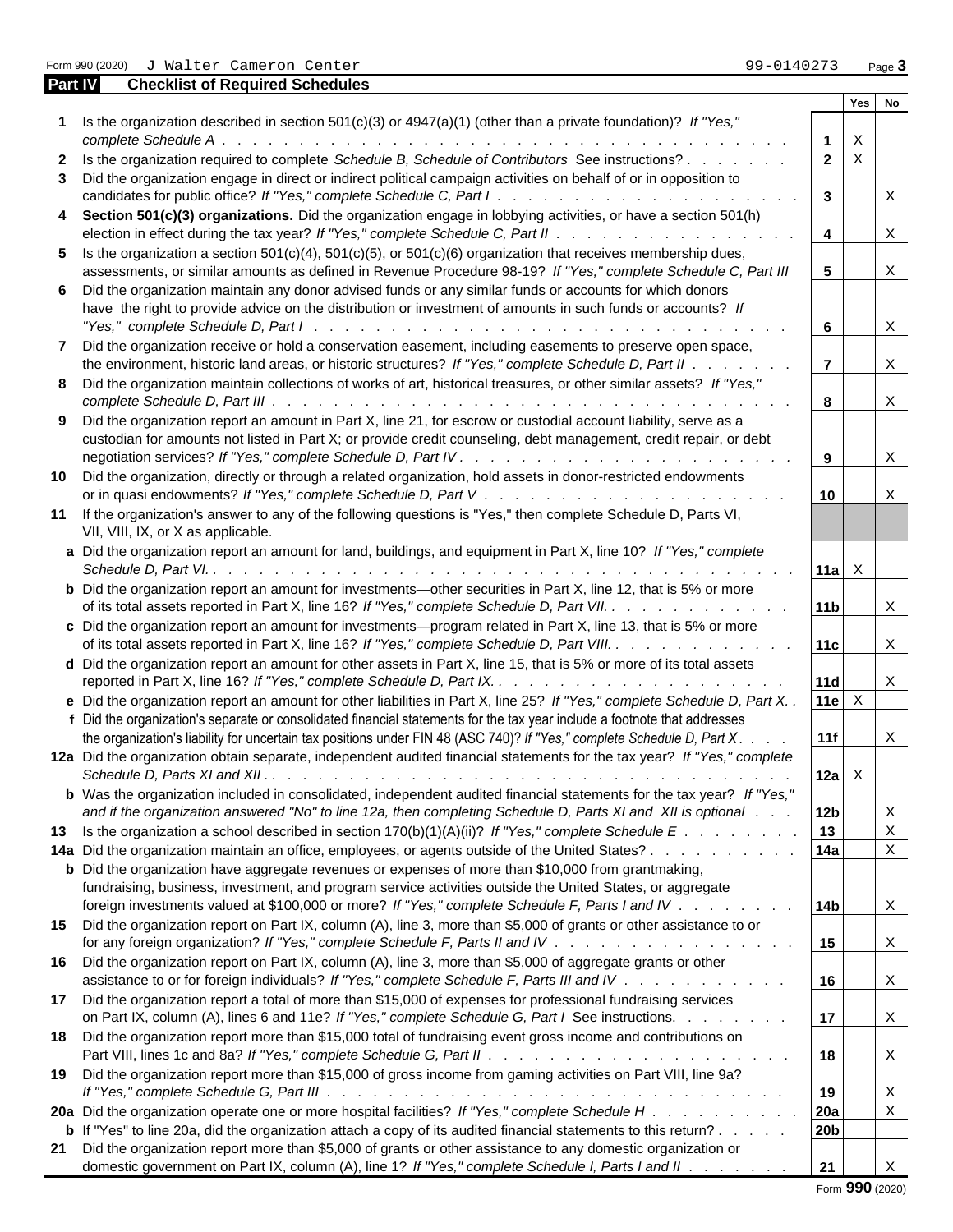|                                                                                                                                                           |                     | No<br>Yes    |             |
|-----------------------------------------------------------------------------------------------------------------------------------------------------------|---------------------|--------------|-------------|
| 22 Did the organization report more than \$5,000 of grants or other assistance to or for domestic individuals on                                          |                     |              |             |
|                                                                                                                                                           | 22                  | $\mathbf X$  |             |
| 23 Did the organization answer "Yes" to Part VII, Section A, line 3, 4, or 5 about compensation of the                                                    |                     |              |             |
| organization's current and former officers, directors, trustees, key employees, and highest compensated                                                   |                     |              |             |
|                                                                                                                                                           | 23                  | X            |             |
| 24a Did the organization have a tax-exempt bond issue with an outstanding principal amount of more than                                                   |                     |              |             |
| \$100,000 as of the last day of the year, that was issued after December 31, 2002? If "Yes," answer lines                                                 |                     |              |             |
|                                                                                                                                                           | 24a                 | X            |             |
| <b>b</b> Did the organization invest any proceeds of tax-exempt bonds beyond a temporary period exception?                                                | 24 <sub>b</sub>     |              |             |
| c Did the organization maintain an escrow account other than a refunding escrow at any time during the year                                               |                     |              |             |
| to defease any tax-exempt bonds?                                                                                                                          | <b>24c</b>          |              |             |
| <b>d</b> Did the organization act as an "on behalf of" issuer for bonds outstanding at any time during the year? $\ldots$                                 | <b>24d</b>          |              |             |
| 25a Section 501(c)(3), 501(c)(4), and 501(c)(29) organizations. Did the organization engage in an excess benefit                                          |                     |              |             |
| transaction with a disqualified person during the year? If "Yes," complete Schedule L, Part I.                                                            | 25a                 | Χ            |             |
| <b>b</b> Is the organization aware that it engaged in an excess benefit transaction with a disqualified person in a                                       |                     |              |             |
| prior year, and that the transaction has not been reported on any of the organization's prior Forms 990 or                                                |                     |              |             |
| 990-EZ? If "Yes," complete Schedule L, Part I                                                                                                             | 25 <sub>b</sub>     | X            |             |
| 26 Did the organization report any amount on Part X, line 5 or 22, for receivables from or payables to any current                                        |                     |              |             |
|                                                                                                                                                           |                     |              |             |
| or former officer, director, trustee, key employee, creator or founder, substantial contributor, or 35%                                                   |                     |              |             |
| controlled entity or family member of any of these persons? If "Yes," complete Schedule L, Part II.                                                       | 26                  | $\mathbf X$  |             |
| 27 Did the organization provide a grant or other assistance to any current or former officer, director, trustee, key                                      |                     |              |             |
| employee, creator or founder, substantial contributor or employee thereof, a grant selection committee                                                    |                     |              |             |
| member, or to a 35% controlled entity (including an employee thereof) or family member of any of these                                                    |                     |              |             |
|                                                                                                                                                           | 27                  | X            |             |
| 28 Was the organization a party to a business transaction with one of the following parties (see Schedule L,                                              |                     |              |             |
| Part IV instructions, for applicable filing thresholds, conditions, and exceptions):                                                                      |                     |              |             |
| a A current or former officer, director, trustee, key employee, creator or founder, or substantial contributor? If                                        |                     |              |             |
|                                                                                                                                                           | $28a$ X             |              |             |
| <b>b</b> A family member of any individual described in line 28a? If "Yes," complete Schedule L, Part IV                                                  | 28 <sub>b</sub>     |              | X           |
| c A 35% controlled entity of one or more individuals and/or organizations described in lines 28a or 28b? If                                               |                     |              |             |
|                                                                                                                                                           |                     |              |             |
| If"Yes," complete Schedule L, Part IV.<br>the contract of the contract of the contract of the contract of the contract of the contract of the contract of | <b>28c</b>          | Χ            |             |
| 29 Did the organization receive more than \$25,000 in non-cash contributions? If "Yes," complete Schedule M.                                              | 29                  |              | $\mathbf X$ |
| 30 Did the organization receive contributions of art, historical treasures, or other similar assets, or qualified                                         |                     |              |             |
| conservation contributions? If "Yes," complete Schedule M<br>a caracteristic and a caracteristic and a caracteristic                                      | 30                  | X            |             |
| 31 Did the organization liquidate, terminate, or dissolve and cease operations? If "Yes," complete Schedule N, Part I                                     | 31                  |              | $\mathbf X$ |
| 32 Did the organization sell, exchange, dispose of, or transfer more than 25% of its net assets?                                                          |                     |              |             |
|                                                                                                                                                           | 32                  | $\mathbf{A}$ |             |
| 33 Did the organization own 100% of an entity disregarded as separate from the organization under Regulations                                             |                     |              |             |
| sections 301.7701-2 and 301.7701-3? If "Yes," complete Schedule R, Part $1 \ldots \ldots \ldots \ldots \ldots$                                            |                     | $\mathbf X$  |             |
|                                                                                                                                                           |                     |              |             |
| 34 Was the organization related to any tax-exempt or taxable entity? If "Yes," complete Schedule R, Part II,                                              |                     |              |             |
|                                                                                                                                                           | 34                  | X            |             |
| 35a Did the organization have a controlled entity within the meaning of section 512(b)(13)?                                                               | 35a                 |              | $\mathbf X$ |
| <b>b</b> If "Yes" to line 35a, did the organization receive any payment from or engage in any transaction with a controlled                               |                     |              |             |
| entity within the meaning of section 512(b)(13)? If "Yes," complete Schedule R, Part V, line 2                                                            | 35 <sub>b</sub>     |              |             |
| 36 Section 501(c)(3) organizations. Did the organization make any transfers to an exempt non-charitable related                                           |                     |              |             |
|                                                                                                                                                           | 36                  | $\mathbf{X}$ |             |
| 37 Did the organization conduct more than 5% of its activities through an entity that is not a related organization                                       |                     |              |             |
| and that is treated as a partnership for federal income tax purposes? If "Yes," complete Schedule R, Part VI.                                             | 37                  | $\,$ X       |             |
|                                                                                                                                                           |                     |              |             |
| 38 Did the organization complete Schedule O and provide explanations in Schedule O for Part VI, lines 11b and                                             |                     |              |             |
|                                                                                                                                                           | $38 \quad \text{X}$ |              |             |
| <b>Part V</b><br><b>Statements Regarding Other IRS Filings and Tax Compliance</b>                                                                         |                     |              |             |
| Check if Schedule O contains a response or note to any line in this Part V.                                                                               |                     |              |             |
|                                                                                                                                                           |                     | Yes No       |             |
| 1a Enter the number reported in Box 3 of Form 1096. Enter -0- if not applicable<br>1a                                                                     |                     |              |             |
| 1 <sub>b</sub><br><b>b</b> Enter the number of Forms W-2G included in line 1a. Enter -0- if not applicable                                                |                     |              |             |
|                                                                                                                                                           |                     |              |             |
| c Did the organization comply with backup withholding rules for reportable payments to vendors and reportable                                             |                     |              |             |
|                                                                                                                                                           | 1 <sub>c</sub>      |              |             |

**Part IV Checklist of Required Schedules** *(continued)*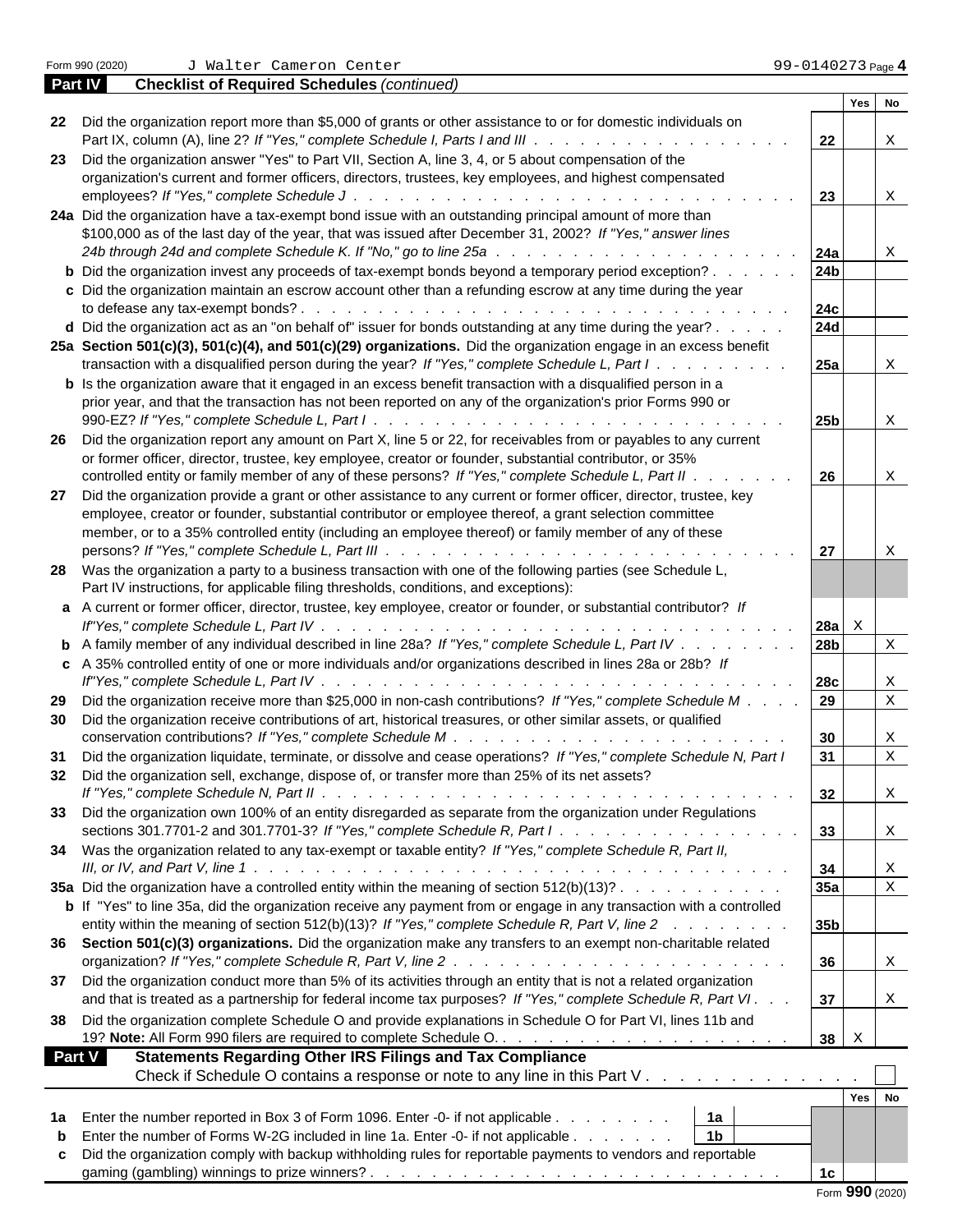Form 990 (2020) J Walter Cameron Center 99-0140273 <sub>Page</sub> <mark>5</mark> **Part V Statements Regarding Other IRS Filings and Tax Compliance** *(continued)* **Yes No 2a** Enter the number of employees reported on Form W-3, Transmittal of Wage and Tax Statements, filed for the calendar year ending with or within the year covered by this return . **2a b** If at least one is reported on line 2a, did the organization file all required federal employment tax returns? . . . . | 2b | X **Note:** If the sum of lines 1a and 2a is greater than 250, you may be required to *e-file.* (see instructions) **3a** Did the organization have unrelated business gross income of \$1,000 or more during the year? . . . . . . . . . **3a** | X **b** If "Yes," has it filed a Form 990-T for this year? *If "No" to line 3b, provide an explanation on Schedule O* . . . . **3b 4a** At any time during the calendar year, did the organization have an interest in, or a signature or other authority over, a financial account in a foreign country (such as a bank account, securities account, or other financial account)? **4a b** If "Yes," enter the name of the foreign country See instructions for filing requirements for FinCEN Form 114, Report of Foreign Bank and Financial Accounts (FBAR). **5a** Was the organization a party to a prohibited tax shelter transaction at any time during the tax year? . . . . . . **5a b** Did any taxable party notify the organization that it was or is a party to a prohibited tax shelter transaction? . . .  $\begin{vmatrix} 5b \end{vmatrix} \begin{vmatrix} x \\ y \end{vmatrix}$ **c** If "Yes" to line 5a or 5b, did the organization file Form 8886-T? . . . . . . . . . . . . . . . . . . . . . **5c 6a** Does the organization have annual gross receipts that are normally greater than \$100,000, and did the organization solicit any contributions that were not tax deductible as charitable contributions? . . . . . . . . . **6a b** If "Yes," did the organization include with every solicitation an express statement that such contributions or gifts were not tax deductible? . . . . . . . . . . . . . . . . . . . . . . . . . . . . . . . . . . **6b 7 Organizations that may receive deductible contributions under section 170(c). a** Did the organization receive a payment in excess of \$75 made partly as a contribution and partly for goods and services provided to the payor? . . . . . . . . . . . . . . . . . . . . . . . . . . . . . . . **7a b** If "Yes," did the organization notify the donor of the value of the goods or services provided? . . . . . . . . . . . . 7b **c** Did the organization sell, exchange, or otherwise dispose of tangible personal property for which it was required to file Form 8282? . . . . . . . . . . . . . . . . . . . . . . . . . . . . . . . . . . . **7c d** If "Yes," indicate the number of Forms 8282 filed during the year . . . . . . . . . . . . . . 7d **e** Did the organization receive any funds, directly or indirectly, to pay premiums on a personal benefit contract? . . **7e f** Did the organization, during the year, pay premiums, directly or indirectly, on a personal benefit contract? . . . . **7f g** If the organization received a contribution of qualified intellectual property, did the organization file Form 8899 as required? . **7g h** If the organization received a contribution of cars, boats, airplanes, or other vehicles, did the organization file a Form 1098-C? **7h 8 Sponsoring organizations maintaining donor advised funds.** Did a donor advised fund maintained by the sponsoring organization have excess business holdings at any time during the year? . . . . . . . . . . . . . **8** |  $\vert$  X **9 Sponsoring organizations maintaining donor advised funds. a** Did the sponsoring organization make any taxable distributions under section 4966? . . . . . . . . . . . . . 9a | | X **b** Did the sponsoring organization make a distribution to a donor, donor advisor, or related person? . . . . . . . . 9b | | X **10 Section 501(c)(7) organizations.** Enter: **a** Initiation fees and capital contributions included on Part VIII, line 12 . . . . . . . . . . . 10a **b** Gross receipts, included on Form 990, Part VIII, line 12, for public use of club facilities . . . **10b 11 Section 501(c)(12) organizations.** Enter: **a** Gross income from members or shareholders . . . . . . . . . . . . . . . . . . . **11a b** Gross income from other sources (Do not net amounts due or paid to other sources against amounts due or received from them.) . . . . . . . . . . . . . . . . . . . **11b 12a Section 4947(a)(1) non-exempt charitable trusts.** Is the organization filing Form 990 in lieu of Form 1041? . . **12a b** If "Yes," enter the amount of tax-exempt interest received or accrued during the year . . . . **12b 13 Section 501(c)(29) qualified nonprofit health insurance issuers. a** Is the organization licensed to issue qualified health plans in more than one state? . . . . . . . . . . . . . . . 13a **Note:** See the instructions for additional information the organization must report on Schedule O. **b** Enter the amount of reserves the organization is required to maintain by the states in which the organization is licensed to issue qualified health plans . . . . . . . . . . . . . . **13b c** Enter the amount of reserves on hand . . . . . . . . . . . . . . . . . . . . . . **13c 14a** Did the organization receive any payments for indoor tanning services during the tax year? . . . . . . . . . . **14a b** If "Yes," has it filed a Form 720 to report these payments? *If "No," provide an explanation on Schedule O* . . . . **14b 15** Is the organization subject to the section 4960 tax on payment(s) of more than \$1,000,000 in remuneration or excess parachute payment(s) during the year . . . . . . . . . . . . . . . . . . . . . . . . . . . **15** If "Yes," see instructions and file Form 4720, Schedule N. **16** Is the organization an educational institution subject to the section 4968 excise tax on net investment income? . . **16** If "Yes," complete Form 4720, Schedule O. 7 | | | X X X X X X X X X X X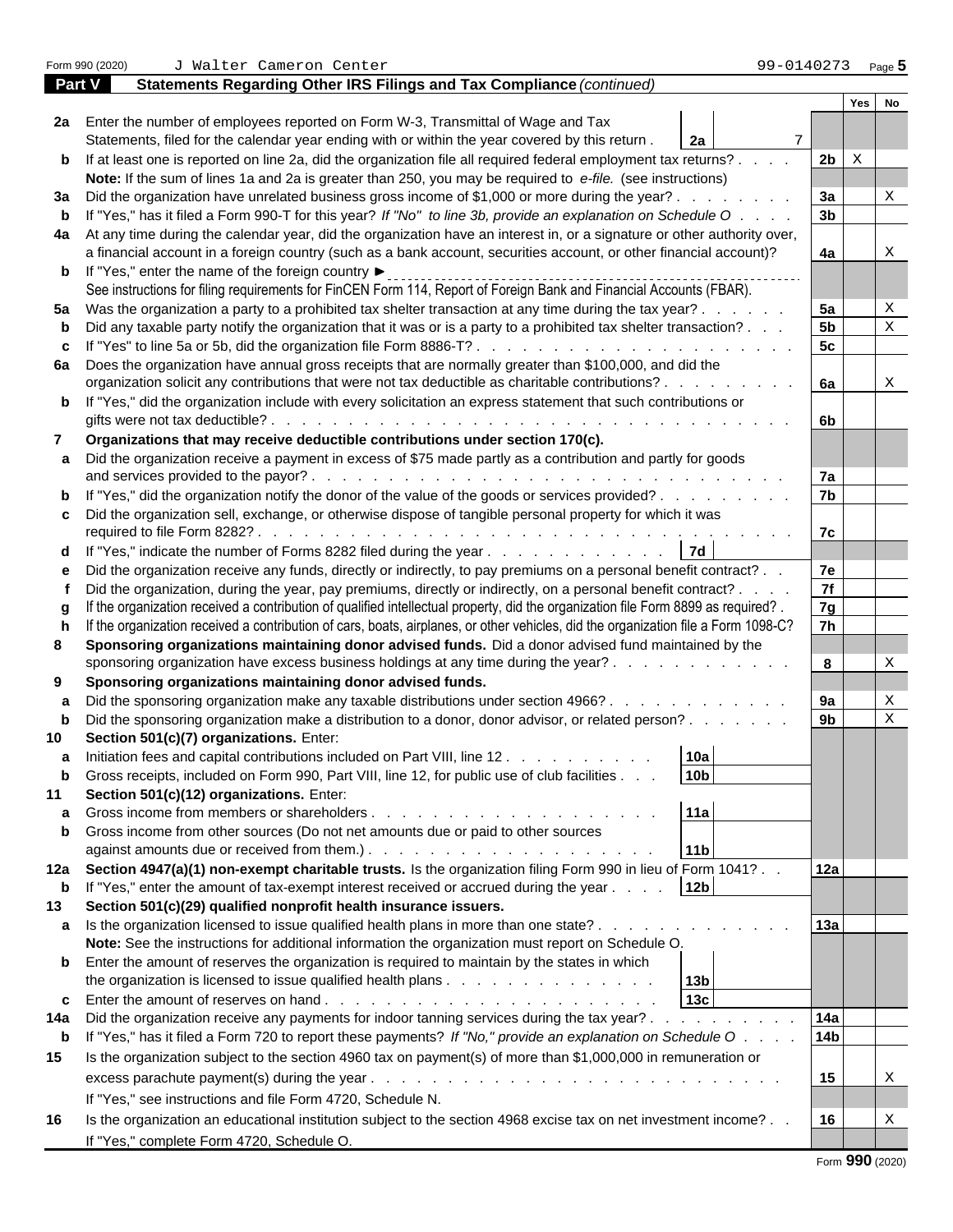|  | Form 990 (2020) |
|--|-----------------|
|  |                 |

**Part VI Governance, Management, and Disclosure** *For each "Yes" response to lines 2 through 7b below, and for a "No" response to line 8a, 8b, or 10b below, describe the circumstances, processes, or changes on Schedule O. See instructions.* Check if Schedule O contains a response or note to any line in this Part VI .  $\ldots$  . . . . . . . . . . . .  $\mathbb{X}$ X

|    | Section A. Governing Body and Management                                                                                                      |                                            |             |                           |  |
|----|-----------------------------------------------------------------------------------------------------------------------------------------------|--------------------------------------------|-------------|---------------------------|--|
|    |                                                                                                                                               |                                            | Yes No      |                           |  |
|    | 1a Enter the number of voting members of the governing body at the end of the tax year.<br>1a<br>13                                           |                                            |             |                           |  |
|    | If there are material differences in voting rights among members of the governing body, or                                                    |                                            |             |                           |  |
|    | if the governing body delegated broad authority to an executive committee or similar                                                          |                                            |             |                           |  |
|    | committee, explain on Schedule O.                                                                                                             |                                            |             |                           |  |
|    | <b>b</b> Enter the number of voting members included on line 1a, above, who are independent.<br>13<br>1b.                                     |                                            |             |                           |  |
|    | 2 Did any officer, director, trustee, or key employee have a family relationship or a business relationship with                              |                                            |             |                           |  |
|    |                                                                                                                                               | $\overline{2}$                             |             | X                         |  |
| 3  | Did the organization delegate control over management duties customarily performed by or under the direct                                     |                                            |             |                           |  |
|    | supervision of officers, directors, trustees, or key employees to a management company or other person?                                       |                                            |             |                           |  |
|    |                                                                                                                                               | $3^{\circ}$                                |             | X                         |  |
|    | Did the organization make any significant changes to its governing documents since the prior Form 990 was filed?.                             | $\overline{\mathbf{4}}$                    |             | $\mathbf X$               |  |
|    | Did the organization become aware during the year of a significant diversion of the organization's assets?.                                   | 5 <sub>5</sub>                             |             | $\mathbf X$               |  |
|    |                                                                                                                                               | $6\overline{6}$                            |             | $\mathbf X$               |  |
|    | 7a Did the organization have members, stockholders, or other persons who had the power to elect or appoint                                    |                                            |             |                           |  |
|    |                                                                                                                                               | 7a                                         |             | X                         |  |
|    | <b>b</b> Are any governance decisions of the organization reserved to (or subject to approval by) members,                                    |                                            |             |                           |  |
|    |                                                                                                                                               | 7 <sub>b</sub>                             |             | X                         |  |
|    | 8 Did the organization contemporaneously document the meetings held or written actions undertaken during                                      |                                            |             |                           |  |
|    | the year by the following:                                                                                                                    |                                            |             |                           |  |
|    | a The governing body?.                                                                                                                        | 8a $\vert$ $\boldsymbol{\mathsf{x}}$       |             |                           |  |
|    |                                                                                                                                               | 8 <sub>b</sub>                             | $\mathbf X$ |                           |  |
|    | Is there any officer, director, trustee, or key employee listed in Part VII, Section A, who cannot be reached                                 |                                            |             |                           |  |
|    | at the organization's mailing address? If "Yes," provide the names and addresses on Schedule O                                                | 9                                          |             | $\boldsymbol{\mathrm{X}}$ |  |
|    | Section B. Policies (This Section B requests information about policies not required by the Internal Revenue Code.)                           |                                            |             |                           |  |
|    |                                                                                                                                               |                                            | Yes No      |                           |  |
|    | <b>10a</b> Did the organization have local chapters, branches, or affiliates?                                                                 | 10a                                        |             | $\mathbf X$               |  |
|    | <b>b</b> If "Yes," did the organization have written policies and procedures governing the activities of such chapters,                       |                                            |             |                           |  |
|    |                                                                                                                                               | 10 <sub>b</sub>                            |             |                           |  |
|    | affiliates, and branches to ensure their operations are consistent with the organization's exempt purposes?.                                  |                                            |             |                           |  |
|    | 11a Has the organization provided a complete copy of this Form 990 to all members of its governing body before filing the form?. .            | 11a $\mathbf{x}$                           |             |                           |  |
|    | <b>b</b> Describe in Schedule O the process, if any, used by the organization to review this Form 990.                                        |                                            |             |                           |  |
|    | 12a Did the organization have a written conflict of interest policy? If "No," go to line 13. .                                                | 12a $\mathbf{x}$                           |             |                           |  |
|    | <b>b</b> Were officers, directors, or trustees, and key employees required to disclose annually interests that could give rise to conflicts?. | $12b \times$                               |             |                           |  |
|    | c Did the organization regularly and consistently monitor and enforce compliance with the policy? If "Yes,"                                   |                                            |             |                           |  |
|    |                                                                                                                                               | $12c \, \overline{\phantom{a}} \times$     |             |                           |  |
|    |                                                                                                                                               | $13 \mid X$                                |             |                           |  |
| 14 | Did the organization have a written document retention and destruction policy?                                                                | $14 \mid x$                                |             |                           |  |
|    | 15 Did the process for determining compensation of the following persons include a review and approval by                                     |                                            |             |                           |  |
|    | independent persons, comparability data, and contemporaneous substantiation of the deliberation and decision?                                 |                                            |             |                           |  |
|    | a The organization's CEO, Executive Director, or top management official.                                                                     | 15a $\vert$ $\boldsymbol{\mathsf{x}}\vert$ |             |                           |  |
|    |                                                                                                                                               | 15 <sub>b</sub>                            |             | X                         |  |
|    | If "Yes" to line 15a or 15b, describe the process in Schedule O (see instructions).                                                           |                                            |             |                           |  |
|    |                                                                                                                                               |                                            |             |                           |  |
|    | 16a Did the organization invest in, contribute assets to, or participate in a joint venture or similar arrangement                            |                                            |             |                           |  |
|    |                                                                                                                                               | 16a                                        |             | X                         |  |
|    | <b>b</b> If "Yes," did the organization follow a written policy or procedure requiring the organization to evaluate its                       |                                            |             |                           |  |
|    | participation in joint venture arrangements under applicable federal tax law, and take steps to safeguard                                     |                                            |             |                           |  |
|    |                                                                                                                                               | 16b                                        |             |                           |  |
|    | <b>Section C. Disclosure</b>                                                                                                                  |                                            |             |                           |  |
| 17 | List the states with which a copy of this Form 990 is required to be filed ▶                                                                  |                                            |             |                           |  |
| 18 | Section 6104 requires an organization to make its Forms 1023 (1024 or 1024-A, if applicable), 990, and 990-T (Section 501(c)                  |                                            |             |                           |  |
|    | (3) sonly) available for public inspection. Indicate how you made these available. Check all that apply.                                      |                                            |             |                           |  |
|    | $x$ Upon request<br>X Own website<br>Another's website<br>Other (explain on Schedule O)                                                       |                                            |             |                           |  |
| 19 | Describe on Schedule O whether (and if so, how) the organization made its governing documents, conflict of interest policy,                   |                                            |             |                           |  |
|    | and financial statements available to the public during the tax year.                                                                         |                                            |             |                           |  |
| 20 | State the name, address, and telephone number of the person who possesses the organization's books and records ▶                              |                                            |             |                           |  |
|    |                                                                                                                                               |                                            |             |                           |  |
|    | 95 Mahalani St WAILUKU HI 96793                                                                                                               |                                            |             |                           |  |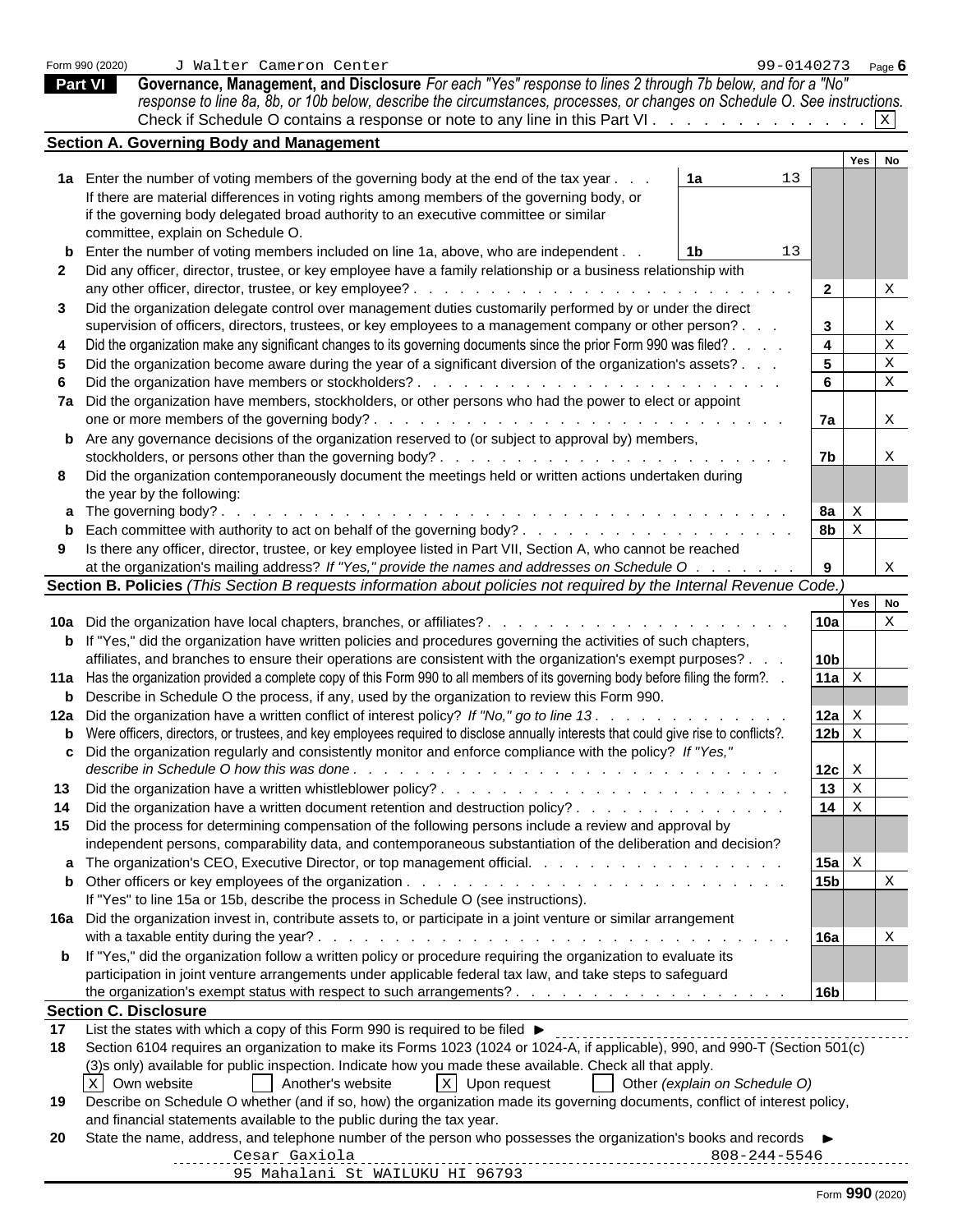| Form 990 (2020)   | Walter Cameron Center                                                                    | 99-0140273 Page 7 |
|-------------------|------------------------------------------------------------------------------------------|-------------------|
| Part VII          | <b>Compensation of Officers, Directors, Trustees, Key Employees, Highest Compensated</b> |                   |
|                   | <b>Employees, and Independent Contractors</b>                                            |                   |
|                   | Check if Schedule O contains a response or note to any line in this Part VII.            |                   |
| <b>Section A.</b> | . Officers, Directors, Trustees, Key Employees, and Highest Compensated Employees        |                   |

**1a** Complete this table for all persons required to be listed. Report compensation for the calendar year ending with or within the organization's tax year.

List all of the organization's **current** officers, directors, trustees (whether individuals or organizations), regardless of amount of compensation. Enter -0- in columns (D), (E), and (F) if no compensation was paid.

List all of the organization's **current** key employees, if any. See instructions for definition of "key employee."

List the organization's five **current** highest compensated employees (other than an officer, director, trustee, or key employee) who received reportable compensation (Box 5 of Form W-2 and/or Box 7 of Form 1099-MISC) of more than \$100,000 from the organization and any related organizations.

List all of the organization's **former** officers, key employees, and highest compensated employees who received more than \$100,000 of reportable compensation from the organization and any related organizations.

List all of the organization's **former directors or trustees** that received, in the capacity as a former director or trustee of the organization, more than \$10,000 of reportable compensation from the organization and any related organizations.

See instructions for the order in which to list the persons above.

Check this box if neither the organization nor any related organization compensated any current officer, director, or trustee.

|                                                                                                                                                                                                                                     |                                                                                         |                           |                       | (C)      |                                                                                                 |                                             |                                                  |                                                                       |
|-------------------------------------------------------------------------------------------------------------------------------------------------------------------------------------------------------------------------------------|-----------------------------------------------------------------------------------------|---------------------------|-----------------------|----------|-------------------------------------------------------------------------------------------------|---------------------------------------------|--------------------------------------------------|-----------------------------------------------------------------------|
| (A)<br>Name and title                                                                                                                                                                                                               | (B)<br>Average<br>hours                                                                 |                           |                       | Position | (do not check more than one<br>box, unless person is both an<br>officer and a director/trustee) | (D)<br>Reportable<br>compensation           | (E)<br>Reportable<br>compensation                | (F)<br>Estimated amount<br>of other                                   |
|                                                                                                                                                                                                                                     | per week<br>(list any<br>hours for<br>related<br>organizations<br>below<br>dotted line) | $\Rightarrow$             | Institutional trustee | 유        | Highest comper<br>employee<br>Rey employee<br>$\frac{1}{6}$                                     | from the<br>organization<br>(W-2/1099-MISC) | from related<br>organizations<br>(W-2/1099-MISC) | compensation<br>from the<br>organization and<br>related organizations |
| $(1)$ A Lyons                                                                                                                                                                                                                       |                                                                                         |                           |                       |          |                                                                                                 |                                             |                                                  |                                                                       |
| President                                                                                                                                                                                                                           |                                                                                         | X                         |                       |          |                                                                                                 |                                             |                                                  |                                                                       |
| <u>(2) M Silva </u>                                                                                                                                                                                                                 | ------------                                                                            |                           |                       |          |                                                                                                 |                                             |                                                  |                                                                       |
| Vice President                                                                                                                                                                                                                      |                                                                                         | X                         |                       |          |                                                                                                 |                                             |                                                  |                                                                       |
| $(3)$ E Cameron                                                                                                                                                                                                                     |                                                                                         |                           |                       |          |                                                                                                 |                                             |                                                  |                                                                       |
| Secretary                                                                                                                                                                                                                           | -------------                                                                           | X                         |                       |          |                                                                                                 |                                             |                                                  |                                                                       |
| (4) A Krieg                                                                                                                                                                                                                         |                                                                                         |                           |                       |          |                                                                                                 |                                             |                                                  |                                                                       |
| Director                                                                                                                                                                                                                            |                                                                                         | $\boldsymbol{\mathrm{X}}$ |                       |          |                                                                                                 |                                             |                                                  |                                                                       |
| (5) D Beuthel                                                                                                                                                                                                                       |                                                                                         |                           |                       |          |                                                                                                 |                                             |                                                  |                                                                       |
| Director                                                                                                                                                                                                                            |                                                                                         | X                         |                       |          |                                                                                                 |                                             |                                                  |                                                                       |
| $(6)$ P Horikawa                                                                                                                                                                                                                    |                                                                                         |                           |                       |          |                                                                                                 |                                             |                                                  |                                                                       |
| Director                                                                                                                                                                                                                            |                                                                                         | X                         |                       |          |                                                                                                 |                                             |                                                  |                                                                       |
| <u>(7) H Kawahara</u> 1999 Marshall Marshall Marshall Marshall Marshall Marshall Marshall Marshall Marshall Marshall Marshall Marshall Marshall Marshall Marshall Marshall Marshall Marshall Marshall Marshall Marshall Marshall Ma |                                                                                         |                           |                       |          |                                                                                                 |                                             |                                                  |                                                                       |
| Director                                                                                                                                                                                                                            | ------------                                                                            | X                         |                       |          |                                                                                                 |                                             |                                                  |                                                                       |
| (8) D Thayer                                                                                                                                                                                                                        |                                                                                         |                           |                       |          |                                                                                                 |                                             |                                                  |                                                                       |
| Director                                                                                                                                                                                                                            |                                                                                         | X                         |                       |          |                                                                                                 |                                             |                                                  |                                                                       |
| (9) A McBarnet                                                                                                                                                                                                                      |                                                                                         |                           |                       |          |                                                                                                 |                                             |                                                  |                                                                       |
| Director                                                                                                                                                                                                                            |                                                                                         | $\boldsymbol{\mathrm{X}}$ |                       |          |                                                                                                 |                                             |                                                  |                                                                       |
|                                                                                                                                                                                                                                     |                                                                                         |                           |                       |          |                                                                                                 |                                             |                                                  |                                                                       |
| Director                                                                                                                                                                                                                            |                                                                                         | $\mathbf X$               |                       |          |                                                                                                 |                                             |                                                  |                                                                       |
| (11) W Suzuki                                                                                                                                                                                                                       |                                                                                         |                           |                       |          |                                                                                                 |                                             |                                                  |                                                                       |
| Director                                                                                                                                                                                                                            |                                                                                         | Χ                         |                       |          |                                                                                                 |                                             |                                                  |                                                                       |
| (12) S Sodetani                                                                                                                                                                                                                     |                                                                                         |                           |                       |          |                                                                                                 |                                             |                                                  |                                                                       |
| Director                                                                                                                                                                                                                            |                                                                                         | X                         |                       |          |                                                                                                 |                                             |                                                  |                                                                       |
| (13) K Bisquera                                                                                                                                                                                                                     |                                                                                         |                           |                       |          |                                                                                                 |                                             |                                                  |                                                                       |
| Director                                                                                                                                                                                                                            |                                                                                         | X                         |                       |          |                                                                                                 |                                             |                                                  |                                                                       |
| (14) C Gaxiola                                                                                                                                                                                                                      | 4 C<br>------------                                                                     |                           |                       |          |                                                                                                 |                                             |                                                  |                                                                       |
| Exec Director                                                                                                                                                                                                                       |                                                                                         |                           |                       |          |                                                                                                 | 93360.                                      |                                                  |                                                                       |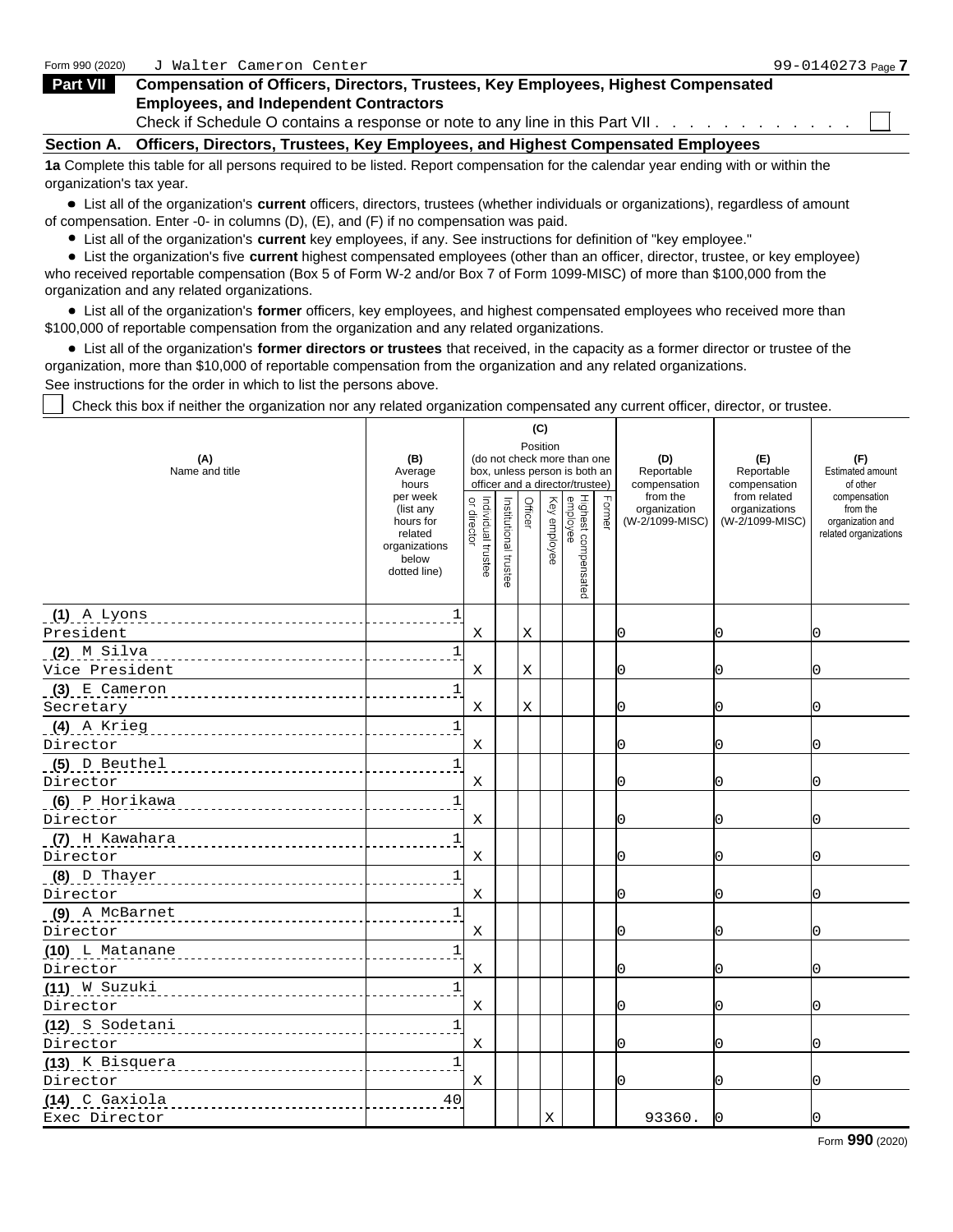|              | Form 990 (2020)<br>J Walter Cameron Center                                                                                                                                                                                                                          |                 |                                                                                              |                                                                                  |                                                                                       | 99-0140273 Page 8                                                                                            |
|--------------|---------------------------------------------------------------------------------------------------------------------------------------------------------------------------------------------------------------------------------------------------------------------|-----------------|----------------------------------------------------------------------------------------------|----------------------------------------------------------------------------------|---------------------------------------------------------------------------------------|--------------------------------------------------------------------------------------------------------------|
|              | Section A. Officers, Directors, Trustees, Key Employees, and Highest Compensated Employees (continued)<br><b>Part V</b>                                                                                                                                             |                 |                                                                                              |                                                                                  |                                                                                       |                                                                                                              |
|              | (B)<br>(A)<br>Name and title<br>Average<br>hours<br>per week<br>(list any<br>hours for<br>organizations<br>below<br>dotted line)                                                                                                                                    | (C)<br>Position | (do not check more than on<br>box, unless person is both a<br>officer and a director/trustee | (D)<br>Reportable<br>compensation<br>from the<br>organization<br>(W-2/1099-MISC) | (E)<br>Reportable<br>compensation<br>from related<br>organizations<br>(W-2/1099-MISC) | (F)<br>Estimated amount<br>of other<br>compensation<br>from the<br>organization and<br>related organizations |
|              |                                                                                                                                                                                                                                                                     |                 |                                                                                              |                                                                                  |                                                                                       |                                                                                                              |
|              |                                                                                                                                                                                                                                                                     |                 |                                                                                              |                                                                                  |                                                                                       |                                                                                                              |
|              | (17)                                                                                                                                                                                                                                                                |                 |                                                                                              |                                                                                  |                                                                                       |                                                                                                              |
|              |                                                                                                                                                                                                                                                                     |                 |                                                                                              |                                                                                  |                                                                                       |                                                                                                              |
|              |                                                                                                                                                                                                                                                                     |                 |                                                                                              |                                                                                  |                                                                                       |                                                                                                              |
|              |                                                                                                                                                                                                                                                                     |                 |                                                                                              |                                                                                  |                                                                                       |                                                                                                              |
|              |                                                                                                                                                                                                                                                                     |                 |                                                                                              |                                                                                  |                                                                                       |                                                                                                              |
|              |                                                                                                                                                                                                                                                                     |                 |                                                                                              |                                                                                  |                                                                                       |                                                                                                              |
|              |                                                                                                                                                                                                                                                                     |                 |                                                                                              |                                                                                  |                                                                                       |                                                                                                              |
|              |                                                                                                                                                                                                                                                                     |                 |                                                                                              |                                                                                  |                                                                                       |                                                                                                              |
|              |                                                                                                                                                                                                                                                                     |                 |                                                                                              |                                                                                  |                                                                                       |                                                                                                              |
| $\mathbf{2}$ | c Total from continuation sheets to Part VII, Section A ▶<br>Total number of individuals (including but not limited to those listed above) who received more than \$100,000 of                                                                                      |                 |                                                                                              | 93360<br>93360                                                                   |                                                                                       |                                                                                                              |
| 3<br>4       | reportable compensation from the organization ▶<br>Did the organization list any former officer, director, trustee, key employee, or highest compensated<br>For any individual listed on line 1a, is the sum of reportable compensation and other compensation from |                 |                                                                                              |                                                                                  |                                                                                       | Yes No<br>3 <sup>1</sup><br>X                                                                                |
| 5            | the organization and related organizations greater than \$150,000? If "Yes," complete Schedule J for such<br>Did any person listed on line 1a receive or accrue compensation from any unrelated organization or individual                                          |                 |                                                                                              |                                                                                  |                                                                                       | X<br>4                                                                                                       |
|              | for services rendered to the organization? If "Yes," complete Schedule J for such person<br><b>Section B. Independent Contractors</b>                                                                                                                               |                 |                                                                                              |                                                                                  |                                                                                       | 5 <sup>5</sup><br>X                                                                                          |
|              | Complete this table for your five highest compensated independent contractors that received more than \$100,000 of<br>compensation from the organization. Report compensation for the calendar year ending with or within the organization's tax year.              |                 |                                                                                              |                                                                                  |                                                                                       |                                                                                                              |
|              | (A)<br>Name and business address                                                                                                                                                                                                                                    |                 |                                                                                              | (B)<br>Description of services                                                   |                                                                                       | (C)<br>Compensation                                                                                          |
|              |                                                                                                                                                                                                                                                                     |                 |                                                                                              |                                                                                  |                                                                                       |                                                                                                              |
| $\mathbf{2}$ | Total number of independent contractors (including but not limited to those listed above) who received                                                                                                                                                              |                 |                                                                                              |                                                                                  |                                                                                       |                                                                                                              |

more than \$100,000 of compensation from the organization  $\blacktriangleright$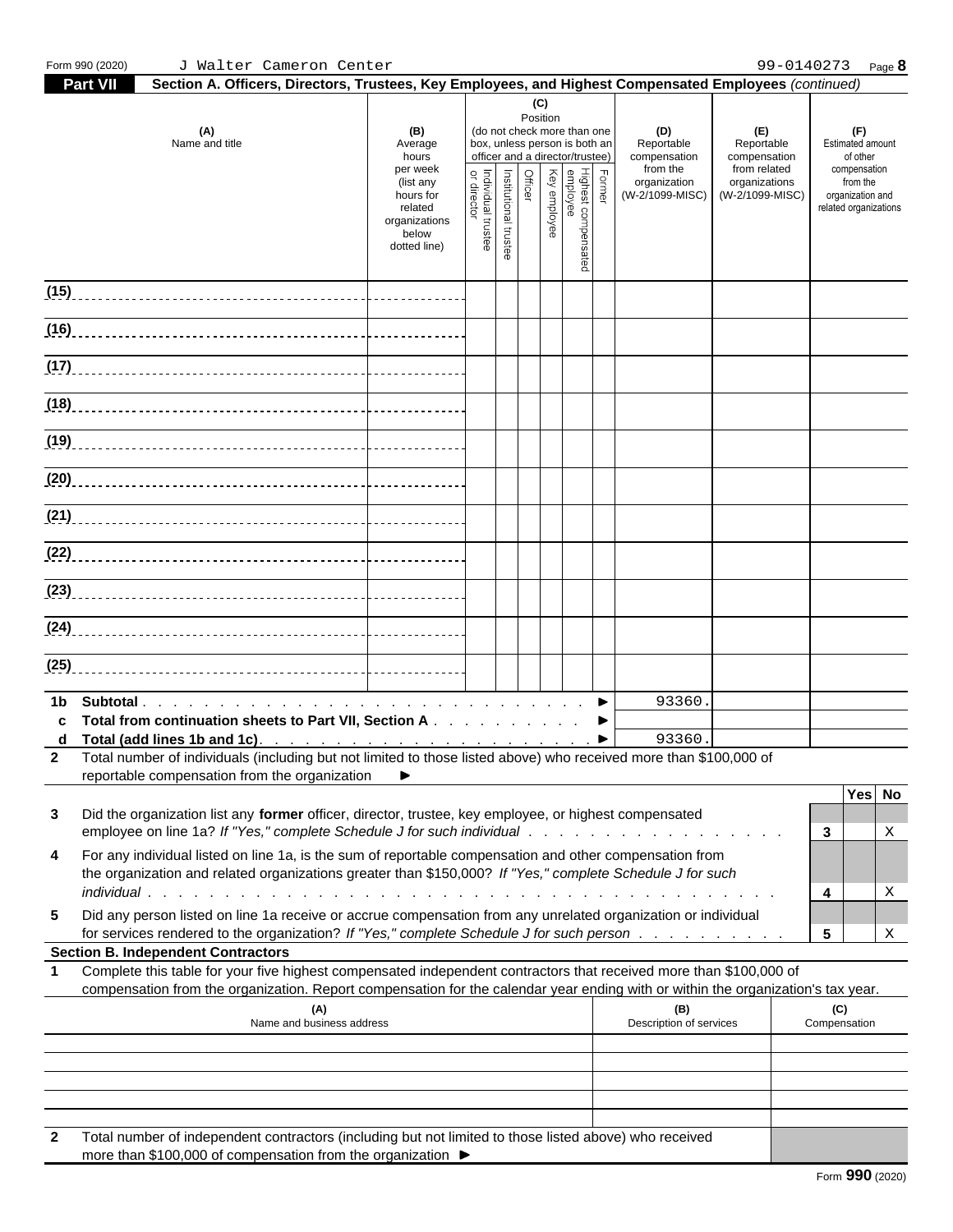| Form 990 (2020)                                           |              | J Walter Cameron Center                                                                                                                                                                                                                                                                                                                                                                                                                                                                    |                      |                                              |                                      | 99-0140273 Page 9                                             |
|-----------------------------------------------------------|--------------|--------------------------------------------------------------------------------------------------------------------------------------------------------------------------------------------------------------------------------------------------------------------------------------------------------------------------------------------------------------------------------------------------------------------------------------------------------------------------------------------|----------------------|----------------------------------------------|--------------------------------------|---------------------------------------------------------------|
| Part VIII                                                 |              | <b>Statement of Revenue</b>                                                                                                                                                                                                                                                                                                                                                                                                                                                                |                      |                                              |                                      |                                                               |
|                                                           |              |                                                                                                                                                                                                                                                                                                                                                                                                                                                                                            |                      |                                              |                                      |                                                               |
|                                                           |              |                                                                                                                                                                                                                                                                                                                                                                                                                                                                                            | (A)<br>Total revenue | (B)<br>Related or exempt<br>function revenue | (C)<br>Unrelated<br>business revenue | (D)<br>Revenue excluded<br>from tax under<br>sections 512-514 |
| Contributions, Gifts, Grants<br>and Other Similar Amounts |              | 1a<br>1a Federated campaigns<br>1 <sub>b</sub><br><b>b</b> Membership dues<br>1c<br><b>c</b> Fundraising events<br>1 <sub>d</sub><br>d Related organizations<br>1e<br>168061.<br>e Government grants (contributions)<br>f All other contributions, gifts, grants, and<br>1f<br>similar amounts not included above.<br>93745.<br>g Noncash contributions included in<br>lines 1a-1f. 1g   \$<br>4644.<br><b>Business Code</b>                                                               | 261806.              |                                              |                                      |                                                               |
|                                                           |              | 531120                                                                                                                                                                                                                                                                                                                                                                                                                                                                                     | 717694               | 717694                                       |                                      |                                                               |
| Service<br>Inue<br>Program <b>:</b><br>Reven              | h<br>c       | 2a Maint and Operating<br>All other program service revenue                                                                                                                                                                                                                                                                                                                                                                                                                                |                      |                                              |                                      |                                                               |
|                                                           |              |                                                                                                                                                                                                                                                                                                                                                                                                                                                                                            | 717694.              |                                              |                                      |                                                               |
|                                                           | $\mathbf{3}$ | Investment income (including dividends, interest, and<br>other similar amounts).<br>▶<br>Income from investment of tax-exempt bond proceeds ▶<br>(i) Real<br>(ii) Personal                                                                                                                                                                                                                                                                                                                 | 79735.               | 79735                                        |                                      |                                                               |
| enue                                                      |              | 6a<br><b>6a</b> Gross rents<br>6 <sub>b</sub><br><b>b</b> Less: rental expenses.<br>6c<br>c Rental income or (loss)<br><b>d</b> Net rental income or (loss) $\ldots$ $\ldots$ $\ldots$ $\ldots$ $\ldots$ $\ldots$<br>(i) Securities<br>(ii) Other<br>7a Gross amount from<br>sales of assets<br>other than inventory<br>  7a<br><b>b</b> Less: cost or other basis<br>and sales expenses.<br>7b<br> 7c <br><b>c</b> Gain or (loss) $\ldots$<br>d Net gain or (loss). $\blacktriangleright$ |                      |                                              |                                      |                                                               |
| Other Rev                                                 |              | 8a Gross income from fundraising<br>events (not including \$<br>of contributions reported on line 1c).<br>See Part IV, line 18. $\ldots$ $\ldots$ $\ldots$   8a<br>8 <sub>b</sub><br><b>b</b> Less: direct expenses<br>c Net income or (loss) from fundraising events ▶<br>9a Gross income from gaming activities.<br>9a<br>See Part IV, line 19.<br>9 <sub>b</sub><br><b>b</b> Less: direct expenses<br>c Net income or (loss) from gaming activities ▶                                   |                      |                                              |                                      |                                                               |
|                                                           |              | 10a Gross sales of inventory, less<br>returns and allowances $\vert$ 10a<br>10 <sub>b</sub><br><b>b</b> Less: $\cos t$ of goods $\sin t$<br>c Net income or (loss) from sales of inventory $\blacktriangleright$                                                                                                                                                                                                                                                                           |                      |                                              |                                      |                                                               |
|                                                           |              | <b>Business Code</b>                                                                                                                                                                                                                                                                                                                                                                                                                                                                       |                      |                                              |                                      |                                                               |
| Miscellaneous<br>Revenue                                  |              | 999999<br>11a Miscellaneous                                                                                                                                                                                                                                                                                                                                                                                                                                                                | 491.                 | 491                                          |                                      |                                                               |
|                                                           | b            |                                                                                                                                                                                                                                                                                                                                                                                                                                                                                            |                      |                                              |                                      |                                                               |
|                                                           |              |                                                                                                                                                                                                                                                                                                                                                                                                                                                                                            |                      |                                              |                                      |                                                               |
|                                                           |              | <b>d</b> All other revenue $\ldots$ $\ldots$ $\ldots$ $\ldots$                                                                                                                                                                                                                                                                                                                                                                                                                             |                      |                                              |                                      |                                                               |
|                                                           |              | e Total. Add lines 11a-11d ▶                                                                                                                                                                                                                                                                                                                                                                                                                                                               | 491.                 |                                              |                                      |                                                               |
|                                                           |              |                                                                                                                                                                                                                                                                                                                                                                                                                                                                                            | 1059726.             | 797920.                                      |                                      |                                                               |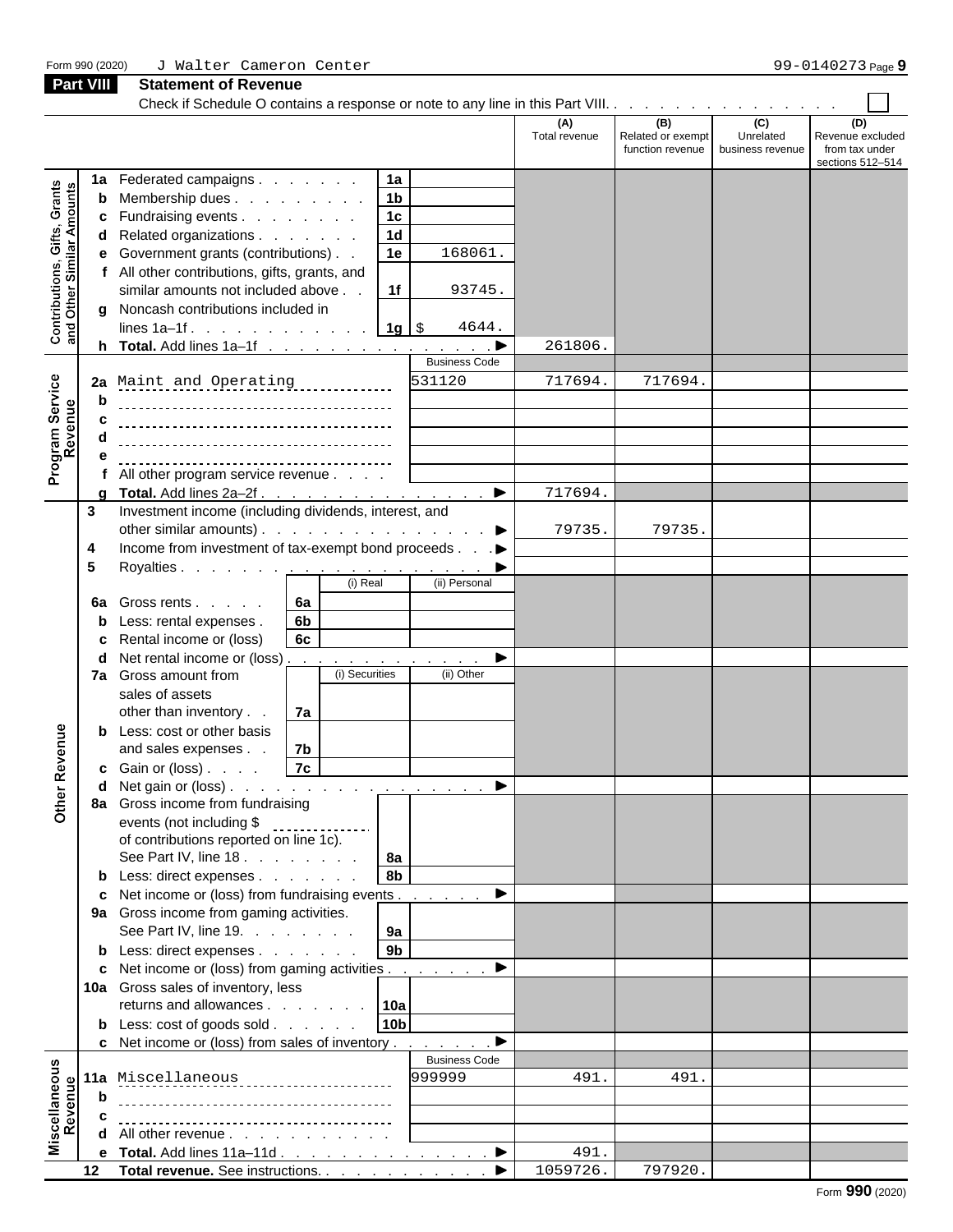**Part IX Statement of Functional Expenses**

following SOP 98-2 (ASC 958-720).

#### *Section 501(c)(3) and 501(c)(4) organizations must complete all columns. All other organizations must complete column (A).* Check if Schedule O contains a response or note to any line in this Part IX . . **(A) (B) (C) (D)** Total expenses Program service Management and Fundraising<br> *Rb, 9b, and 10b of Part VIII.*<br>
expenses expenses expenses expenses expenses expenses expenses expenses expenses **8b, 9b, and 10b of Part VIII.** expenses expenses general expenses expenses expenses expenses expenses **1** Grants and other assistance to domestic organizations domestic governments. See Part IV, line 21 . . . . **2** Grants and other assistance to domestic individuals. See Part IV, line 22 . . . . **3** Grants and other assistance to foreign organizations, foreign governments, and foreign individuals. See Part IV, lines 15 and  $16. \ldots$ . **4** Benefits paid to or for members . . . . . . . . . **5** Compensation of current officers, directors, trustees, and key employees . . . . . . . . . . . 93360. **6** Compensation not included above to disqualified persons (as defined under section 4958(f)(1)) and persons described in section  $4958(c)(3)(B)$ . . . . . **7** Other salaries and wages . . . . . . . . . . . . . . . 174510. 81536. 61216. **8** Pension plan accruals and contributions (include section 401(k) and 403(b) employer contributions). . **9** Other employee benefits . . . . . . . . . . . . **10** Payroll taxes . . . . . . . . . . . . . . . . . **11** Fees for services (nonemployees): **a** Management . . . . . . . . . . . . . . . . . **b** Legal . . . . . . . . . . . . . . . . . . . . **c** Accounting . . . . . . . . . . . . . . . . . **d** Lobbying . . . . . . . . . . . . . . . . . . **e** Professional fundraising services. See Part IV, line 17. . . **f** Investment management fees . . . . . . . . . | 16739. | 16739. **g** Other. (If line 11g amount exceeds 10% of line 25, column (A) amount, list line 11g expenses on Schedule O.) . . . . . . . . **12** Advertising and promotion . . . . . . . . . . . **13** Office expenses . . . . . . . . . . . . . . . 14 Information technology . . . . . . . . . . . . . **15** Royalties . . . . . . . . . . . . . . . . . . **16** Occupancy . . . . . . . . . . . . . . . . . <u>| 454373. 415440. 26638</u> **17** Travel . . . . . . . . . . . . . . . . . . . **18** Payments of travel or entertainment expenses for any federal, state, or local public officials . . . . **19** Conferences, conventions, and meetings . . . . . **20** Interest . . . . . . . . . . . . . . . . . . . 21 Payments to affiliates . . . . . . . . . . . . . **22** Depreciation, depletion, and amortization . . . . . . | 388733. **23** Insurance . . . . . . . . . . . . . . . . . . **24** Other expenses. Itemize expenses not covered above (List miscellaneous expenses on line 24e. If line 24e amount exceeds 10% of line 25, column (A) amount, list line 24e expenses on Schedule O.) **a**  SEE STMT **b c d e** All other expenses **25 Total functional expenses.** Add lines 1 through 24e .  $\vert$  1216997. 916783. 243584. **26 Joint costs.** Complete this line only if the organization reported in column (B) joint costs from a combined educational campaign and fundraising solicitation. Check here  $\blacktriangleright$   $\blacktriangleright$  if 93360. 93360. 174510. 81536. 61216. 31758. 510. 510. 11. 11. 19339. 19339. 4857. 4857. 16739. 16739. 22318. 6419. 10026. 5873. 454373. 415440. 26638. 12295. 5825. 5825. 388733. 388733. 30577. 24462. 6115. 1216997. 916783. 243584. 56630.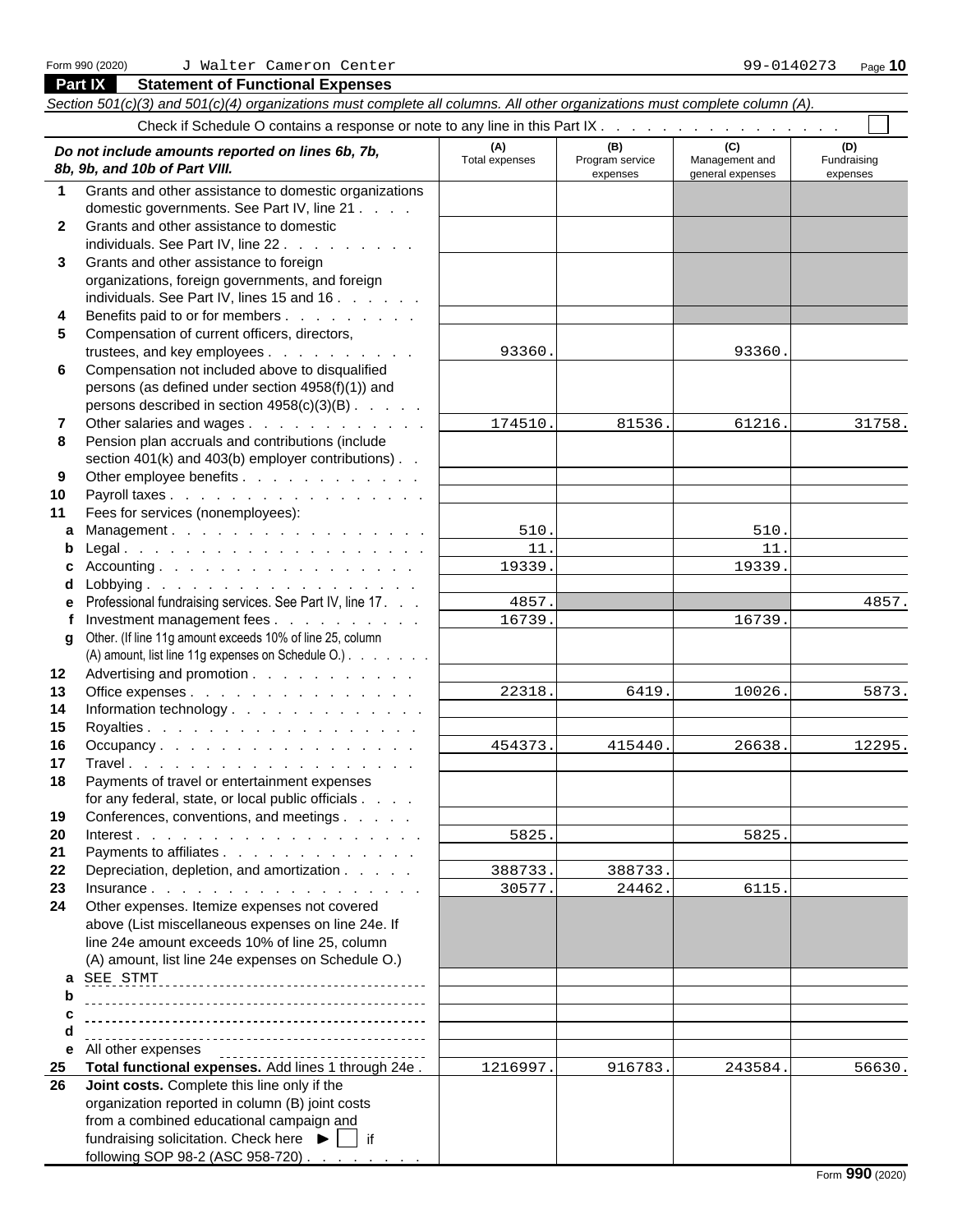Check if Schedule O contains a response or note to any line in this Part  $X_1, \ldots, \ldots, \ldots, \ldots, \ldots$ **(A) (B)** Beginning of year | Find of year **1** Cash—non-interest-bearing . . . . . . . . . . . . . . . . . . **1 2** Savings and temporary cash investments . . . . . . . . . . . . . 76475. 2 | 54613.  $76475.$  2 54613.  $208000.$  3  $267261.$ **3** Pledges and grants receivable, net . . . . . . . . . . . . . . . . . . 208000.  $\vert$  **3**  $\vert$  267261. **4** Accounts receivable, net . . . . . . . . . . . . . . . . . . . **4**  $23409.$  4 4390. **5** Loans and other receivables from any current or former officer, director, trustee, key employee, creator or founder, substantial contributor, or 35% controlled entity or family member of any of these persons . . . . . . **5 6** Loans and other receivables from other disqualified persons (as defined under section 4958(f)(1)), and persons described in section 4958(c)(3)(B) **6** Assets **7** Notes and loans receivable, net . . . . . . . . . . . . . . . . **7 8** Inventories for sale or use . . . . . . . . . . . . . . . . . . . **8 9** Prepaid expenses and deferred charges . . . . . . . . . . . . . . 4778. **9**  $\vert$  167. 4778. **9** 167. **10a** Land, buildings, and equipment: cost or other basis. Complete Part VI of Schedule D **10a** 15230849. **b** Less: accumulated depreciation . . . . . 10b | 6042368. | 9331193. | 10c | 9188481. 6042368. 9331193. **10c** 9188481. **11** Investments—publicly traded securities . . . . . . . . . . . . . . . 1945552. **11** 2020473.  $1945552.$  11 2020473. **12** Investments—other securities. See Part IV, line 11 . . . . . . . . . **12 13** Investments—program-related. See Part IV, line 11 . . . . . . . . . **13 14** Intangible assets . . . . . . . . . . . . . . . . . . . . . . **14 15** Other assets. See Part IV, line 11 . . . . . . . . . . . . . . . . **15 16 Total assets.** Add lines 1 through 15 (must equal line 33)  $\ldots$ ,  $\ldots$  1 1589407. | **16** | 1535385.  $11589407.$  16 11535385. **17** Accounts payable and accrued expenses  $\ldots$  . . . . . . . . . . . 41410.  $\vert$  **17**  $\vert$  43293. 41410. 43293. **18** Grants payable . . . . . . . . . . . . . . . . . . . . . . . **18 19** Deferred revenue . . . . . . . . . . . . . . . . . . . . . . **19**  $58127.$  19 16863. **20** Tax-exempt bond liabilities . . . . . . . . . . . . . . . . . . **20 21** Escrow or custodial account liability. Complete Part IV of Schedule D . . **21 22** Loans and other payables to any current or former officer, director, Liabilities trustee, key employee, creator or founder, substantial contributor, or 35% controlled entity or family member of any of these persons . . . . . . **22 23** Secured mortgages and notes payable to unrelated third parties . . . . 200000. 23 | 23 | 200000.  $200000$ . **23** 200000. **24** Unsecured notes and loans payable to unrelated third parties . . . . . . | **24** | 50000. 50000. **25** Other liabilities (including federal income tax, payables to related third parties, and other liabilities not included on lines 17–24). Complete Part X of Schedule D . . . . . . . . . . . . . . . . . . . . . **25**  $51396.$  25 37053. **26 Total liabilities.** Add lines 17 through 25. . . . . . . . . . . . . . . . . 350933. 26 347209.  $350933.$  **26** 347209. Net Assets or Fund Balances **Organizations that follow FASB ASC 958, check here** |  $\times$  |  $\mathbf{x}$  , and the contract of the contract of the contract of the contract of the contract of the contract of the contract of the contract of the contract of the contract of the contract of the contract of the contract of **and complete lines 27, 28, 32, and 33. 27** Net assets without donor restrictions . . . . . . . . . . . . . . | 10086459. | 27 | 9889169.  $10086459.$  27 9889169. **28** Net assets with donor restrictions . . . . . . . . . . . . . . . . . . 1152015. 28 | 1299007.  $1152015.$  28 1299007. **Organizations that do not follow FASB ASC 958, check here and complete lines 29 through 33. 29** Capital stock or trust principal, or current funds . . . . . . . . . . . . | **30** Paid-in or capital surplus, or land, building, or equipment fund . . . .  $\qquad$  | **31** Retained earnings, endowment, accumulated income, or other funds . . **31**  $11238474.$  32 11188176. **32** Total net assets or fund balances . . . . . . . . . . . . . . . . . | 11238474. | 32 | 11188176. 11535385. **33** Total liabilities and net assets/fund balances . . . . . . . . . . . . | 11589407. | **33** 

**Part X Balance Sheet**

Form **990** (2020)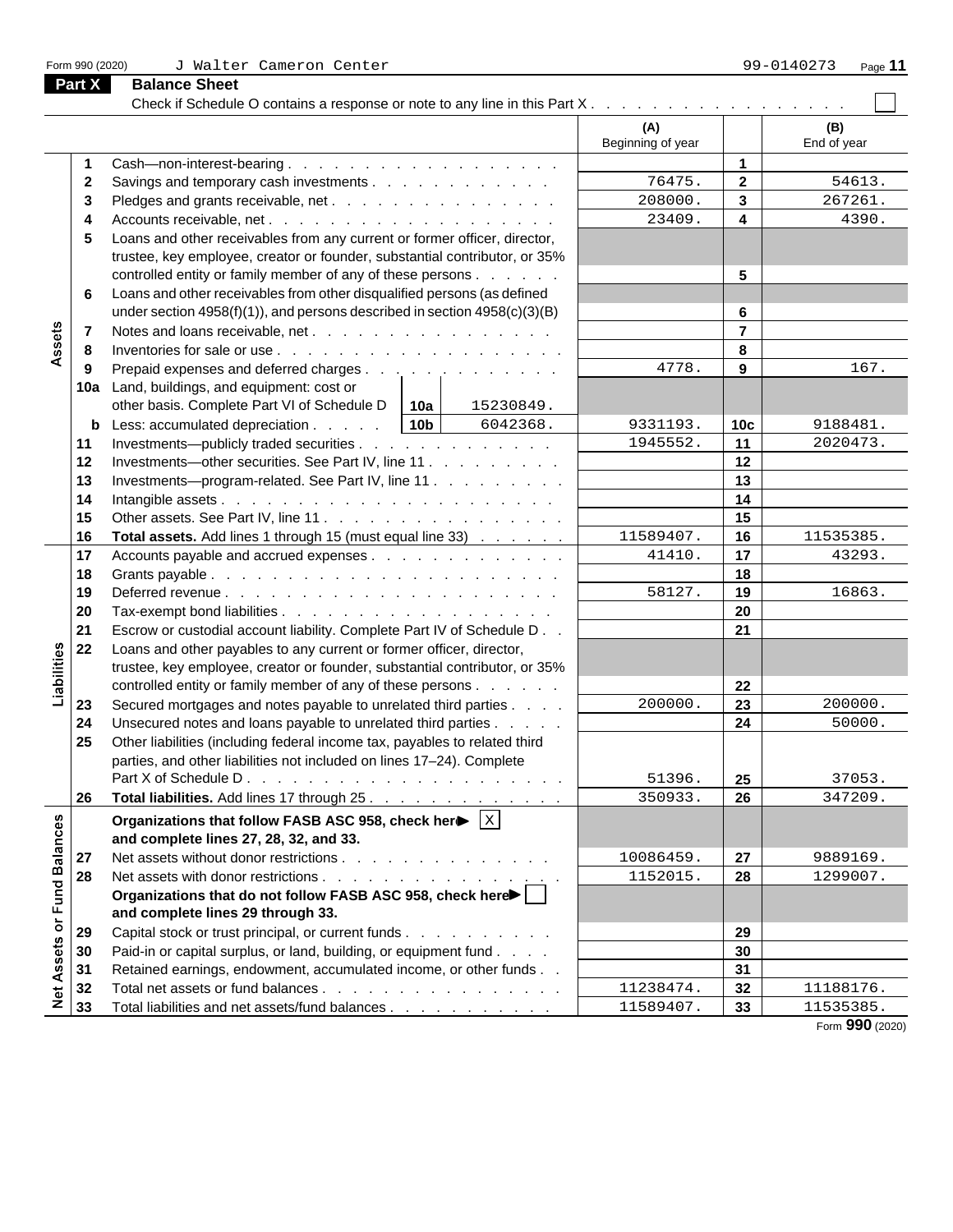|    | Form 990 (2020) J Walter Cameron Center                                                                                                                                                                                                                                                                                                                         | 99-0140273     |             | Page $12$                 |
|----|-----------------------------------------------------------------------------------------------------------------------------------------------------------------------------------------------------------------------------------------------------------------------------------------------------------------------------------------------------------------|----------------|-------------|---------------------------|
|    | Reconciliation of Net Assets<br><b>Part XI</b>                                                                                                                                                                                                                                                                                                                  |                |             |                           |
|    | Check if Schedule O contains a response or note to any line in this Part XI.                                                                                                                                                                                                                                                                                    |                |             |                           |
|    |                                                                                                                                                                                                                                                                                                                                                                 |                | 1059726.    |                           |
|    | $\overline{2}$                                                                                                                                                                                                                                                                                                                                                  |                | 1216997.    |                           |
|    | $\mathbf{3}$                                                                                                                                                                                                                                                                                                                                                    |                | $-157271$ . |                           |
|    | Net assets or fund balances at beginning of year (must equal Part X, line 32, column (A))                                                                                                                                                                                                                                                                       |                | 11238474.   |                           |
|    | 5                                                                                                                                                                                                                                                                                                                                                               |                | 106973.     |                           |
|    |                                                                                                                                                                                                                                                                                                                                                                 |                |             |                           |
|    | $\overline{7}$                                                                                                                                                                                                                                                                                                                                                  |                |             |                           |
|    | 8                                                                                                                                                                                                                                                                                                                                                               |                |             |                           |
|    | Other changes in net assets or fund balances (explain on Schedule O)<br>9                                                                                                                                                                                                                                                                                       |                |             |                           |
| 10 | Net assets or fund balances at end of year. Combine lines 3 through 9 (must equal Part X, line 32,                                                                                                                                                                                                                                                              |                |             |                           |
|    | 10 I                                                                                                                                                                                                                                                                                                                                                            |                | 11188176.   |                           |
|    | <b>Part XII</b> Financial Statements and Reporting                                                                                                                                                                                                                                                                                                              |                |             |                           |
|    | Check if Schedule O contains a response or note to any line in this Part XII.                                                                                                                                                                                                                                                                                   |                |             |                           |
|    | $x$ Accrual<br>Other<br>Accounting method used to prepare the Form 990:<br>l Cash<br>If the organization changed its method of accounting from a prior year or checked "Other," explain in<br>Schedule O.                                                                                                                                                       |                | Yes         |                           |
|    | 2a Were the organization's financial statements compiled or reviewed by an independent accountant?.<br>If "Yes," check a box below to indicate whether the financial statements for the year were compiled or<br>reviewed on a separate basis, consolidated basis, or both:<br>Separate basis<br>Consolidated basis<br>Both consolidated and separate basis     | 2a             |             |                           |
|    | b Were the organization's financial statements audited by an independent accountant?.<br>If "Yes," check a box below to indicate whether the financial statements for the year were audited on a<br>separate basis, consolidated basis, or both:                                                                                                                | $2b$ $x$       |             |                           |
|    | $x$ Separate basis<br>Both consolidated and separate basis<br>Consolidated basis                                                                                                                                                                                                                                                                                |                |             |                           |
|    | c If "Yes" to line 2a or 2b, does the organization have a committee that assumes responsibility for oversight of<br>the audit, review, or compilation of its financial statements and selection of an independent accountant? .<br>If the organization changed either its oversight process or selection process during the tax year, explain on<br>Schedule O. | $2c \,   \, X$ |             |                           |
|    | 3a As a result of a federal award, was the organization required to undergo an audit or audits as set forth in                                                                                                                                                                                                                                                  |                |             |                           |
|    |                                                                                                                                                                                                                                                                                                                                                                 | За             |             | $\boldsymbol{\mathrm{X}}$ |
|    | <b>b</b> If "Yes," did the organization undergo the required audit or audits? If the organization did not undergo the                                                                                                                                                                                                                                           |                |             |                           |
|    | required audit or audits, explain why on Schedule O and describe any steps taken to undergo such audits.                                                                                                                                                                                                                                                        | 3 <sub>b</sub> |             |                           |

Form **990** (2020)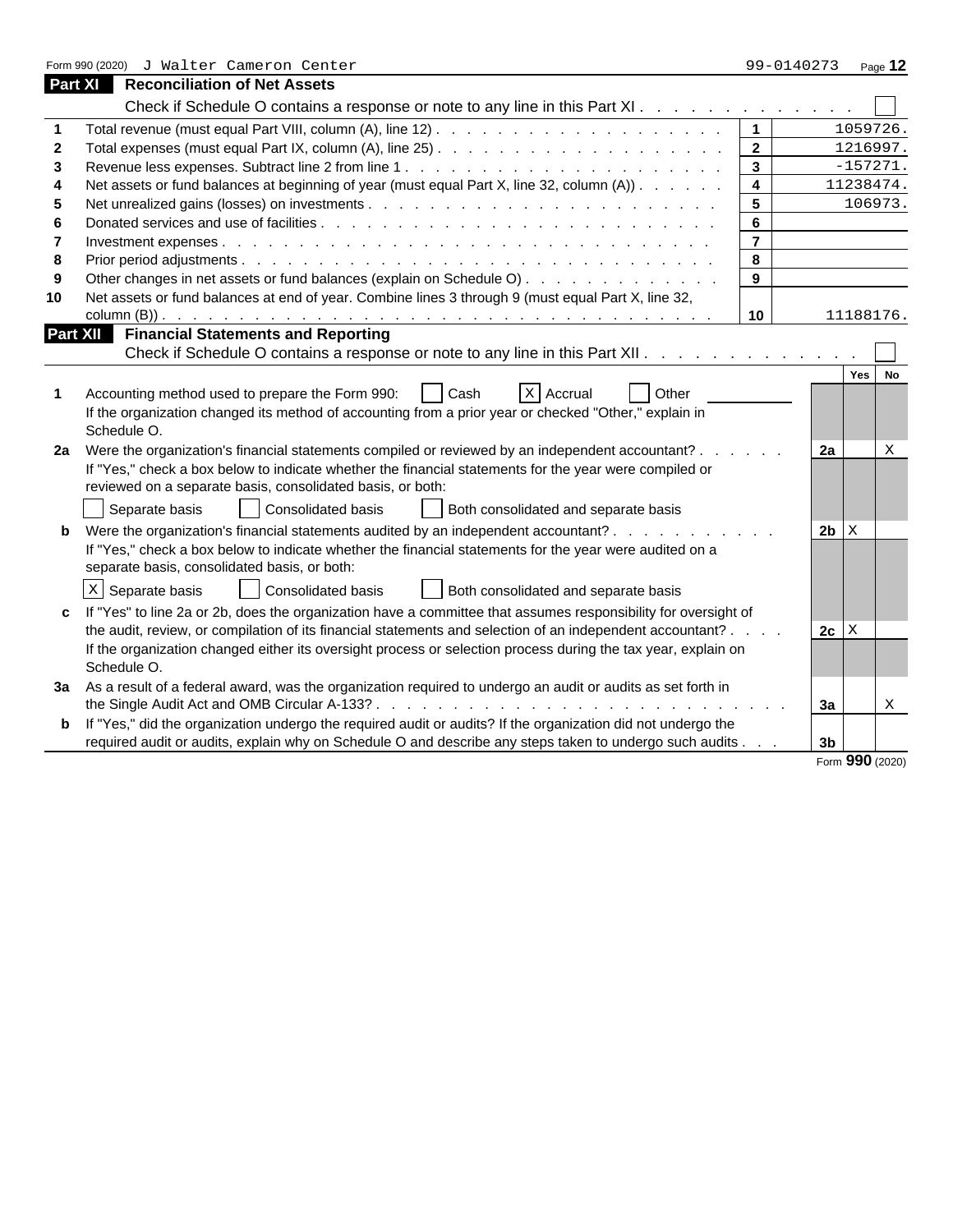## SCHEDULE A **OMB No. 1545-0047**<br>(Form 990 or 990-EZ) **Public Charity Status and Public Support**

**Complete if the organization is a section 501(c)(3) organization or a section 4947(a)(1) nonexempt charitable trust. 2020**

**Department of the Treasury article 11 and 12 and 13 and 14 and 14 and 14 and 14 and 15 and 16 and 16 and 16 and 16 and 16 and 16 and 16 and 16 and 16 and 16 and 16 and 16 and 16 and 16 and 16 and 16 and 16 and 16 and 1** 

| Internal Revenue Service                                                                                                                           |                                                                        | Go to www.irs.gov/Form990 for instructions and the latest information.                               |     |                                                                                                                                                                                                                                                                                                                                                                                                    | Inspection                                            |  |  |
|----------------------------------------------------------------------------------------------------------------------------------------------------|------------------------------------------------------------------------|------------------------------------------------------------------------------------------------------|-----|----------------------------------------------------------------------------------------------------------------------------------------------------------------------------------------------------------------------------------------------------------------------------------------------------------------------------------------------------------------------------------------------------|-------------------------------------------------------|--|--|
| Name of the organization                                                                                                                           |                                                                        |                                                                                                      |     | <b>Employer identification number</b>                                                                                                                                                                                                                                                                                                                                                              |                                                       |  |  |
| J Walter Cameron Center                                                                                                                            |                                                                        |                                                                                                      |     | 99-0140273                                                                                                                                                                                                                                                                                                                                                                                         |                                                       |  |  |
| Part I                                                                                                                                             |                                                                        |                                                                                                      |     | Reason for Public Charity Status. (All organizations must complete this part.) See instructions.                                                                                                                                                                                                                                                                                                   |                                                       |  |  |
| The organization is not a private foundation because it is: (For lines 1 through 12, check only one box.)                                          |                                                                        | A church, convention of churches, or association of churches described in section 170(b)(1)(A)(i).   |     |                                                                                                                                                                                                                                                                                                                                                                                                    |                                                       |  |  |
| $\mathbf{2}$                                                                                                                                       |                                                                        | A school described in section 170(b)(1)(A)(ii). (Attach Schedule E (Form 990 or 990-EZ).)            |     |                                                                                                                                                                                                                                                                                                                                                                                                    |                                                       |  |  |
|                                                                                                                                                    |                                                                        |                                                                                                      |     |                                                                                                                                                                                                                                                                                                                                                                                                    |                                                       |  |  |
| 3                                                                                                                                                  |                                                                        | A hospital or a cooperative hospital service organization described in section 170(b)(1)(A)(iii).    |     |                                                                                                                                                                                                                                                                                                                                                                                                    |                                                       |  |  |
| 4<br>hospital's name, city, and state:                                                                                                             |                                                                        |                                                                                                      |     | A medical research organization operated in conjunction with a hospital described in section 170(b)(1)(A)(iii). Enter the                                                                                                                                                                                                                                                                          |                                                       |  |  |
| 5 An organization operated for the benefit of a college or university owned or operated by a governmental unit described in                        | section 170(b)(1)(A)(iv). (Complete Part II.)                          |                                                                                                      |     |                                                                                                                                                                                                                                                                                                                                                                                                    |                                                       |  |  |
| 6   A federal, state, or local government or governmental unit described in section 170(b)(1)(A)(v).                                               |                                                                        |                                                                                                      |     |                                                                                                                                                                                                                                                                                                                                                                                                    |                                                       |  |  |
|                                                                                                                                                    | described in section 170(b)(1)(A)(vi). (Complete Part II.)             |                                                                                                      |     | An organization that normally receives a substantial part of its support from a governmental unit or from the general public                                                                                                                                                                                                                                                                       |                                                       |  |  |
| 8                                                                                                                                                  |                                                                        | A community trust described in section $170(b)(1)(A)(vi)$ . (Complete Part II.)                      |     |                                                                                                                                                                                                                                                                                                                                                                                                    |                                                       |  |  |
| 9   An agricultural research organization described in section $170(b)(1)(A)(ix)$ operated in conjunction with a land-grant college<br>university: |                                                                        |                                                                                                      |     | or university or a non-land-grant college of agriculture (see instructions). Enter the name, city, and state of the college or                                                                                                                                                                                                                                                                     |                                                       |  |  |
|                                                                                                                                                    |                                                                        | acquired by the organization after June 30, 1975. See section 509(a)(2). (Complete Part III.)        |     | receipts from activities related to its exempt functions—subject to certain exceptions, and (2) no more than 33 1/3% of its<br>support from gross investment income and unrelated business taxable income (less section 511 tax) from businesses                                                                                                                                                   |                                                       |  |  |
| 11                                                                                                                                                 |                                                                        | An organization organized and operated exclusively to test for public safety. See section 509(a)(4). |     |                                                                                                                                                                                                                                                                                                                                                                                                    |                                                       |  |  |
| 12 <sub>2</sub>                                                                                                                                    |                                                                        |                                                                                                      |     | An organization organized and operated exclusively for the benefit of, to perform the functions of, or to carry out the purposes<br>of one or more publicly supported organizations described in section 509(a)(1) or section 509(a)(2). See section 509(a)(3).<br>Check the box in lines 12a through 12d that describes the type of supporting organization and complete lines 12e, 12f, and 12g. |                                                       |  |  |
|                                                                                                                                                    | organization. You must complete Part IV, Sections A and B.             |                                                                                                      |     | Type I. A supporting organization operated, supervised, or controlled by its supported organization(s), typically by giving<br>the supported organization(s) the power to regularly appoint or elect a majority of the directors or trustees of the supporting                                                                                                                                     |                                                       |  |  |
|                                                                                                                                                    | organization(s). You must complete Part IV, Sections A and C.          |                                                                                                      |     | Type II. A supporting organization supervised or controlled in connection with its supported organization(s), by having<br>control or management of the supporting organization vested in the same persons that control or manage the supported                                                                                                                                                    |                                                       |  |  |
| C.                                                                                                                                                 |                                                                        | its supported organization(s) (see instructions). You must complete Part IV, Sections A, D, and E.   |     | Type III functionally integrated. A supporting organization operated in connection with, and functionally integrated with,                                                                                                                                                                                                                                                                         |                                                       |  |  |
|                                                                                                                                                    |                                                                        |                                                                                                      |     | Type III non-functionally integrated. A supporting organization operated in connection with its supported organization(s)<br>that is not functionally integrated. The organization generally must satisfy a distribution requirement and an attentiveness                                                                                                                                          |                                                       |  |  |
|                                                                                                                                                    |                                                                        | requirement (see instructions). You must complete Part IV, Sections A and D, and Part V.             |     |                                                                                                                                                                                                                                                                                                                                                                                                    |                                                       |  |  |
|                                                                                                                                                    |                                                                        | functionally integrated, or Type III non-functionally integrated supporting organization.            |     | □ Check this box if the organization received a written determination from the IRS that it is a Type I, Type II, Type III                                                                                                                                                                                                                                                                          |                                                       |  |  |
|                                                                                                                                                    |                                                                        | Enter the number of supported organizations                                                          |     | .                                                                                                                                                                                                                                                                                                                                                                                                  |                                                       |  |  |
|                                                                                                                                                    | Provide the following information about the supported organization(s). |                                                                                                      |     |                                                                                                                                                                                                                                                                                                                                                                                                    |                                                       |  |  |
| (i) Name of supported organization                                                                                                                 | (ii) EIN                                                               | (iii) Type of organization<br>(described on lines 1-10<br>above (see instructions))                  |     | (iv) Is the organization (v) Amount of monetary<br>support (see<br>listed in your governing<br>document?<br>instructions)                                                                                                                                                                                                                                                                          | (vi) Amount of<br>other support (see<br>instructions) |  |  |
|                                                                                                                                                    |                                                                        |                                                                                                      | Yes | No                                                                                                                                                                                                                                                                                                                                                                                                 |                                                       |  |  |
| (A)                                                                                                                                                |                                                                        |                                                                                                      |     |                                                                                                                                                                                                                                                                                                                                                                                                    |                                                       |  |  |
|                                                                                                                                                    |                                                                        |                                                                                                      |     |                                                                                                                                                                                                                                                                                                                                                                                                    |                                                       |  |  |
| (B)                                                                                                                                                |                                                                        |                                                                                                      |     |                                                                                                                                                                                                                                                                                                                                                                                                    |                                                       |  |  |
| (C)                                                                                                                                                |                                                                        |                                                                                                      |     |                                                                                                                                                                                                                                                                                                                                                                                                    |                                                       |  |  |
| (D)                                                                                                                                                |                                                                        |                                                                                                      |     |                                                                                                                                                                                                                                                                                                                                                                                                    |                                                       |  |  |
| (E)                                                                                                                                                |                                                                        |                                                                                                      |     |                                                                                                                                                                                                                                                                                                                                                                                                    |                                                       |  |  |
|                                                                                                                                                    |                                                                        |                                                                                                      |     |                                                                                                                                                                                                                                                                                                                                                                                                    |                                                       |  |  |

**Total**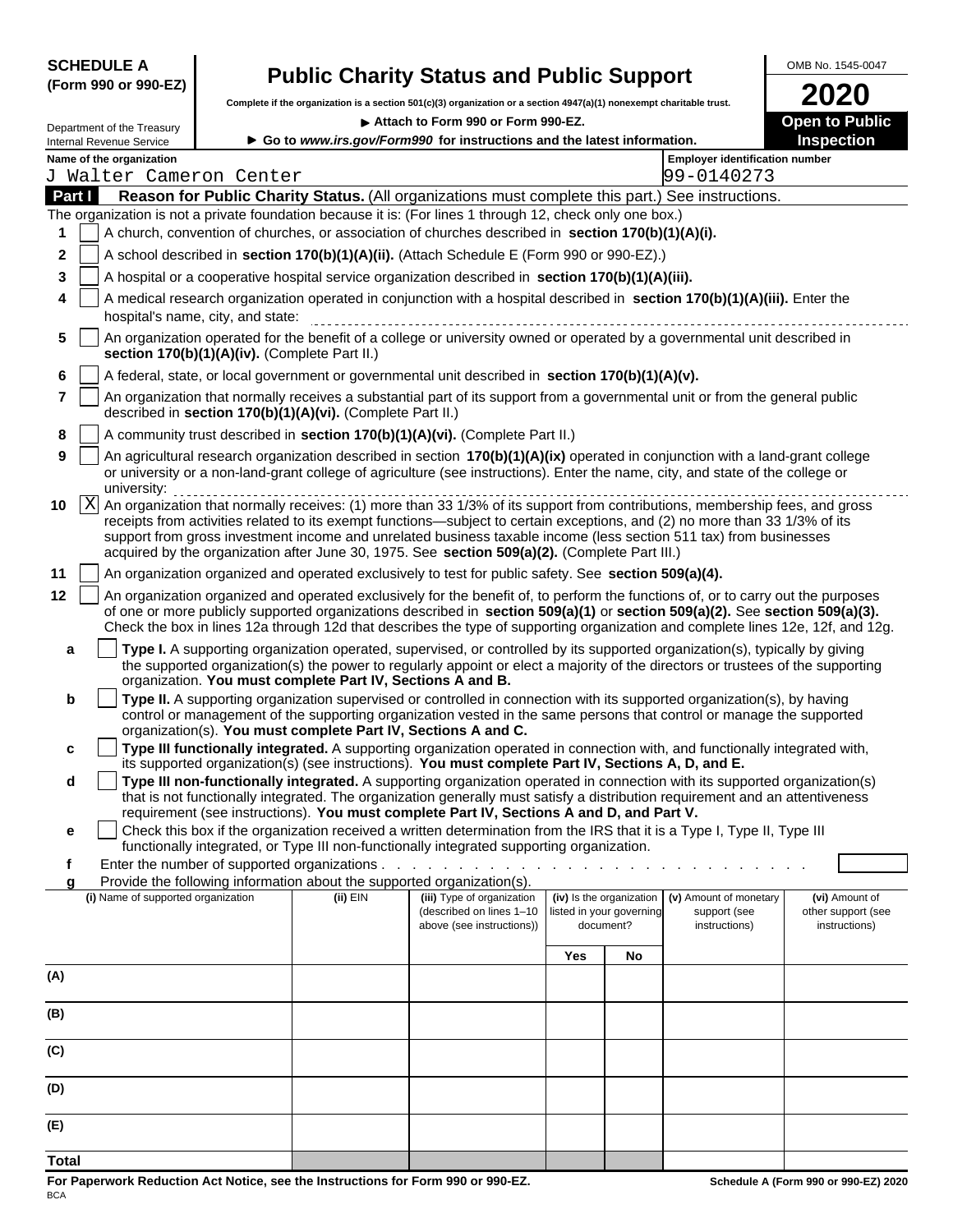**Part III Support Schedule for Organizations Described in Section 509(a)(2)** (Complete only if you checked the box on line 10 of Part I or if the organization failed to qualify under Part II. If the organization fails to qualify under the tests listed below, please complete Part II.)

| <b>Section A. Public Support</b>                                                                                                       |            |          |            |                  |          |                                          |
|----------------------------------------------------------------------------------------------------------------------------------------|------------|----------|------------|------------------|----------|------------------------------------------|
| Calendar year (or fiscal year beginning in)                                                                                            | $(a)$ 2016 | (b) 2017 | $(c)$ 2018 | $(d)$ 2019       | (e) 2020 | (f) Total                                |
| Gifts, grants, contributions, and membership fees                                                                                      |            |          |            |                  |          |                                          |
| received. (Do not include any "unusual grants.")                                                                                       | 186190.    | 87438.   | 123418.    | 681400           | 257162.  | 1335608.                                 |
| 2 Gross receipts from admissions, merchandise<br>sold or services performed, or facilities                                             |            |          |            |                  |          |                                          |
| furnished in any activity that is related to the                                                                                       |            |          |            |                  |          |                                          |
| organization's tax-exempt purpose                                                                                                      | 590916.    | 514789.  | 598973.    | 638370           | 717694.  | 3060742.                                 |
| 3 Gross receipts from activities that are not an                                                                                       |            |          |            |                  |          |                                          |
| unrelated trade or business under section 513.                                                                                         |            |          |            |                  |          |                                          |
| 4 Tax revenues levied for the                                                                                                          |            |          |            |                  |          |                                          |
| organization's benefit and either paid to                                                                                              |            |          |            |                  |          |                                          |
| or expended on its behalf<br>the contract of                                                                                           |            |          |            |                  |          |                                          |
| 5 The value of services or facilities                                                                                                  |            |          |            |                  |          |                                          |
| furnished by a governmental unit to the                                                                                                |            |          |            |                  |          |                                          |
| organization without charge.                                                                                                           |            |          |            |                  |          |                                          |
| 6 Total. Add lines 1 through 5.                                                                                                        | 777106.    | 602227   | 722391     | 1319770          | 974856   | 4396350.                                 |
|                                                                                                                                        |            |          |            |                  |          |                                          |
| 7a Amounts included on lines 1, 2, and 3<br>received from disqualified persons                                                         |            |          |            |                  |          |                                          |
|                                                                                                                                        |            |          |            |                  |          |                                          |
| <b>b</b> Amounts included on lines 2 and 3                                                                                             |            |          |            |                  |          |                                          |
| received from other than disqualified                                                                                                  |            |          |            |                  |          |                                          |
| persons that exceed the greater of \$5,000                                                                                             |            |          |            |                  |          |                                          |
| or 1% of the amount on line 13 for the year                                                                                            |            |          |            |                  |          |                                          |
| c Add lines $7a$ and $7b$ .                                                                                                            |            |          |            |                  |          |                                          |
| 8 Public support (Subtract line 7c from                                                                                                |            |          |            |                  |          |                                          |
| $line 6.)$ .                                                                                                                           |            |          |            |                  |          | 4396350.                                 |
| <b>Section B. Total Support</b>                                                                                                        |            |          |            |                  |          |                                          |
| Calendar year (or fiscal year beginning in)                                                                                            | (a) 2016   | (b) 2017 | $(c)$ 2018 | $(d)$ 2019       | (e) 2020 | (f) Total                                |
| 9 Amounts from line 6.                                                                                                                 | 777106.    | 602227   | 722391.    | 1319770.         | 974856.  | 4396350.                                 |
| 10a Gross income from interest, dividends,                                                                                             |            |          |            |                  |          |                                          |
| payments received on securities loans, rents,                                                                                          |            |          |            |                  |          |                                          |
| royalties, and income from similar sources                                                                                             | 50073.     | 64476.   | 64026.     | 60496.           | 67543.   | 306614.                                  |
|                                                                                                                                        |            |          |            |                  |          |                                          |
| <b>b</b> Unrelated business taxable income (less                                                                                       |            |          |            |                  |          |                                          |
| section 511 taxes) from businesses                                                                                                     |            |          |            |                  |          |                                          |
| acquired after June 30, 1975                                                                                                           |            |          |            |                  |          |                                          |
| c Add lines 10a and 10b.                                                                                                               | 50073.     | 64476.   | 64026.     | 60496            | 67543.   | 306614.                                  |
| 11 Net income from unrelated business                                                                                                  |            |          |            |                  |          |                                          |
| activities not included in line 10b, whether                                                                                           |            |          |            |                  |          |                                          |
| or not the business is regularly carried on                                                                                            |            |          |            |                  |          |                                          |
| 12 Other income. Do not include gain or                                                                                                |            |          |            |                  |          |                                          |
| loss from the sale of capital assets                                                                                                   |            |          |            |                  |          |                                          |
| (Explain in Part VI.)                                                                                                                  |            |          |            |                  |          |                                          |
| 13 Total support. (Add lines 9, 10c, 11,                                                                                               |            |          |            |                  |          |                                          |
| and $12.$ ).                                                                                                                           | 827179.    | 666703.  |            | 786417. 1380266. | 1042399. | 4702964.                                 |
| 14 First 5 years. If the Form 990 is for the organization's first, second, third, fourth, or fifth tax year as a section 501(c)(3)     |            |          |            |                  |          |                                          |
|                                                                                                                                        |            |          |            |                  |          | $\blacktriangleright$ $\Box$             |
| <b>Section C. Computation of Public Support Percentage</b>                                                                             |            |          |            |                  |          |                                          |
|                                                                                                                                        |            |          |            |                  | 15       | 93.48%                                   |
| 15 Public support percentage for 2020 (line 8, column (f), divided by line 13, column (f))                                             |            |          |            |                  | 16       | 95.86%                                   |
|                                                                                                                                        |            |          |            |                  |          |                                          |
| Section D. Computation of Investment Income Percentage                                                                                 |            |          |            |                  |          |                                          |
| 17 Investment income percentage for 2020 (line 10c, column (f), divided by line 13, column (f)).                                       |            |          |            |                  | 17       | 6.52%                                    |
|                                                                                                                                        |            |          |            |                  | 18       | 4.14%                                    |
| 19a 33 1/3% support tests-2020. If the organization did not check the box on line 14, and line 15 is more than 33 1/3%, and line 17 is |            |          |            |                  |          |                                          |
| not more than 33 1/3%, check this box and stop here. The organization qualifies as a publicly supported organization                   |            |          |            |                  |          | $\blacktriangleright$ $\boxed{\text{X}}$ |
| b 33 1/3% support tests—2019. If the organization did not check a box on line 14 or line 19a, and line 16 is more than 33 1/3%, and    |            |          |            |                  |          |                                          |
| line 18 is not more than 33 1/3%, check this box and stop here. The organization qualifies as a publicly supported organization .      |            |          |            |                  |          | $\blacktriangleright$ $\sqcup$           |
|                                                                                                                                        |            |          |            |                  |          |                                          |

**Schedule A (Form 990 or 990-EZ) 2020**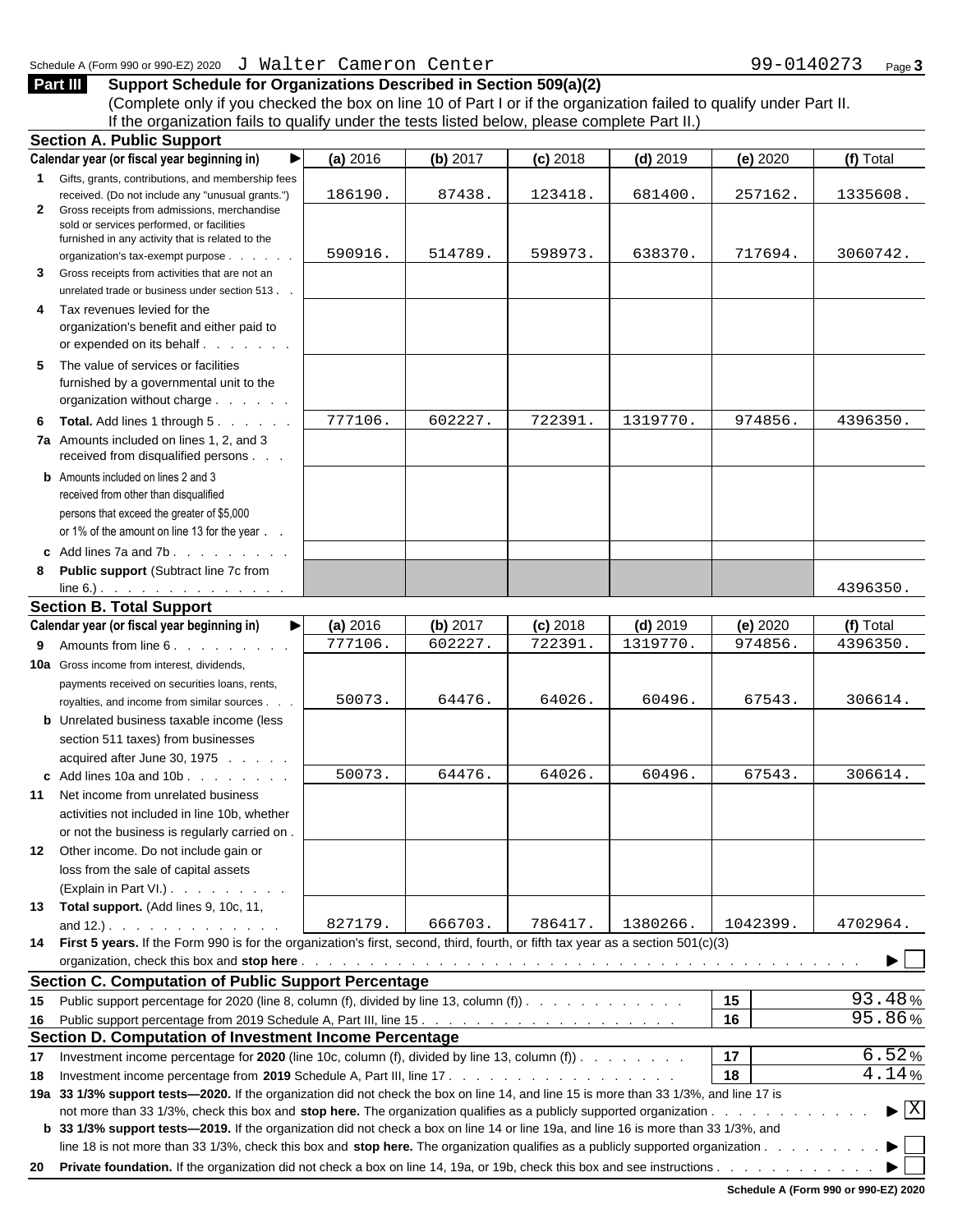| <b>SCHEDULE D</b> |  |
|-------------------|--|
| (Form 990)        |  |

### SCHEDULE D Supplemental Financial Statements <br>(Form 990)

**Complete if the organization answered "Yes" on Form 990,**<br>Part IV, line 6, 7, 8, 9, 10, 11a, 11b, 11c, 11d, 11e, 11f, 12a, or 12b. **Attach to Form 990.** Department of the Treasury<br>
Internal Revenue Service **Department of the Treasury Department of the Treasury Department of the latest information.**<br>
Internal Revenue Service **Department of the Service Department of th** Internal Revenue Service **Number 1996 Give With Constructions and the latest information.** 

| . .<br>−<br>-<br><b>Open to Public</b> |  |  |  |
|----------------------------------------|--|--|--|
| <b>Inspection</b>                      |  |  |  |

**Name of the organization Employer identification number Employer identification number Part I Croanizations Maintaining Donor Advised Funds or Other Similar Funds or Accounts.** J Walter Cameron Center 199-0140273

|              | Organizations maintaining Donor Auviscu i unus or Other Omniar Funus or Accounts.<br>Complete if the organization answered "Yes" on Form 990, Part IV, line 6. |                         |                                                |
|--------------|----------------------------------------------------------------------------------------------------------------------------------------------------------------|-------------------------|------------------------------------------------|
|              |                                                                                                                                                                | (a) Donor advised funds | (b) Funds and other accounts                   |
|              | Total number at end of year                                                                                                                                    |                         |                                                |
|              | Aggregate value of contributions to (during year). .                                                                                                           |                         |                                                |
|              | Aggregate value of grants from (during year)                                                                                                                   |                         |                                                |
|              | Aggregate value at end of year.                                                                                                                                |                         |                                                |
|              | Did the organization inform all donors and donor advisors in writing that the assets held in donor advised                                                     |                         |                                                |
|              | funds are the organization's property, subject to the organization's exclusive legal control?                                                                  |                         | Yes   No                                       |
|              | 6 Did the organization inform all grantees, donors, and donor advisors in writing that grant funds can be used                                                 |                         |                                                |
|              | only for charitable purposes and not for the benefit of the donor or donor advisor, or for any other purpose                                                   |                         |                                                |
|              |                                                                                                                                                                |                         | $\vert$ Yes $\vert$ $\vert$ No                 |
|              | <b>Part I</b> Conservation Easements.                                                                                                                          |                         |                                                |
|              | Complete if the organization answered "Yes" on Form 990, Part IV, line 7.                                                                                      |                         |                                                |
|              | Purpose(s) of conservation easements held by the organization (check all that apply).                                                                          |                         |                                                |
|              | Preservation of land for public use (for example, recreation or education)     Preservation of a historically important land area                              |                         |                                                |
|              |                                                                                                                                                                |                         |                                                |
|              | Protection of natural habitat                                                                                                                                  |                         | Preservation of a certified historic structure |
|              | Preservation of open space                                                                                                                                     |                         |                                                |
| $\mathbf{2}$ | Complete lines 2a through 2d if the organization held a qualified conservation contribution in the form of a conservation                                      |                         |                                                |
|              | easement on the last day of the tax year.                                                                                                                      |                         | Held at the End of the Tax Year                |
|              |                                                                                                                                                                |                         | 2a                                             |
|              |                                                                                                                                                                |                         | 2 <sub>b</sub>                                 |
|              | <b>c</b> Number of conservation easements on a certified historic structure included in $(a)$                                                                  |                         | 2c                                             |
|              | d Number of conservation easements included in (c) acquired after 7/25/06, and not on a                                                                        |                         | 2d                                             |
|              | 3 Number of conservation easements modified, transferred, released, extinguished, or terminated by the organization during                                     |                         |                                                |
|              | the tax year $\blacktriangleright$                                                                                                                             |                         |                                                |
| 4            | Number of states where property subject to conservation easement is located                                                                                    |                         |                                                |
| 5            | Does the organization have a written policy regarding the periodic monitoring, inspection, handling of                                                         |                         |                                                |
|              | violations, and enforcement of the conservation easements it holds?                                                                                            |                         | Yes No                                         |
| 6.           | Staff and volunteer hours devoted to monitoring, inspecting, handling of violations, and enforcing conservation easements during the year                      |                         |                                                |
|              |                                                                                                                                                                |                         |                                                |
| $\mathbf{7}$ | Amount of expenses incurred in monitoring, inspecting, handling of violations, and enforcing conservation easements during the year                            |                         |                                                |
|              | $\triangleright$ \$                                                                                                                                            |                         |                                                |
|              | . <u>.</u><br>8 Does each conservation easement reported on line 2(d) above satisfy the requirements of section 170(h)(4)(B)(i)                                |                         |                                                |
|              |                                                                                                                                                                |                         | $Yes$   No                                     |
|              | 9 In Part XIII, describe how the organization reports conservation easements in its revenue and expense statement and                                          |                         |                                                |
|              | balance sheet, and include, if applicable, the text of the footnote to the organization's financial statements that describes the                              |                         |                                                |
|              | organization's accounting for conservation easements.                                                                                                          |                         |                                                |
|              | Part III Organizations Maintaining Collections of Art, Historical Treasures, or Other Similar Assets.                                                          |                         |                                                |
|              | Complete if the organization answered "Yes" on Form 990, Part IV, line 8.                                                                                      |                         |                                                |
|              | 1a If the organization elected, as permitted under FASB ASC 958, not to report in its revenue statement and balance sheet                                      |                         |                                                |
|              | works of art, historical treasures, or other similar assets held for public exhibition, education, or research in furtherance of                               |                         |                                                |
|              | public service, provide in Part XIII the text of the footnote to its financial statements that describes these items.                                          |                         |                                                |
|              | <b>b</b> If the organization elected, as permitted under FASB ASC 958, to report in its revenue statement and balance sheet                                    |                         |                                                |
|              | works of art, historical treasures, or other similar assets held for public exhibition, education, or research in furtherance of                               |                         |                                                |
|              | public service, provide the following amounts relating to these items:                                                                                         |                         |                                                |
|              |                                                                                                                                                                |                         |                                                |
|              |                                                                                                                                                                |                         |                                                |
|              | 2 If the organization received or held works of art, historical treasures, or other similar assets for financial gain, provide the                             |                         |                                                |
|              | following amounts required to be reported under FASB ASC 958 relating to these items:                                                                          |                         |                                                |
|              |                                                                                                                                                                |                         |                                                |
|              |                                                                                                                                                                |                         |                                                |
|              | For Paperwork Reduction Act Notice, see the Instructions for Form 990.                                                                                         |                         | Schedule D (Form 990) 2020                     |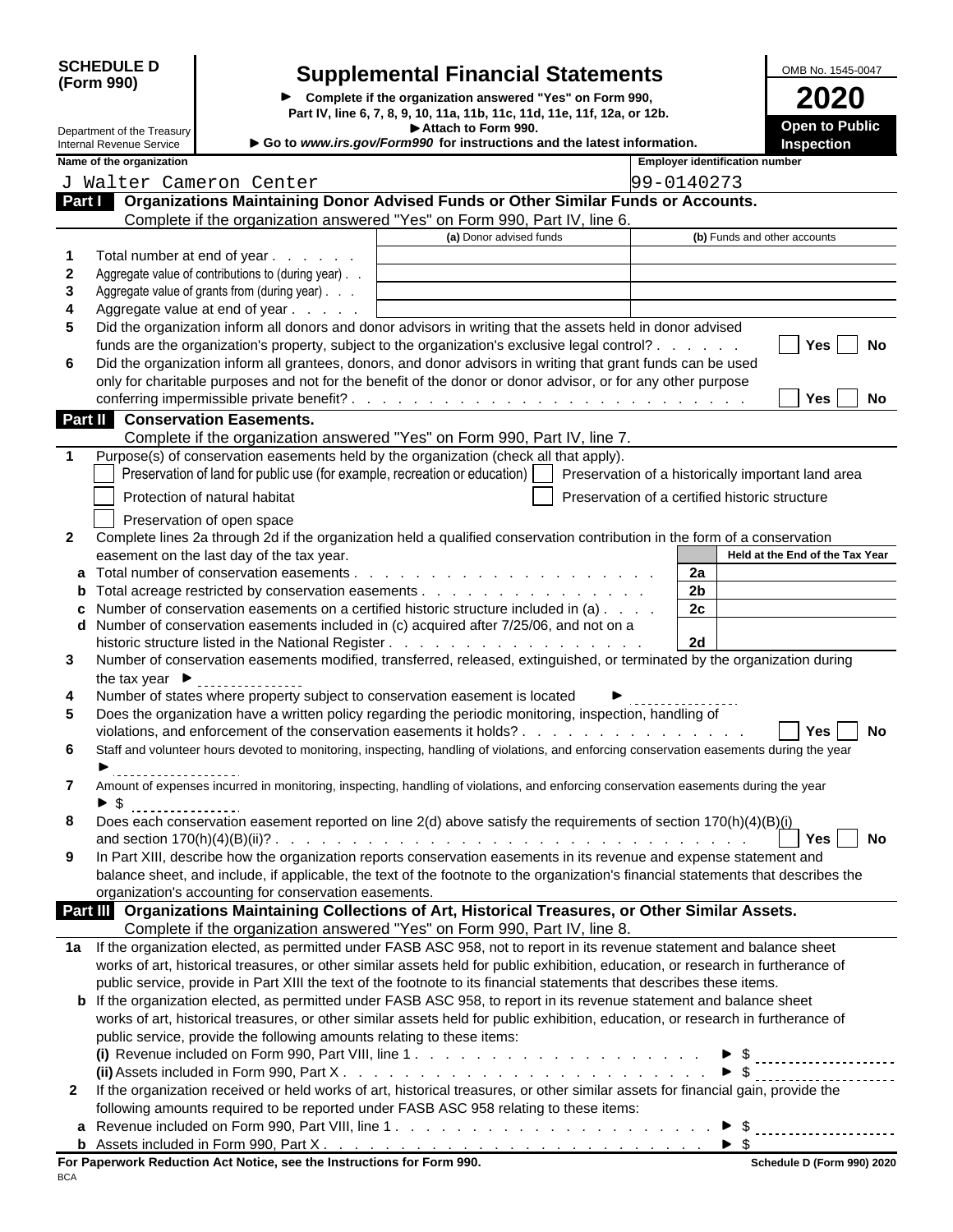|                | Schedule D (Form 990) 2020 J Walter Cameron Center                                                                                                                                                                             |                                         |                |                                                                                                                 | 99-0140273 <sub>Page</sub> 2                     |
|----------------|--------------------------------------------------------------------------------------------------------------------------------------------------------------------------------------------------------------------------------|-----------------------------------------|----------------|-----------------------------------------------------------------------------------------------------------------|--------------------------------------------------|
|                | Part III Organizations Maintaining Collections of Art, Historical Treasures, or Other Similar Assets (continued)                                                                                                               |                                         |                |                                                                                                                 |                                                  |
| 3              | Using the organization's acquisition, accession, and other records, check any of the following that make significant use of its                                                                                                |                                         |                |                                                                                                                 |                                                  |
|                | collection items (check all that apply):                                                                                                                                                                                       |                                         |                |                                                                                                                 |                                                  |
| a              | Public exhibition                                                                                                                                                                                                              |                                         |                | $\mathsf{d}$   Loan or exchange program                                                                         |                                                  |
|                | Scholarly research                                                                                                                                                                                                             |                                         | Other          |                                                                                                                 |                                                  |
|                | Preservation for future generations                                                                                                                                                                                            |                                         |                |                                                                                                                 |                                                  |
|                | Provide a description of the organization's collections and explain how they further the organization's exempt purpose in Part<br>XIII                                                                                         |                                         |                |                                                                                                                 |                                                  |
| 5              | During the year, did the organization solicit or receive donations of art, historical treasures, or other similar<br>assets to be sold to raise funds rather than to be maintained as part of the organization's collection? . |                                         |                |                                                                                                                 | $Yes$ No                                         |
|                | Part IV Escrow and Custodial Arrangements.                                                                                                                                                                                     |                                         |                | Complete if the organization answered "Yes" on Form 990, Part IV, line 9, or reported an amount on Form         |                                                  |
|                | 990, Part X, line 21.                                                                                                                                                                                                          |                                         |                |                                                                                                                 |                                                  |
|                | 1a Is the organization an agent, trustee, custodian or other intermediary for contributions or other assets not<br>included on Form 990, Part X?.                                                                              |                                         |                | and a company of the company of the company of the company of the company of the company of the company of the  | Yes   No                                         |
|                | <b>b</b> If "Yes," explain the arrangement in Part XIII and complete the following table:                                                                                                                                      |                                         |                |                                                                                                                 |                                                  |
|                |                                                                                                                                                                                                                                |                                         |                |                                                                                                                 | Amount                                           |
|                |                                                                                                                                                                                                                                |                                         |                | 1 <sub>c</sub>                                                                                                  |                                                  |
|                |                                                                                                                                                                                                                                |                                         |                | 1 <sub>d</sub>                                                                                                  |                                                  |
|                |                                                                                                                                                                                                                                |                                         |                | 1e<br>1f                                                                                                        |                                                  |
|                |                                                                                                                                                                                                                                |                                         |                |                                                                                                                 | $\vert$ Yes $\overline{\vert \text{X} \vert}$ No |
| 2a             | Did the organization include an amount on Form 990, Part X, line 21, for escrow or custodial account liability?                                                                                                                |                                         |                |                                                                                                                 |                                                  |
|                | b If "Yes," explain the arrangement in Part XIII. Check here if the explanation has been provided on Part XIII.                                                                                                                |                                         |                |                                                                                                                 |                                                  |
| Part V         | <b>Endowment Funds.</b>                                                                                                                                                                                                        |                                         |                |                                                                                                                 |                                                  |
|                | Complete if the organization answered "Yes" on Form 990, Part IV, line 10.                                                                                                                                                     | (a) Current year                        | (b) Prior year | (d) Three years back<br>(c) Two years back                                                                      | (e) Four years back                              |
|                | 1a Beginning of year balance.                                                                                                                                                                                                  |                                         |                |                                                                                                                 |                                                  |
|                | . Contributions                                                                                                                                                                                                                |                                         |                |                                                                                                                 |                                                  |
|                | c Net investment earnings, gains,                                                                                                                                                                                              |                                         |                |                                                                                                                 |                                                  |
|                | and losses.                                                                                                                                                                                                                    |                                         |                |                                                                                                                 |                                                  |
|                | <b>d</b> Grants or scholarships<br>$\mathcal{A}=\mathcal{A}=\mathcal{A}$ .                                                                                                                                                     |                                         |                |                                                                                                                 |                                                  |
|                | e Other expenditures for facilities                                                                                                                                                                                            |                                         |                |                                                                                                                 |                                                  |
|                | and programs                                                                                                                                                                                                                   |                                         |                |                                                                                                                 |                                                  |
|                | f Administrative expenses                                                                                                                                                                                                      |                                         |                |                                                                                                                 |                                                  |
|                | End of year balance.<br>the company of the com-<br>Provide the estimated percentage of the current year end balance (line 1g, column (a)) held as:                                                                             |                                         |                |                                                                                                                 |                                                  |
|                | Board designated or quasi-endowment ▶                                                                                                                                                                                          | $\frac{0.00 \%}{100}$                   |                |                                                                                                                 |                                                  |
|                | $0.00\%$<br>$0.00\%$<br>$2a, 2b$<br>Permanent endowment                                                                                                                                                                        |                                         |                |                                                                                                                 |                                                  |
|                | c Term endowment $\blacktriangleright$                                                                                                                                                                                         |                                         |                |                                                                                                                 |                                                  |
|                | The percentages on lines 2a, 2b, and 2c should equal 100%.                                                                                                                                                                     |                                         |                |                                                                                                                 |                                                  |
|                | 3a Are there endowment funds not in the possession of the organization that are held and administered for the                                                                                                                  |                                         |                |                                                                                                                 |                                                  |
|                | organization by:                                                                                                                                                                                                               |                                         |                |                                                                                                                 | Yes No<br>3a(i)                                  |
|                | (i) Unrelated organizations.                                                                                                                                                                                                   |                                         |                | and a complete that the complete state of the complete state of the complete state of the complete state of the | 3a(ii)                                           |
|                | <b>b</b> If "Yes" on line 3a(ii), are the related organizations listed as required on Schedule R?                                                                                                                              |                                         |                |                                                                                                                 | 3 <sub>b</sub>                                   |
| 4              | Describe in Part XIII the intended uses of the organization's endowment funds.                                                                                                                                                 |                                         |                |                                                                                                                 |                                                  |
| <b>Part VI</b> | Land, Buildings, and Equipment.                                                                                                                                                                                                |                                         |                |                                                                                                                 |                                                  |
|                |                                                                                                                                                                                                                                |                                         |                | Complete if the organization answered "Yes" on Form 990, Part IV, line 11a. See Form 990, Part X, line 10.      |                                                  |
|                | Description of property                                                                                                                                                                                                        | (a) Cost or other basis<br>(investment) |                | (b) Cost or other basis<br>(c) Accumulated<br>depreciation<br>(other)                                           | (d) Book value                                   |
|                | 1a Land.<br>the contract of the contract of the contract of the contract of the contract of the contract of the contract of                                                                                                    | 574,970.                                |                |                                                                                                                 | 574,970.                                         |
|                | Buildings.                                                                                                                                                                                                                     | 7,446,283.                              |                | 4,502,180.                                                                                                      | 2,944,103.                                       |
|                | c Leasehold improvements                                                                                                                                                                                                       | 6,341,695.                              |                | 1,039,614.                                                                                                      | 5,302,081.                                       |
|                | d Equipment.                                                                                                                                                                                                                   | 561,560.                                |                | 408,722.                                                                                                        | 152,838.                                         |
|                | <b>e</b> Other                                                                                                                                                                                                                 | 306, 341.                               |                | 91,852.                                                                                                         | 214,489.                                         |
|                | Total. Add lines 1a through 1e. (Column (d) must equal Form 990, Part X, column (B), line 10c.)                                                                                                                                |                                         |                |                                                                                                                 | 9,188,481.                                       |

| Schedule D (Form 990) 2020 |  |  |  |  |
|----------------------------|--|--|--|--|
|                            |  |  |  |  |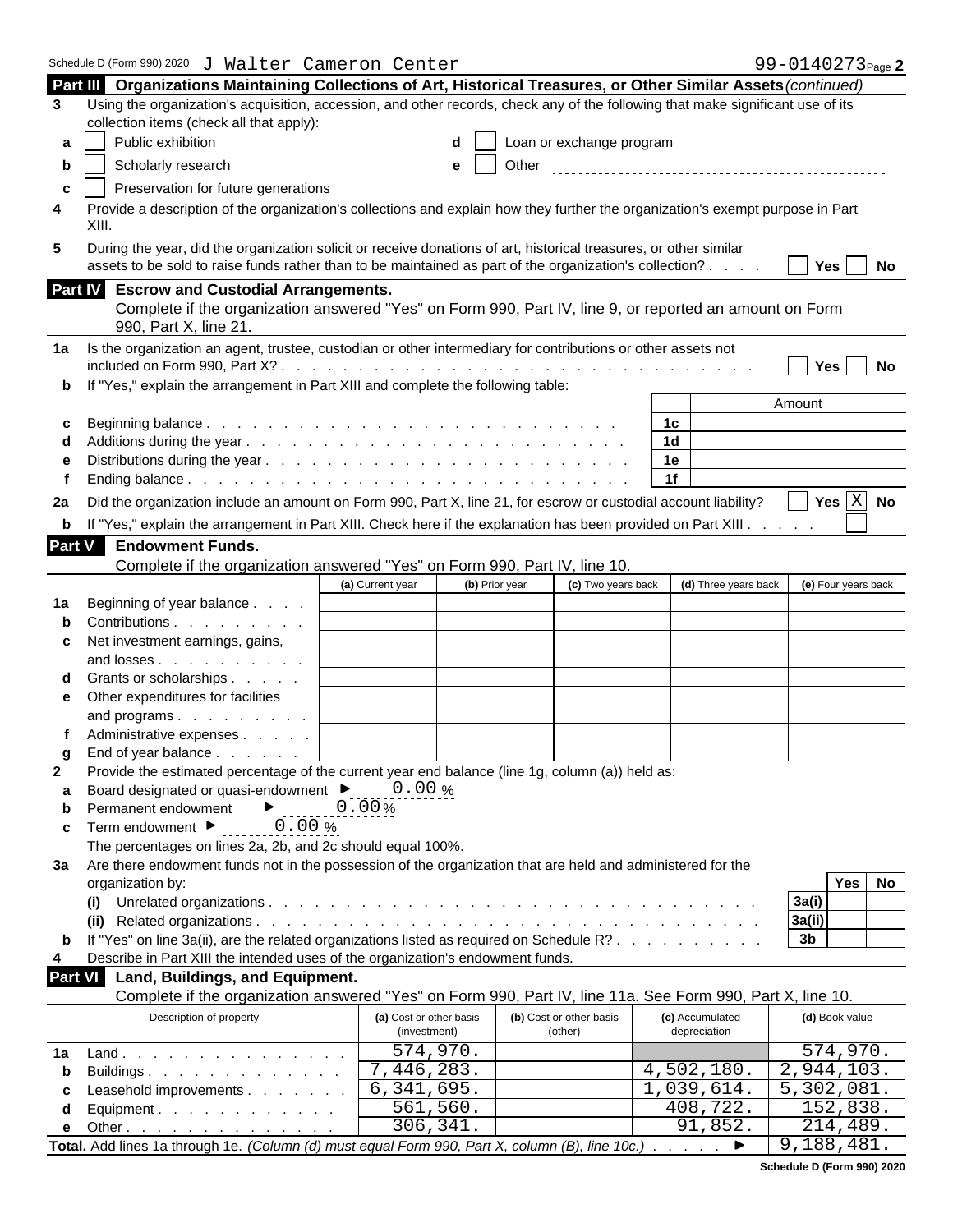| $\sigma$ narch cancreased concer                                                                                                                     |                              | $22$ $22$ $10$ $21$ $2$ $1$ $3$ $10$                                                                                                   |
|------------------------------------------------------------------------------------------------------------------------------------------------------|------------------------------|----------------------------------------------------------------------------------------------------------------------------------------|
| Part VII Investments-Other Securities.                                                                                                               |                              |                                                                                                                                        |
| (a) Description of security or category                                                                                                              |                              | Complete if the organization answered "Yes" on Form 990, Part IV, line 11b. See Form 990, Part X, line 12.<br>(c) Method of valuation: |
| (including name of security)                                                                                                                         | (b) Book value               | Cost or end-of-year market value                                                                                                       |
| (1) Financial derivatives                                                                                                                            |                              |                                                                                                                                        |
| (2) Closely held equity interests<br>$(3)$ Other                                                                                                     |                              |                                                                                                                                        |
|                                                                                                                                                      |                              |                                                                                                                                        |
|                                                                                                                                                      |                              |                                                                                                                                        |
| <u>___(C) _______________</u>                                                                                                                        |                              |                                                                                                                                        |
|                                                                                                                                                      |                              |                                                                                                                                        |
|                                                                                                                                                      |                              |                                                                                                                                        |
| ___(F) ______________                                                                                                                                |                              |                                                                                                                                        |
| (H)                                                                                                                                                  |                              |                                                                                                                                        |
| Total. (Column (b) must equal Form 990, Part X, col. (B) line 12.) $\blacktriangleright$                                                             |                              |                                                                                                                                        |
| Part VIII Investments-Program Related.                                                                                                               |                              |                                                                                                                                        |
|                                                                                                                                                      |                              | Complete if the organization answered "Yes" on Form 990, Part IV, line 11c. See Form 990, Part X, line 13.                             |
| (a) Description of investment                                                                                                                        | (b) Book value               | (c) Method of valuation:<br>Cost or end-of-year market value                                                                           |
| (1)                                                                                                                                                  |                              |                                                                                                                                        |
| (2)                                                                                                                                                  |                              |                                                                                                                                        |
| (3)                                                                                                                                                  |                              |                                                                                                                                        |
| (4)                                                                                                                                                  |                              |                                                                                                                                        |
| (5)                                                                                                                                                  |                              |                                                                                                                                        |
| (6)<br>(7)                                                                                                                                           |                              |                                                                                                                                        |
| (8)                                                                                                                                                  |                              |                                                                                                                                        |
| (9)                                                                                                                                                  |                              |                                                                                                                                        |
| Total. (Column (b) must equal Form 990, Part X, col. (B) line 13.) $\blacktriangleright$                                                             |                              |                                                                                                                                        |
| <b>Part IX Other Assets.</b>                                                                                                                         |                              |                                                                                                                                        |
|                                                                                                                                                      |                              | Complete if the organization answered "Yes" on Form 990, Part IV, line 11d. See Form 990, Part X, line 15.                             |
|                                                                                                                                                      | (a) Description              | (b) Book value                                                                                                                         |
| (1)<br>(2)                                                                                                                                           |                              |                                                                                                                                        |
| (3)                                                                                                                                                  |                              |                                                                                                                                        |
| (4)                                                                                                                                                  |                              |                                                                                                                                        |
| (5)                                                                                                                                                  |                              |                                                                                                                                        |
| (6)                                                                                                                                                  |                              |                                                                                                                                        |
| (7)                                                                                                                                                  |                              |                                                                                                                                        |
| (8)                                                                                                                                                  |                              |                                                                                                                                        |
| (9)<br>Total. (Column (b) must equal Form 990, Part X, col. (B) line 15.).                                                                           |                              | ▶                                                                                                                                      |
| Part X Other Liabilities.                                                                                                                            |                              |                                                                                                                                        |
| line 25.                                                                                                                                             |                              | Complete if the organization answered "Yes" on Form 990, Part IV, line 11e or 11f. See Form 990, Part X,                               |
|                                                                                                                                                      | (a) Description of liability | (b) Book value                                                                                                                         |
| (1) Federal income taxes                                                                                                                             |                              |                                                                                                                                        |
| (2) Capital Lease Obligations                                                                                                                        |                              | 37,053.                                                                                                                                |
| (3)                                                                                                                                                  |                              |                                                                                                                                        |
| (4)                                                                                                                                                  |                              |                                                                                                                                        |
| (5)<br>(6)                                                                                                                                           |                              |                                                                                                                                        |
| (7)                                                                                                                                                  |                              |                                                                                                                                        |
| (8)                                                                                                                                                  |                              |                                                                                                                                        |
| (9)                                                                                                                                                  |                              |                                                                                                                                        |
|                                                                                                                                                      |                              | 37,053.<br>▸                                                                                                                           |
| 2. Liability for uncertain tax positions. In Part XIII, provide the text of the footnote to the organization's financial statements that reports the |                              |                                                                                                                                        |

organization's liability for uncertain tax positions under FASB ASC 740. Check here if the text of the footnote has been provided in Part XIII .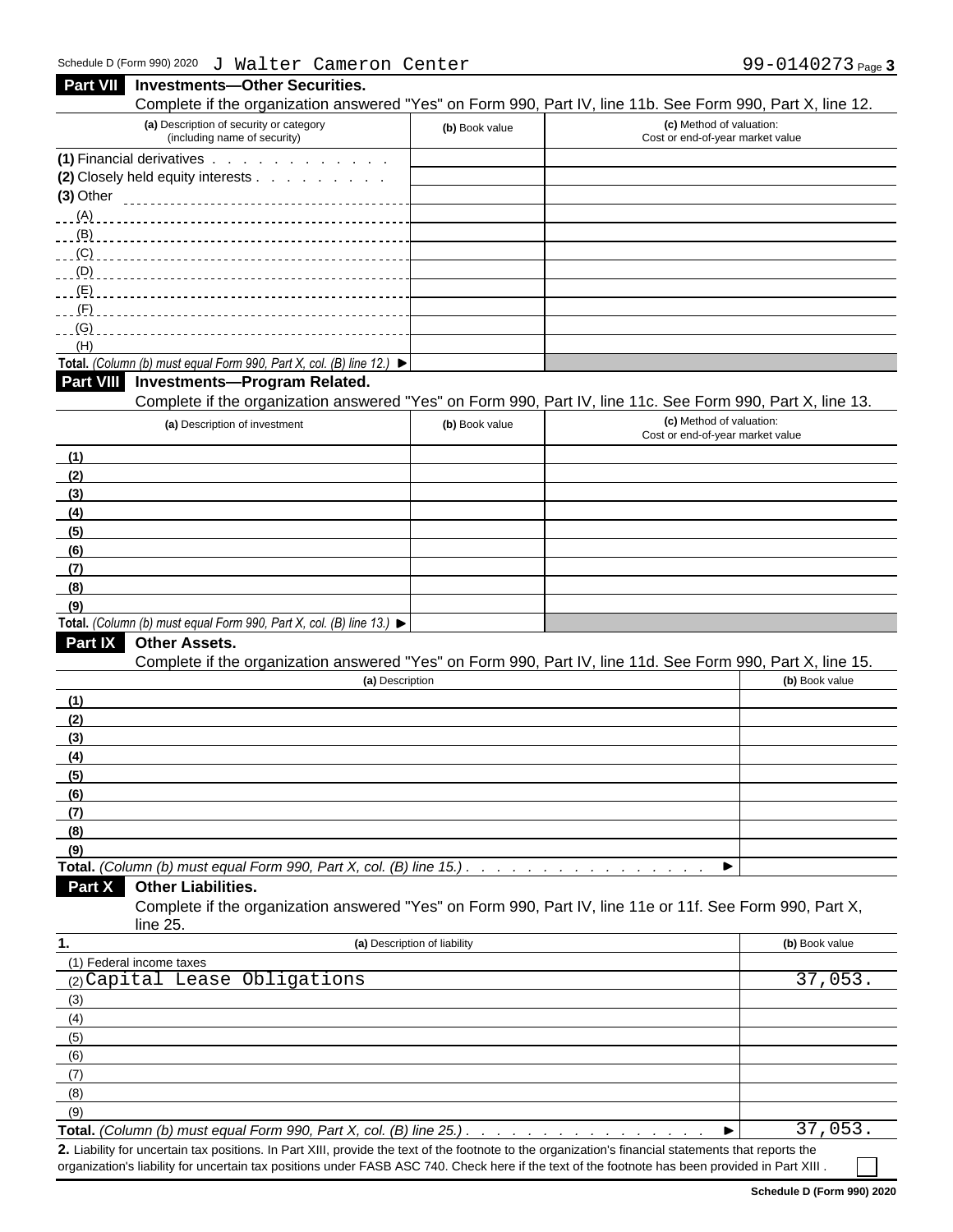| Part XI Reconciliation of Revenue per Audited Financial Statements With Revenue per Return.                                                                                                   |  |
|-----------------------------------------------------------------------------------------------------------------------------------------------------------------------------------------------|--|
| Complete if the organization answered "Yes" on Form 990, Part IV, line 12a.                                                                                                                   |  |
| 11,522,699.<br>Total revenue, gains, and other support per audited financial statements.<br>and a state of the                                                                                |  |
| Amounts included on line 1 but not on Form 990, Part VIII, line 12:<br>$\overline{2}$                                                                                                         |  |
| $2a \mid 106,973.$<br>a Net unrealized gains (losses) on investments                                                                                                                          |  |
| 2b<br>356,000.<br><b>b</b> Donated services and use of facilities                                                                                                                             |  |
|                                                                                                                                                                                               |  |
| 2c<br>2d                                                                                                                                                                                      |  |
| <b>d</b> Other (Describe in Part XIII.). $\ldots$ $\ldots$ $\ldots$ $\ldots$ $\ldots$ $\ldots$ $\ldots$                                                                                       |  |
| 462,973.<br>2e                                                                                                                                                                                |  |
| 31,059,726.                                                                                                                                                                                   |  |
| Amounts included on Form 990, Part VIII, line 12, but not on line 1:                                                                                                                          |  |
| 4a<br>a Investment expenses not included on Form 990, Part VIII, line 7b                                                                                                                      |  |
| 4 <sub>b</sub><br><b>b</b> Other (Describe in Part XIII.). $\ldots$ $\ldots$ $\ldots$ $\ldots$ $\ldots$ $\ldots$ $\ldots$                                                                     |  |
| 4c                                                                                                                                                                                            |  |
| 51,059,726.<br>Total revenue. Add lines 3 and 4c. (This must equal Form 990, Part I, line 12.)                                                                                                |  |
| Part XII Reconciliation of Expenses per Audited Financial Statements With Expenses per Return.                                                                                                |  |
| Complete if the organization answered "Yes" on Form 990, Part IV, line 12a.                                                                                                                   |  |
| 11,572,997.<br>Total expenses and losses per audited financial statements.<br>the contract of the contract of the contract of the contract of the contract of the contract of the contract of |  |
| Amounts included on line 1 but not on Form 990, Part IX, line 25:                                                                                                                             |  |
| $ 2a $ 356,000.<br>a Donated services and use of facilities                                                                                                                                   |  |
| 2 <sub>b</sub>                                                                                                                                                                                |  |
| 2c                                                                                                                                                                                            |  |
| 2d<br><b>d</b> Other (Describe in Part XIII.). $\ldots$ $\ldots$ $\ldots$ $\ldots$ $\ldots$ $\ldots$ $\ldots$                                                                                 |  |
| 356,000.<br>2e                                                                                                                                                                                |  |
| e Add lines 2a through 2d.<br>المتعاون والمتعاون والمتعاون والمتعاون والمتعاونة والمتعاونة والمتعاونة والمتعاونة والمتعاونة والمتعاونة<br>31, 216, 997.<br>Subtract line 2e from line 1.      |  |
| de la caractería de la caractería de la caractería de la caractería de                                                                                                                        |  |
| Amounts included on Form 990, Part IX, line 25, but not on line 1:                                                                                                                            |  |
| 4a<br>a Investment expenses not included on Form 990, Part VIII, line 7b<br>4 <sub>b</sub>                                                                                                    |  |
| <b>b</b> Other (Describe in Part XIII.). $\ldots$ $\ldots$ $\ldots$ $\ldots$ $\ldots$ $\ldots$ $\ldots$                                                                                       |  |
| 4с                                                                                                                                                                                            |  |
| 51, 216, 997.<br>5 Total expenses. Add lines 3 and 4c. (This must equal Form 990, Part I, line 18.)                                                                                           |  |
| Part XIII Supplemental Information.                                                                                                                                                           |  |
| Provide the descriptions required for Part II, lines 3, 5, and 9; Part III, lines 1a and 4; Part IV, lines 1b and 2b; Part V, line 4; Part X, line                                            |  |
| 2; Part XI, lines 2d and 4b; and Part XII, lines 2d and 4b. Also complete this part to provide any additional information.                                                                    |  |
|                                                                                                                                                                                               |  |
|                                                                                                                                                                                               |  |
|                                                                                                                                                                                               |  |
|                                                                                                                                                                                               |  |
|                                                                                                                                                                                               |  |
|                                                                                                                                                                                               |  |
|                                                                                                                                                                                               |  |
|                                                                                                                                                                                               |  |
|                                                                                                                                                                                               |  |
|                                                                                                                                                                                               |  |
|                                                                                                                                                                                               |  |
|                                                                                                                                                                                               |  |
|                                                                                                                                                                                               |  |
|                                                                                                                                                                                               |  |
|                                                                                                                                                                                               |  |
|                                                                                                                                                                                               |  |
|                                                                                                                                                                                               |  |
|                                                                                                                                                                                               |  |
|                                                                                                                                                                                               |  |
|                                                                                                                                                                                               |  |
|                                                                                                                                                                                               |  |
|                                                                                                                                                                                               |  |
|                                                                                                                                                                                               |  |
|                                                                                                                                                                                               |  |
|                                                                                                                                                                                               |  |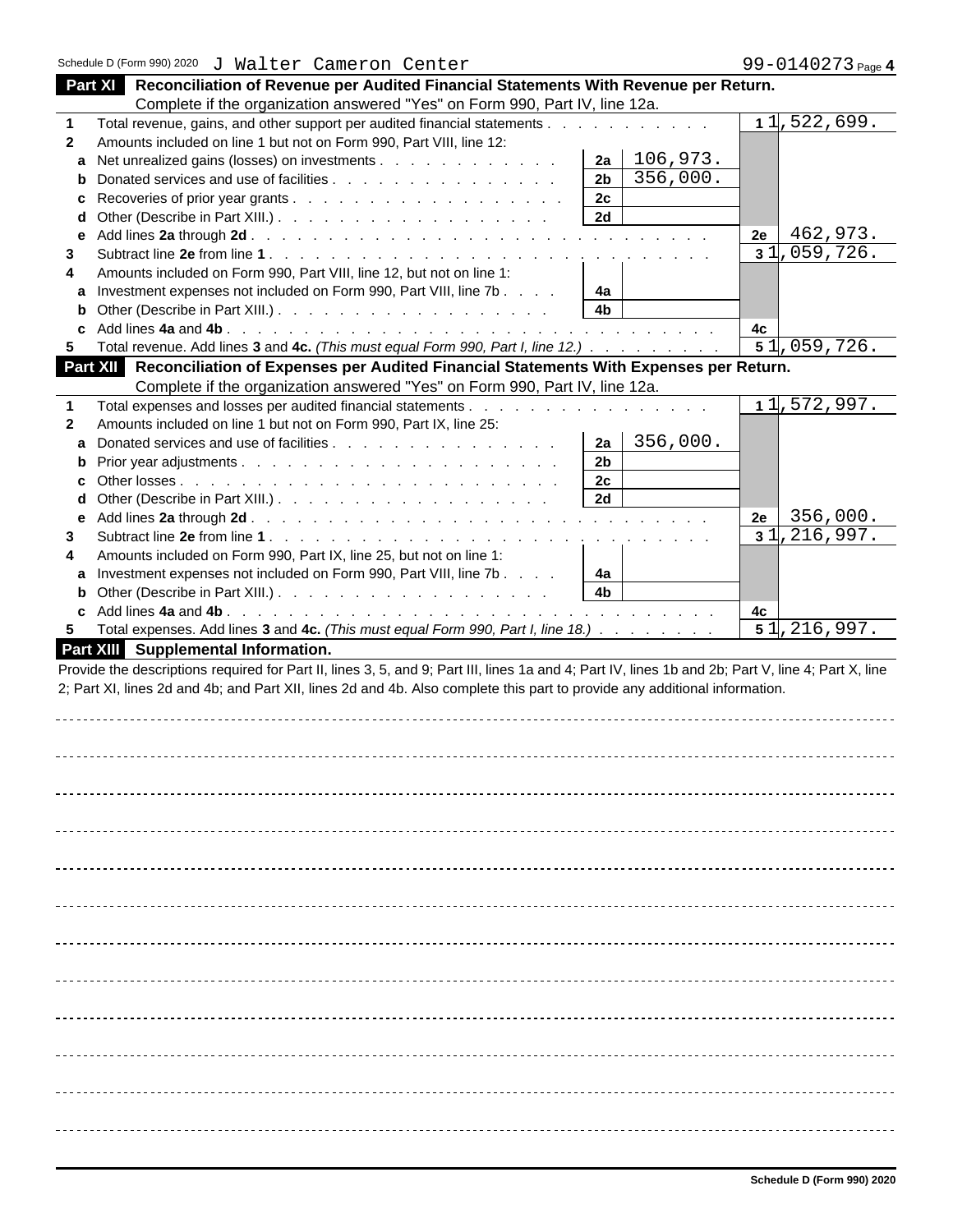| <b>SCHEDULE O</b><br>(Form 990 or 990-EZ)            | Supplemental Information to Form 990 or 990-EZ<br>Complete to provide information for responses to specific questions on<br>Form 990 or 990-EZ or to provide any additional information. |            | OMB No. 1545-0047<br>2020             |
|------------------------------------------------------|------------------------------------------------------------------------------------------------------------------------------------------------------------------------------------------|------------|---------------------------------------|
| Department of the Treasury<br>ternal Revenue Service | Attach to Form 990 or 990-EZ.<br>Go to www.irs.gov/Form990 for the latest information.                                                                                                   |            |                                       |
| Name of the organization<br>J Walter Cameron Center  |                                                                                                                                                                                          | 99-0140273 | <b>Employer identification number</b> |
| 990 Part VI Line 11b                                 |                                                                                                                                                                                          |            |                                       |
|                                                      |                                                                                                                                                                                          |            |                                       |
|                                                      |                                                                                                                                                                                          |            |                                       |
| 990 Part VI Line 12c                                 |                                                                                                                                                                                          |            |                                       |
|                                                      |                                                                                                                                                                                          |            |                                       |
|                                                      |                                                                                                                                                                                          |            |                                       |
| 990 Part VI Line 15a                                 |                                                                                                                                                                                          |            |                                       |
|                                                      |                                                                                                                                                                                          |            |                                       |
| 990 Part VI Line 19                                  |                                                                                                                                                                                          |            |                                       |
|                                                      |                                                                                                                                                                                          |            |                                       |
|                                                      | statements are available to the public by calling the office                                                                                                                             |            |                                       |
|                                                      |                                                                                                                                                                                          |            |                                       |
|                                                      |                                                                                                                                                                                          |            |                                       |
|                                                      |                                                                                                                                                                                          |            |                                       |
|                                                      |                                                                                                                                                                                          |            |                                       |
|                                                      |                                                                                                                                                                                          |            |                                       |
|                                                      |                                                                                                                                                                                          |            |                                       |
|                                                      |                                                                                                                                                                                          |            |                                       |
|                                                      |                                                                                                                                                                                          |            |                                       |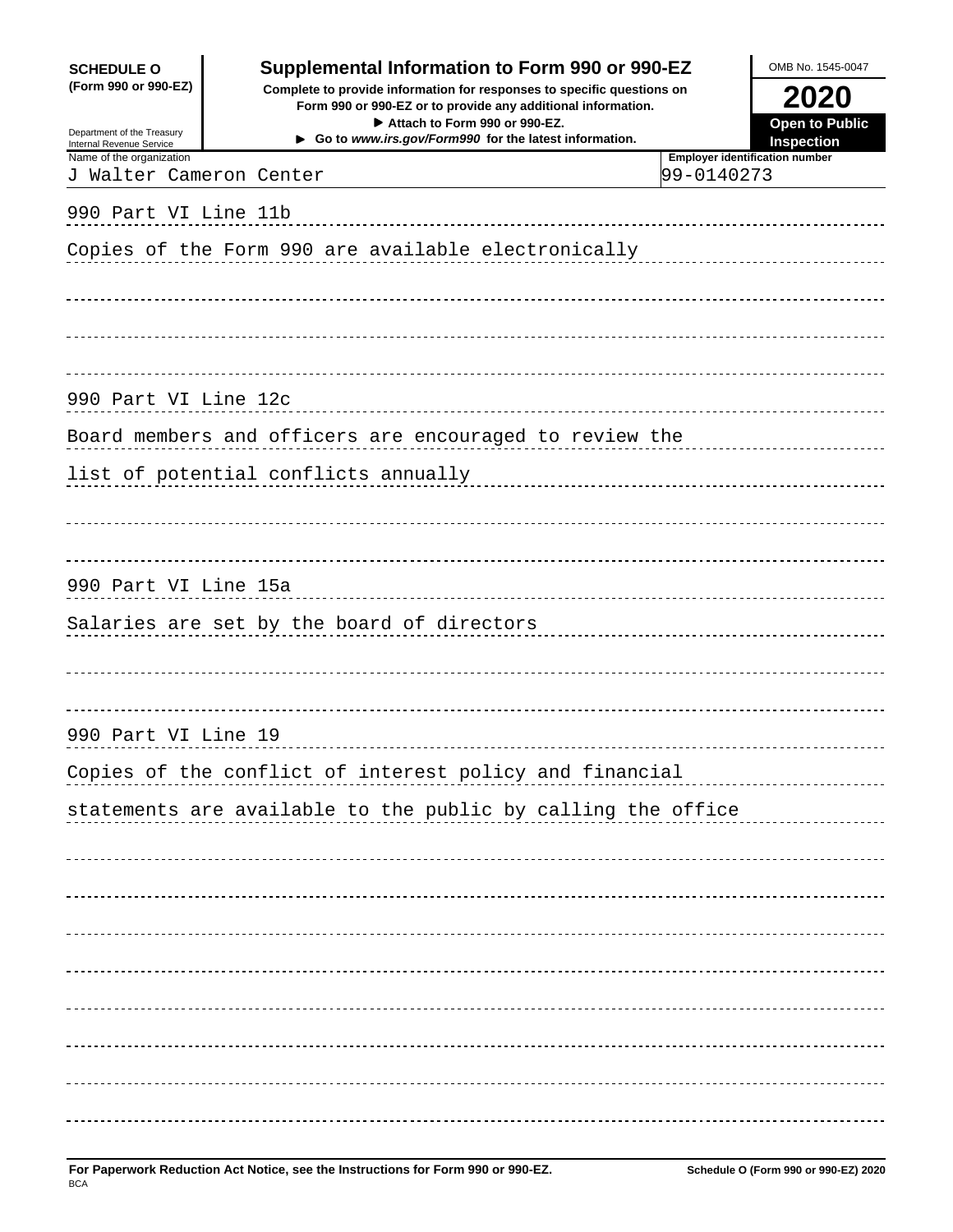|                                                                                                                                                                                                                 |                                                                                                                 | <b>Depreciation and Amortization</b>                                                                                                                                                                                          |                              |                                                 | OMB No. 1545-0172                                     |
|-----------------------------------------------------------------------------------------------------------------------------------------------------------------------------------------------------------------|-----------------------------------------------------------------------------------------------------------------|-------------------------------------------------------------------------------------------------------------------------------------------------------------------------------------------------------------------------------|------------------------------|-------------------------------------------------|-------------------------------------------------------|
| Form 4562                                                                                                                                                                                                       |                                                                                                                 | (Including Information on Listed Property)                                                                                                                                                                                    |                              |                                                 | 2020                                                  |
| Department of the Treasury                                                                                                                                                                                      |                                                                                                                 | $\blacktriangleright$ Attach to your tax return.                                                                                                                                                                              |                              |                                                 | Attachment                                            |
| Internal Revenue Service                                                                                                                                                                                        |                                                                                                                 | Go to www.irs.gov/Form4562 for instructions and the latest information.                                                                                                                                                       |                              |                                                 | Sequence No. 179                                      |
| Name(s) shown on return<br>J Walter Cameron Center                                                                                                                                                              |                                                                                                                 | Business or activity to which this form relates                                                                                                                                                                               |                              |                                                 | <b>Identifying number</b><br>99-0140273               |
| Part I Election To Expense Certain Property Under Section 179                                                                                                                                                   |                                                                                                                 | Program Services                                                                                                                                                                                                              |                              |                                                 |                                                       |
|                                                                                                                                                                                                                 | Note: If you have any listed property, complete Part V before you complete Part I.                              |                                                                                                                                                                                                                               |                              |                                                 |                                                       |
| 1 Maximum amount (see instructions)<br>2 Total cost of section 179 property placed in service (see instructions).<br>3 Threshold cost of section 179 property before reduction in limitation (see instructions) |                                                                                                                 | and a constitution of the constitution of the constitution of the constitution of the constitution of the constitution of the constitution of the constitution of the constitution of the constitution of the constitution of |                              | design and a state of the state of the          | $\begin{array}{ c c } \hline 3 \\ \hline \end{array}$ |
| 4 Reduction in limitation. Subtract line 3 from line 2. If zero or less, enter -0- .                                                                                                                            |                                                                                                                 |                                                                                                                                                                                                                               |                              | the contract of the contract of the contract of | $\vert$ 4                                             |
| 5 Dollar limitation for tax year. Subtract line 4 from line 1. If zero or less, enter -0-. If married filing                                                                                                    |                                                                                                                 |                                                                                                                                                                                                                               |                              |                                                 |                                                       |
|                                                                                                                                                                                                                 | (a) Description of property                                                                                     |                                                                                                                                                                                                                               | (b) Cost (business use only) |                                                 | (c) Elected cost                                      |
|                                                                                                                                                                                                                 |                                                                                                                 |                                                                                                                                                                                                                               |                              |                                                 |                                                       |
|                                                                                                                                                                                                                 |                                                                                                                 |                                                                                                                                                                                                                               |                              |                                                 |                                                       |
| 8 Total elected cost of section 179 property. Add amounts in column (c), lines 6 and 7                                                                                                                          |                                                                                                                 |                                                                                                                                                                                                                               |                              | the contract of the contract of the con-        |                                                       |
| 9 Tentative deduction. Enter the smaller of line 5 or line 8                                                                                                                                                    |                                                                                                                 |                                                                                                                                                                                                                               |                              |                                                 |                                                       |
|                                                                                                                                                                                                                 |                                                                                                                 |                                                                                                                                                                                                                               |                              |                                                 |                                                       |
| 11 Business income limitation. Enter the smaller of business income (not less than zero) or line 5. See instructions.                                                                                           |                                                                                                                 |                                                                                                                                                                                                                               |                              |                                                 |                                                       |
| 12 Section 179 expense deduction. Add lines 9 and 10, but don't enter more than line 11<br>13 Carryover of disallowed deduction to 2021. Add lines 9 and 10, less line 12 15 13                                 |                                                                                                                 |                                                                                                                                                                                                                               |                              |                                                 | 12                                                    |
| Note: Don't use Part II or Part III below for listed property. Instead, use Part V.                                                                                                                             |                                                                                                                 |                                                                                                                                                                                                                               |                              |                                                 |                                                       |
| Part II Special Depreciation Allowance and Other Depreciation (Don't include listed property. See instructions.)                                                                                                |                                                                                                                 |                                                                                                                                                                                                                               |                              |                                                 |                                                       |
| 14 Special depreciation allowance for qualified property (other than listed property) placed in service                                                                                                         |                                                                                                                 |                                                                                                                                                                                                                               |                              |                                                 |                                                       |
|                                                                                                                                                                                                                 |                                                                                                                 |                                                                                                                                                                                                                               |                              |                                                 |                                                       |
|                                                                                                                                                                                                                 |                                                                                                                 |                                                                                                                                                                                                                               |                              |                                                 |                                                       |
| Part III MACRS Depreciation (Don't include listed property. See instructions.)                                                                                                                                  |                                                                                                                 |                                                                                                                                                                                                                               |                              |                                                 |                                                       |
|                                                                                                                                                                                                                 |                                                                                                                 | <b>Section A</b>                                                                                                                                                                                                              |                              |                                                 |                                                       |
| 17 MACRS deductions for assets placed in service in tax years beginning before 2020                                                                                                                             |                                                                                                                 |                                                                                                                                                                                                                               |                              |                                                 |                                                       |
| 18 If you are electing to group any assets placed in service during the tax year into one or more general<br>asset accounts, check here                                                                         |                                                                                                                 | and a constitution of the constitution of the constitution of the constitution of the constitution of the constitution of the constitution of the constitution of the constitution of the constitution of the constitution of |                              |                                                 | $\blacktriangleright$ $\ \cdot\ $                     |
|                                                                                                                                                                                                                 | Section B - Assets Placed in Service During 2020 Tax Year Using the General Depreciation System                 |                                                                                                                                                                                                                               |                              |                                                 |                                                       |
|                                                                                                                                                                                                                 |                                                                                                                 | (b) Month and (c) Basis for depreciation                                                                                                                                                                                      |                              |                                                 |                                                       |
| (a) Classification of property                                                                                                                                                                                  | year placed<br>in service                                                                                       | (business/investment use<br>only-see instructions)                                                                                                                                                                            | (d) Recovery<br>period       | (e) Convention                                  | (f) Method<br>(g) Depreciation deduction              |
| 19 a 3-year property<br><b>b</b> 5-year property                                                                                                                                                                |                                                                                                                 |                                                                                                                                                                                                                               |                              |                                                 |                                                       |
| c 7-year property                                                                                                                                                                                               |                                                                                                                 |                                                                                                                                                                                                                               |                              |                                                 |                                                       |
| d 10-year property                                                                                                                                                                                              |                                                                                                                 |                                                                                                                                                                                                                               |                              |                                                 |                                                       |
| e 15-year property                                                                                                                                                                                              |                                                                                                                 |                                                                                                                                                                                                                               |                              |                                                 |                                                       |
| f 20-year property<br>g 25-year property                                                                                                                                                                        |                                                                                                                 |                                                                                                                                                                                                                               | 25 yrs.                      |                                                 | S/L                                                   |
| h Residential rental                                                                                                                                                                                            |                                                                                                                 |                                                                                                                                                                                                                               | 27.5 yrs.                    | MM                                              | S/L                                                   |
| property                                                                                                                                                                                                        |                                                                                                                 |                                                                                                                                                                                                                               | 27.5 yrs.                    | MM                                              | S/L                                                   |
| <i>i</i> Nonresidential real                                                                                                                                                                                    |                                                                                                                 |                                                                                                                                                                                                                               | 39 yrs.                      | MM                                              | S/L                                                   |
| property                                                                                                                                                                                                        | Section C - Assets Placed in Service During 2020 Tax Year Using the Alternative Depreciation System             |                                                                                                                                                                                                                               |                              | мм                                              | S/L                                                   |
| 20 a Class life                                                                                                                                                                                                 |                                                                                                                 |                                                                                                                                                                                                                               |                              |                                                 | S/L                                                   |
| $b$ 12-year                                                                                                                                                                                                     |                                                                                                                 |                                                                                                                                                                                                                               | 12 yrs.                      |                                                 | S/L                                                   |
| $c$ 30-year                                                                                                                                                                                                     |                                                                                                                 |                                                                                                                                                                                                                               | 30 yrs.                      | MM                                              | S/L                                                   |
| $d$ 40-year<br>Part IV Summary (See instructions.)                                                                                                                                                              |                                                                                                                 |                                                                                                                                                                                                                               | 40 vrs.                      | MM                                              | S/L                                                   |
| 21 Listed property. Enter amount from line 28                                                                                                                                                                   |                                                                                                                 |                                                                                                                                                                                                                               |                              |                                                 | 21                                                    |
| 22 Total. Add amounts from line 12, lines 14 through 17, lines 19 and 20 in column (g), and line 21. Enter                                                                                                      |                                                                                                                 |                                                                                                                                                                                                                               |                              |                                                 |                                                       |
|                                                                                                                                                                                                                 | here and on the appropriate lines of your return. Partnerships and S corporations—see instructions 22   388,733 |                                                                                                                                                                                                                               |                              |                                                 |                                                       |
| 23 For assets shown above and placed in service during the current year, enter the                                                                                                                              |                                                                                                                 |                                                                                                                                                                                                                               |                              |                                                 |                                                       |
| For Paperwork Reduction Act Notice, see separate instructions.                                                                                                                                                  | portion of the basis attributable to section 263A costs                                                         |                                                                                                                                                                                                                               | . 23                         |                                                 | Form 4562 (2020)                                      |
| <b>BCA</b>                                                                                                                                                                                                      |                                                                                                                 |                                                                                                                                                                                                                               |                              |                                                 |                                                       |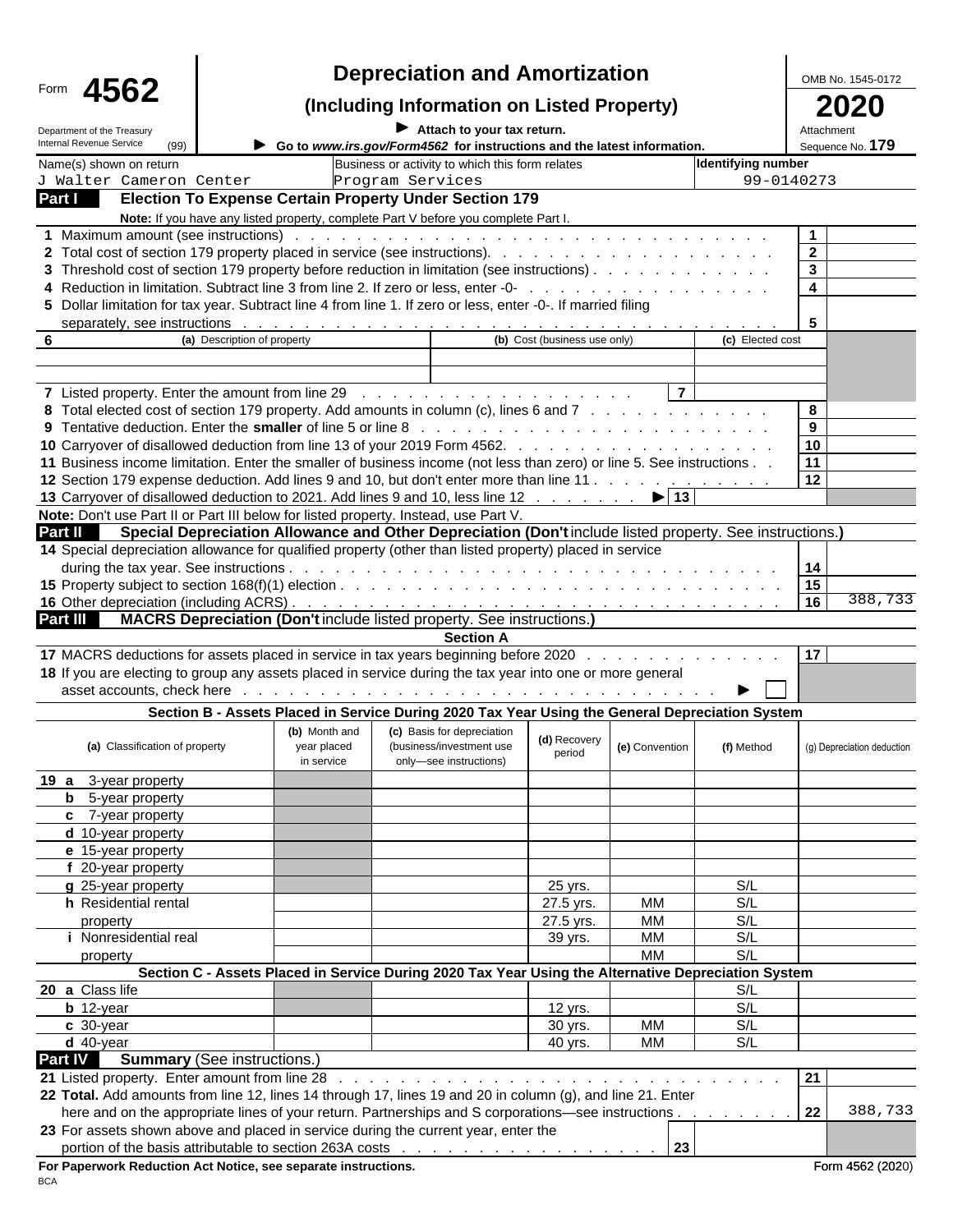| <b>US 990</b>                                                                                    | <b>Other Functional Expenses: Page 10, Line 24</b>                                                                                         |                                           |                                            | 2020                                                                              |
|--------------------------------------------------------------------------------------------------|--------------------------------------------------------------------------------------------------------------------------------------------|-------------------------------------------|--------------------------------------------|-----------------------------------------------------------------------------------|
|                                                                                                  |                                                                                                                                            | Program                                   | Management                                 |                                                                                   |
| Description of the Asset<br>Public Relations<br>Equipment Rental<br>Conferences<br>Miscellaneous | Total                                                                                                                                      | Services                                  | and General                                | Fundraising                                                                       |
|                                                                                                  |                                                                                                                                            |                                           |                                            |                                                                                   |
|                                                                                                  |                                                                                                                                            | $\begin{bmatrix} 110 \\ 83 \end{bmatrix}$ |                                            |                                                                                   |
|                                                                                                  |                                                                                                                                            |                                           |                                            |                                                                                   |
|                                                                                                  | $\begin{array}{r} \n \stackrel{\text{3.81}}{0.81} \\  \hline\n 2,192 \\  \hline\n 278 \\  \hline\n 2,394 \\  \hline\n 5,845\n \end{array}$ |                                           | $1,972.$<br>$139.$<br>$1,694.$<br>$3,805.$ | $\begin{array}{r} \frac{3}{981} \\ 981 \\ 110 \\ 56 \\ 700 \\ 1,847. \end{array}$ |
|                                                                                                  |                                                                                                                                            | 193.                                      |                                            |                                                                                   |
|                                                                                                  |                                                                                                                                            |                                           |                                            |                                                                                   |
|                                                                                                  |                                                                                                                                            |                                           |                                            |                                                                                   |
|                                                                                                  |                                                                                                                                            |                                           |                                            |                                                                                   |
|                                                                                                  |                                                                                                                                            |                                           |                                            |                                                                                   |
|                                                                                                  |                                                                                                                                            |                                           |                                            |                                                                                   |
|                                                                                                  |                                                                                                                                            |                                           |                                            |                                                                                   |
|                                                                                                  |                                                                                                                                            |                                           |                                            |                                                                                   |
|                                                                                                  |                                                                                                                                            |                                           |                                            |                                                                                   |
|                                                                                                  |                                                                                                                                            |                                           |                                            |                                                                                   |
|                                                                                                  |                                                                                                                                            |                                           |                                            |                                                                                   |
|                                                                                                  |                                                                                                                                            |                                           |                                            |                                                                                   |
|                                                                                                  |                                                                                                                                            |                                           |                                            |                                                                                   |
|                                                                                                  |                                                                                                                                            |                                           |                                            |                                                                                   |
|                                                                                                  |                                                                                                                                            |                                           |                                            |                                                                                   |
|                                                                                                  |                                                                                                                                            |                                           |                                            |                                                                                   |
|                                                                                                  |                                                                                                                                            |                                           |                                            |                                                                                   |
|                                                                                                  |                                                                                                                                            |                                           |                                            |                                                                                   |
|                                                                                                  |                                                                                                                                            |                                           |                                            |                                                                                   |
|                                                                                                  |                                                                                                                                            |                                           |                                            |                                                                                   |
|                                                                                                  |                                                                                                                                            |                                           |                                            |                                                                                   |
|                                                                                                  |                                                                                                                                            |                                           |                                            |                                                                                   |
|                                                                                                  |                                                                                                                                            |                                           |                                            |                                                                                   |
|                                                                                                  |                                                                                                                                            |                                           |                                            |                                                                                   |
|                                                                                                  |                                                                                                                                            |                                           |                                            |                                                                                   |
|                                                                                                  |                                                                                                                                            |                                           |                                            |                                                                                   |
|                                                                                                  |                                                                                                                                            |                                           |                                            |                                                                                   |
|                                                                                                  |                                                                                                                                            |                                           |                                            |                                                                                   |
|                                                                                                  |                                                                                                                                            |                                           |                                            |                                                                                   |
|                                                                                                  |                                                                                                                                            |                                           |                                            |                                                                                   |
|                                                                                                  |                                                                                                                                            |                                           |                                            |                                                                                   |
|                                                                                                  |                                                                                                                                            |                                           |                                            |                                                                                   |
|                                                                                                  |                                                                                                                                            |                                           |                                            |                                                                                   |
|                                                                                                  |                                                                                                                                            |                                           |                                            |                                                                                   |
|                                                                                                  |                                                                                                                                            |                                           |                                            |                                                                                   |
|                                                                                                  |                                                                                                                                            |                                           |                                            |                                                                                   |
|                                                                                                  |                                                                                                                                            |                                           |                                            |                                                                                   |
|                                                                                                  |                                                                                                                                            |                                           |                                            |                                                                                   |
|                                                                                                  |                                                                                                                                            |                                           |                                            |                                                                                   |
|                                                                                                  |                                                                                                                                            |                                           |                                            |                                                                                   |
|                                                                                                  |                                                                                                                                            |                                           |                                            |                                                                                   |
|                                                                                                  |                                                                                                                                            |                                           |                                            |                                                                                   |
|                                                                                                  |                                                                                                                                            |                                           |                                            |                                                                                   |
|                                                                                                  |                                                                                                                                            |                                           |                                            |                                                                                   |
|                                                                                                  |                                                                                                                                            |                                           |                                            |                                                                                   |
|                                                                                                  |                                                                                                                                            |                                           |                                            |                                                                                   |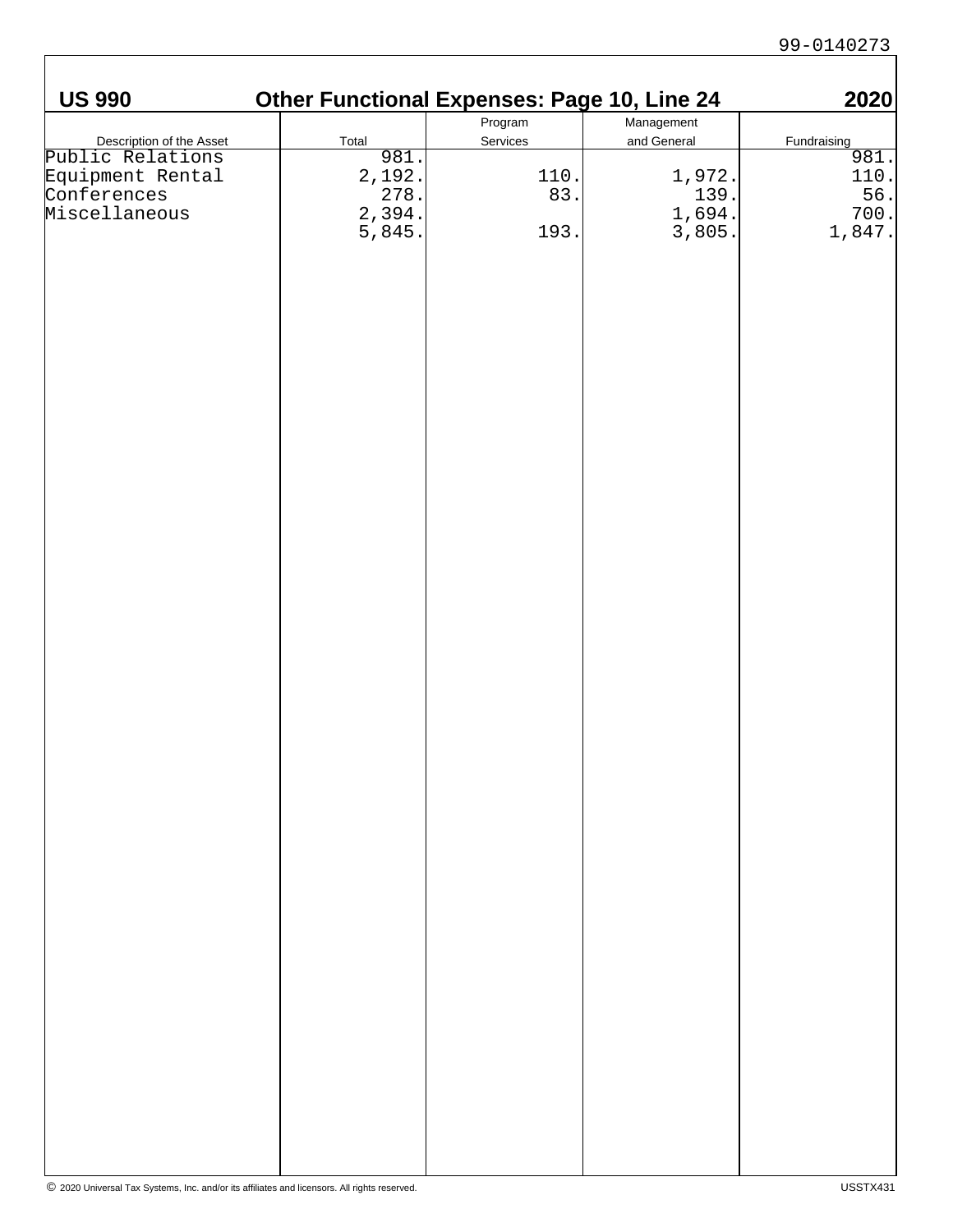$\overline{a}$ 

Ē.

#### **US 990 Main Information Sheet**

| For calendar year 2019 or tax year beginning                                                                                                                                                                                                                                                                                                                                                                                                                                                                                                                                                                                    | and ending                                                              |  |
|---------------------------------------------------------------------------------------------------------------------------------------------------------------------------------------------------------------------------------------------------------------------------------------------------------------------------------------------------------------------------------------------------------------------------------------------------------------------------------------------------------------------------------------------------------------------------------------------------------------------------------|-------------------------------------------------------------------------|--|
| Walter Cameron Center<br>$\overline{J}$<br>Name:<br>Name line 2:<br>95 Mahalani Street<br>Address:<br>WAILUKU HI 96793<br>City, State, and Zip Code:                                                                                                                                                                                                                                                                                                                                                                                                                                                                            | EIN: 99-0140273<br>Telephone No: 808-244-5546                           |  |
| Title of officer/trustee/fiduciary signing return  Executive Director<br>Accrual: X                                                                                                                                                                                                                                                                                                                                                                                                                                                                                                                                             | Specify:                                                                |  |
| Type of exempt organization:                                                                                                                                                                                                                                                                                                                                                                                                                                                                                                                                                                                                    |                                                                         |  |
| Organization exempt under section 501(c), 527 or 4947(a)(1) of the Internal Revenue Code (except black lung benefit trust or private foundation)<br>(Form 990)<br>Organization exempt under section 501(c), 527 or 4947(a)(1) of the Internal Revenue Code (except black lung benefit trust or private foundation)<br>with gross receipts less than \$200,000 and total assets less than \$500,000 at the end of the year (Form 990-EZ)<br>Private foundation or section 4947(a)(1) nonexempt charitable trust treated as a private foundation (Form 990-PF)<br>Exempt organization with unrelated business income (Form 990-T) |                                                                         |  |
| Preparer ID:<br>Preparer name: Thomas Revelle CPA                                                                                                                                                                                                                                                                                                                                                                                                                                                                                                                                                                               | 188 minutes<br>Time in this return:<br>05/10/2021<br>Date:<br>P01221642 |  |
| Firm's name: Professional Bus Svcs Inc<br>Address: 81 Makawao Ave Ste 202                                                                                                                                                                                                                                                                                                                                                                                                                                                                                                                                                       | PTIN:<br>Self-employed:<br>Firm's EIN: 94-3282816                       |  |

City, State, ZIP Code: MAKAWAO HI 96768-<br>
Phone: 808-572-6454

808-572-6454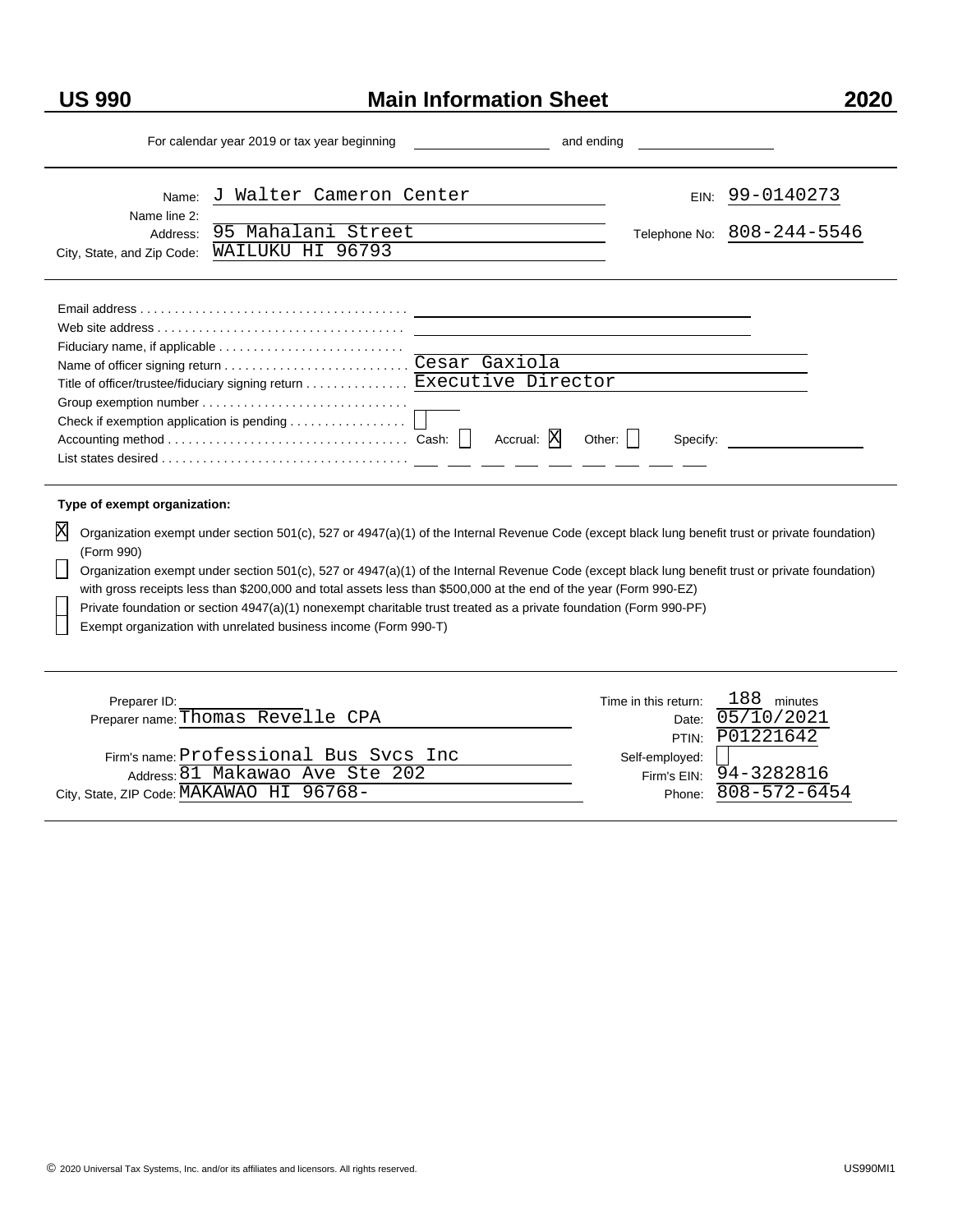Page: 1 99-0140273

| Form: Program Services   |                                                   |                                                           |                 |                              |                           |
|--------------------------|---------------------------------------------------|-----------------------------------------------------------|-----------------|------------------------------|---------------------------|
| Rental Property: N/A     |                                                   |                                                           |                 |                              |                           |
|                          |                                                   | Depreciation Class: Furniture and fixtures nonrental      |                 |                              |                           |
| In Service Year: N/A     |                                                   |                                                           |                 |                              |                           |
| Furniture an             | 184639 100                                        | 184639 MACRS                                              | 7.0 HY          | 77632                        | 14220                     |
| Depreciation Class: Land |                                                   |                                                           |                 |                              |                           |
| In Service Year: N/A     |                                                   |                                                           |                 |                              |                           |
| Expansion Si             | 574970 100                                        | 574970 LAND                                               |                 |                              |                           |
|                          |                                                   | Depreciation Class: Leasehold Improvements nonresidential |                 |                              |                           |
| In Service Year: N/A     |                                                   |                                                           |                 |                              |                           |
| Expansion Si             | 6341695 100                                       | 6341695 MACRS                                             | 39.0 HY         | 887817                       | 151797                    |
| Construction             | 121702 100                                        | 121702 MACRS                                              | 39.0 HY         |                              |                           |
|                          | -------<br>6463397                                | -------<br>6463397                                        |                 |                              | 887817 151797             |
|                          | Depreciation Class: Machinery and equipment other |                                                           |                 |                              |                           |
| In Service Year: N/A     |                                                   |                                                           |                 |                              |                           |
| Equipment                | 561560 100                                        | 561560 MACRS                                              | 7.0 HY          | 385463                       | 23259                     |
|                          | Depreciation Class: Real property nonresidential  |                                                           |                 |                              |                           |
| In Service Year: N/A     |                                                   |                                                           |                 |                              |                           |
| Building                 | 7446283 100                                       | 7446283 MACRS                                             | 39.0 HY 4302723 |                              | 199457                    |
| Form Totals:             | --------<br>15230849                              | --------<br>15230849                                      |                 | $- - - - - - - -$<br>5653635 | $- - - - - - -$<br>388733 |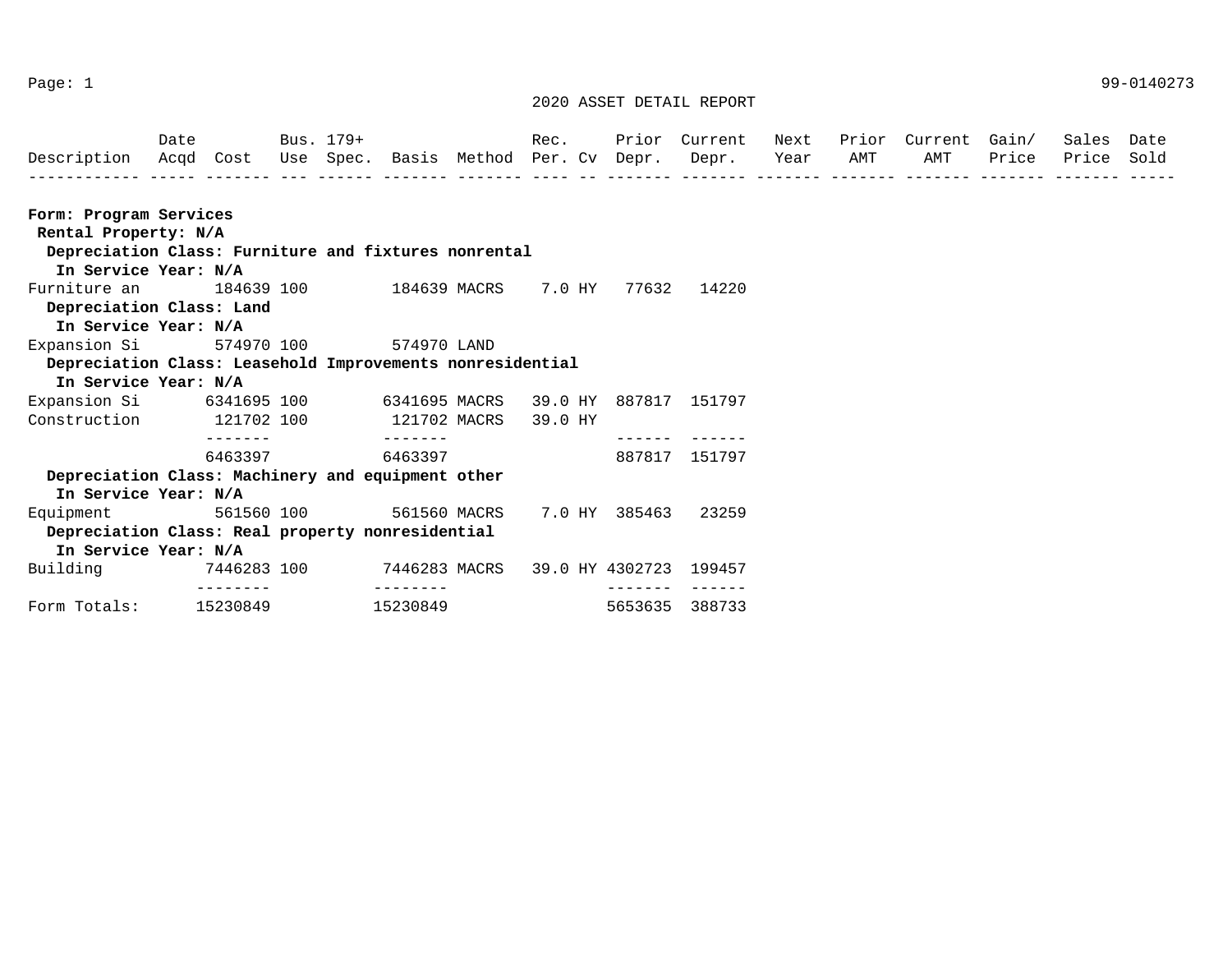| <b>SCHEDULE L</b> |  |
|-------------------|--|
|-------------------|--|

## **SCHEDULE L Transactions With Interested Persons** FOMB No. 1545-0047<br>(Form 990 or 990-EZ)

**(Form 990 or 990-EZ) Complete if the organization answered "Yes" on Form 990, Part IV, line 25a, 25b, 26, 27, 28a, 28b, or 28c, or Form 990-EZ, Part V, line 38a or 40b. 2020**

Department of the Treasury **Attach to Form 990 or Form 990-EZ.** Open To Public<br>Internal Revenue Service **Attach to Form 990 for instructions and the latest information.** Inspection

**Go** to *www.irs.gov/Form990* for instructions and the latest information.

|  | 2020 |  |  |
|--|------|--|--|

J Walter Cameron Center 99-0140273

| Name of the  | .                       |
|--------------|-------------------------|
| organization | _mplover identification |
|              | number                  |
|              |                         |

|  | 9-0140273 |  |
|--|-----------|--|

| Complete if the organization answered "Yes" on Form 990, Part IV, line 25a or 25b, or Form 990-EZ, Part V, line 40b. | Part I | <b>Excess Benefit Transactions</b> (section 501(c)(3), section 501(c)(4), and section 501(c)(29) organizations only). |  |
|----------------------------------------------------------------------------------------------------------------------|--------|-----------------------------------------------------------------------------------------------------------------------|--|
|                                                                                                                      |        |                                                                                                                       |  |

|     | (a) Name of disqualified person | (b) Relationship between disqualified person and                                                        | (c) Description of transaction | (d) Corrected? |    |  |
|-----|---------------------------------|---------------------------------------------------------------------------------------------------------|--------------------------------|----------------|----|--|
|     |                                 | organization                                                                                            |                                | Yes            | No |  |
| (1) |                                 |                                                                                                         |                                |                |    |  |
| (2) |                                 |                                                                                                         |                                |                |    |  |
| (3) |                                 |                                                                                                         |                                |                |    |  |
| (4) |                                 |                                                                                                         |                                |                |    |  |
| (5) |                                 |                                                                                                         |                                |                |    |  |
| (6) |                                 |                                                                                                         |                                |                |    |  |
|     |                                 | 2 Enter the amount of tax incurred by the organization managers or disqualified persons during the year |                                |                |    |  |

**3** Enter the amount of tax, if any, on line 2, above, reimbursed by the organization . . . . . . . . . . . ▶ \$

#### **Part II Loans to and/or From Interested Persons.**

Complete if the organization answered "Yes" on Form 990-EZ, Part V, line 38a or Form 990, Part IV, line 26; or if the organization reported an amount on Form 990, Part X, line 5, 6, or 22.

| (a) Name of interested person | (b) Relationship<br>with organization | (c) Purpose of<br>loan |    | (d) Loan to or<br>from the<br>organization? | (e) Original<br>principal amount | (f) Balance due $\left  \right $ (g) In default? (h) Approved |     |    | by board or   agreement?<br>committee? |    | (i) Written |  |
|-------------------------------|---------------------------------------|------------------------|----|---------------------------------------------|----------------------------------|---------------------------------------------------------------|-----|----|----------------------------------------|----|-------------|--|
|                               |                                       |                        | To | From                                        |                                  |                                                               | Yes | No | Yes                                    | No | Yes No      |  |
| (1)                           |                                       |                        |    |                                             |                                  |                                                               |     |    |                                        |    |             |  |
| (2)                           |                                       |                        |    |                                             |                                  |                                                               |     |    |                                        |    |             |  |
| (3)                           |                                       |                        |    |                                             |                                  |                                                               |     |    |                                        |    |             |  |
| (4)                           |                                       |                        |    |                                             |                                  |                                                               |     |    |                                        |    |             |  |
| (5)                           |                                       |                        |    |                                             |                                  |                                                               |     |    |                                        |    |             |  |
| (6)                           |                                       |                        |    |                                             |                                  |                                                               |     |    |                                        |    |             |  |
| (7)                           |                                       |                        |    |                                             |                                  |                                                               |     |    |                                        |    |             |  |
| (8)                           |                                       |                        |    |                                             |                                  |                                                               |     |    |                                        |    |             |  |
| (9)                           |                                       |                        |    |                                             |                                  |                                                               |     |    |                                        |    |             |  |
| (10)                          |                                       |                        |    |                                             |                                  |                                                               |     |    |                                        |    |             |  |
|                               |                                       |                        |    |                                             | $\triangleright$ s               |                                                               |     |    |                                        |    |             |  |

**Part III Grants or Assistance Benefiting Interested Persons.**

Complete if the organization answered "Yes" on Form 990, Part IV, line 27.

|      | (a) Name of interested person | (b) Relationship between interested (c) Amount of assistance<br>person and the organization | (d) Type of assistance | (e) Purpose of assistance |
|------|-------------------------------|---------------------------------------------------------------------------------------------|------------------------|---------------------------|
|      | (1)                           |                                                                                             |                        |                           |
|      | (2)                           |                                                                                             |                        |                           |
|      | (3)                           |                                                                                             |                        |                           |
|      | (4)                           |                                                                                             |                        |                           |
|      | (5)                           |                                                                                             |                        |                           |
|      | (6)                           |                                                                                             |                        |                           |
| (7)  |                               |                                                                                             |                        |                           |
|      | (8)                           |                                                                                             |                        |                           |
|      | (9)                           |                                                                                             |                        |                           |
| (10) |                               |                                                                                             |                        |                           |

**For Paperwork Reduction Act Notice, see the Instructions for Form 990 or 990-EZ. Schedule L (Form 990 or 990-EZ) 2020 BCA BCA**